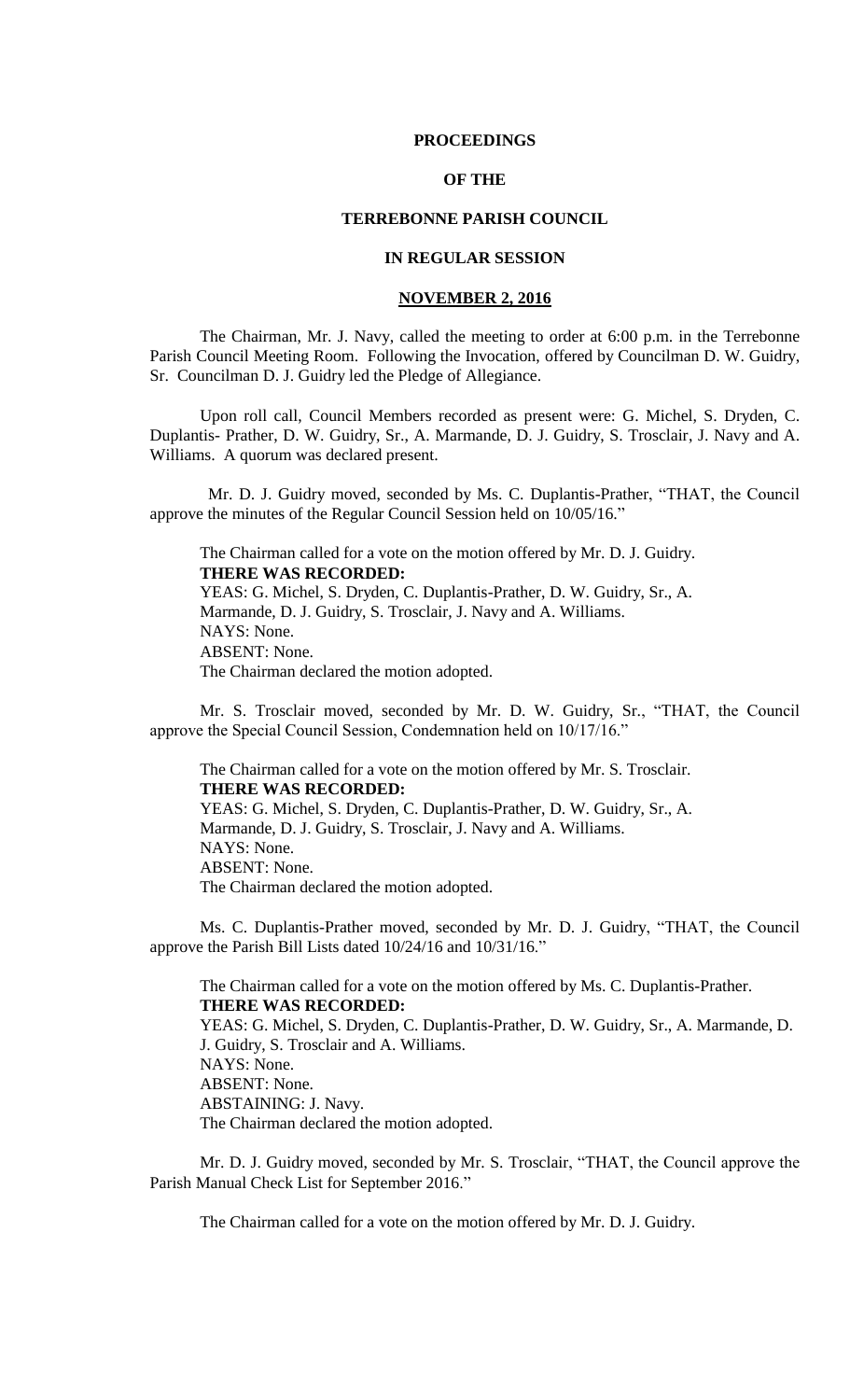#### **THERE WAS RECORDED:**

YEAS: G. Michel, S. Dryden, C. Duplantis-Prather, D. W. Guidry, Sr., A. Marmande, D. J. Guidry, S. Trosclair, J. Navy and A. Williams. NAYS: None. ABSENT: None. The Chairman declared the motion adopted.

Public Works Director Mike C. Toups addressed and presented the Council with a brief power-point presentation regarding the use of the Westside Blvd. roundabout with detailed instructions. Mr. Toups explained that the instructions are very simple and clear. He continued that the speed limit for the turnaround is 15 mph and signs are posted to instruct drivers on how to enter and exit the turnaround; and noted that the flow of traffic is important. Mr. Toups added that if a vehicle is in the turnaround, then that driver has to yield to vehicles entering the circle and if you are exiting the turnaround, please use your turn signal. (NOTE: The vehicle in front always has the right-of- way as opposed to the vehicle in the rear) He stated that according to statistical information, turnarounds reduce the number of fatalities by 90 %, the number of injury crashes (accidents) by 76% and there are 75% lesser conflict points than a four-way stop. Mr. Toups further stated that the turnaround has been in operation for ten (10) days and there have been no accidents or problems.

PUBLIC WISHING TO ADDRESS THE COUNCIL - No speaker cards were submitted as of agenda deadline.

The Chairman called for a report on the Policy, Procedure and Legal Committee meeting held on 11/01/16, whereupon the Committee Chairman rendered the following:

# POLICY, PROCEDURE, & LEGAL COMMITTEE

#### NOVEMBER 1, 2016

The Chairman, Darrin W. Guidry, Sr., called the Policy, Procedure, & Legal Committee meeting to order at 5:31 p. m. in the Terrebonne Parish Council Meeting Room with an Invocation offered by Committee member S. Trosclair and the Pledge of Allegiance led by Committee member S. Dryden. Upon roll call, Committee Members recorded as present were: G. Michel, S. Dryden, C. Duplantis-Prather, D. W. Guidry, Sr., A. Marmande, D. J. Guidry, S. Trosclair, J. Navy and A. Williams. A quorum was declared present.

Council Clerk V. Chauvin requested clarification as to whether the Council wants to consider changing the deadline to accept applications for vacancies on boards, committees, and commissions on the Council agenda. She stated that currently, the "Notice of Vacancies" states that the deadline is the Monday, prior to the Council Meeting, at 4:00 p.m.

Discussion ensued with several committee members explaining previous Councils established the deadline as the Monday, prior to the Council Meeting at 4:00 p.m., so if a policy already exists, there is no need for a new policy. It was noted that no changes should be made to the current policy and it should be enforced as it stands.

Committee member A. Williams stated that she requested Agenda Item 2 - Discussion and possible action regarding the process of hiring a Council Staff member - be placed on the agenda to move forward with hiring an individual to fill the vacant position in the Council Clerk's office. She explained that in previous years, a committee was formed to interview individuals applying for the position and a selection was made from the most qualified candidates.

Discussion ensued with several committee members suggesting that a procedure be put in place to establish a format of hiring individuals for the Council Staff; and noting that the policy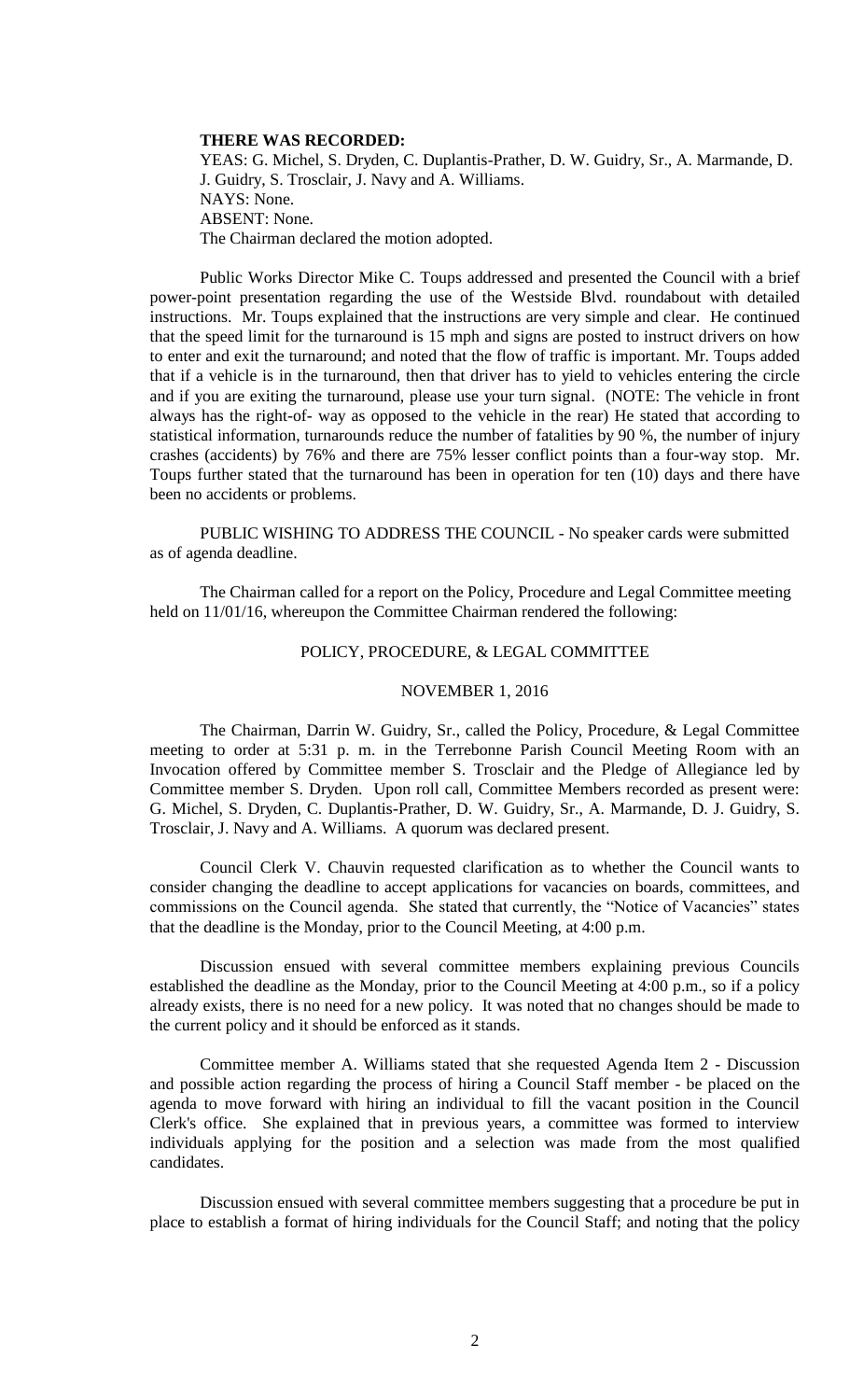and/or procedure should be consistent when replacing Council Staff members who retire and/or obtain other employment.

Ms. A. Williams moved, seconded by Mr. J. Navy and Mr. D. J. Guidry, "THAT, the Policy, Procedure and Legal Committee instruct the Council Clerk to proceed with advertising the vacant Minute Clerk position; proceed with interviews; and submit the names of the top candidates to Council Chairman John Navy, Vice-Chairman Dirk Guidry, Budget & Finance Chairwoman Arlanda Williams and Senior Council Member Christa Duplantis-Prather to allow them to meet with the candidates so that a recommendation can be brought to the full Council for ratification."

The Chairman called for the vote on the motion offered by Ms. A. Williams. **THERE WAS RECORDED:** YEAS: G. Michel, S. Dryden, C. Duplantis-Prather, D.W. Guidry, Sr., A. Marmande, D. J. Guidry, S. Trosclair, J. Navy, and A. Williams. NAYS: None. ABSENT: None. The Chairman declared the motion adopted.

Mr. S. Trosclair moved, seconded by Mr. D. J. Guidry, "THAT, there being no further business to come before the Policy, Procedure, & Legal Committee, the meeting be adjourned."

The Chairman called for the vote on the motion offered by Mr. S. Trosclair. **THERE WAS RECORDED:**

YEAS: G. Michel, S. Dryden, C. Duplantis-Prather, D.W. Guidry, Sr., A. Marmande, D. J. Guidry, S. Trosclair, J. Navy, and A. Williams.

NAYS: None.

ABSENT: None.

The Chairman declared the motion adopted and the meeting was adjourned at 5:50 p. m.

Darrin W. Guidry, Sr., Chairman

Tammy E. Triggs, Minute Clerk

Mr. D. W. Guidry, Sr. moved, seconded by Mr. G. Michel, "THAT, the Council accept and ratify the minutes of the Policy, Procedure and Legal Committee meeting held on 11/01/16."

The Chairman called for a vote on the motion offered by Mr. D. W. Guidry, Sr. **THERE WAS RECORDED:**

YEAS: G. Michel, S. Dryden, C. Duplantis-Prather, D. W. Guidry, Sr., A. Marmande, D. J. Guidry, S. Trosclair, J. Navy and A. Williams. NAYS: None. ABSENT: None.

The Chairman declared the motion adopted.

The Committee Chairman called for a report on the Public Services Committee meeting held on 11/01/16, whereupon the Committee Chairwoman noting ratification of minutes calls a public hearing on November 16, 2016 at 6:30 p.m., rendered the following:

## PUBLIC SERVICES COMMITTEE

# NOVEMBER 1, 2016

The Chairwoman, C. Duplantis-Prather, called the Public Services Committee meeting to order at 5:55 p. m. in the Terrebonne Parish Council Meeting Room with an Invocation offered by Committee member D. W. Guidry, Sr. and the Pledge of Allegiance led by Committee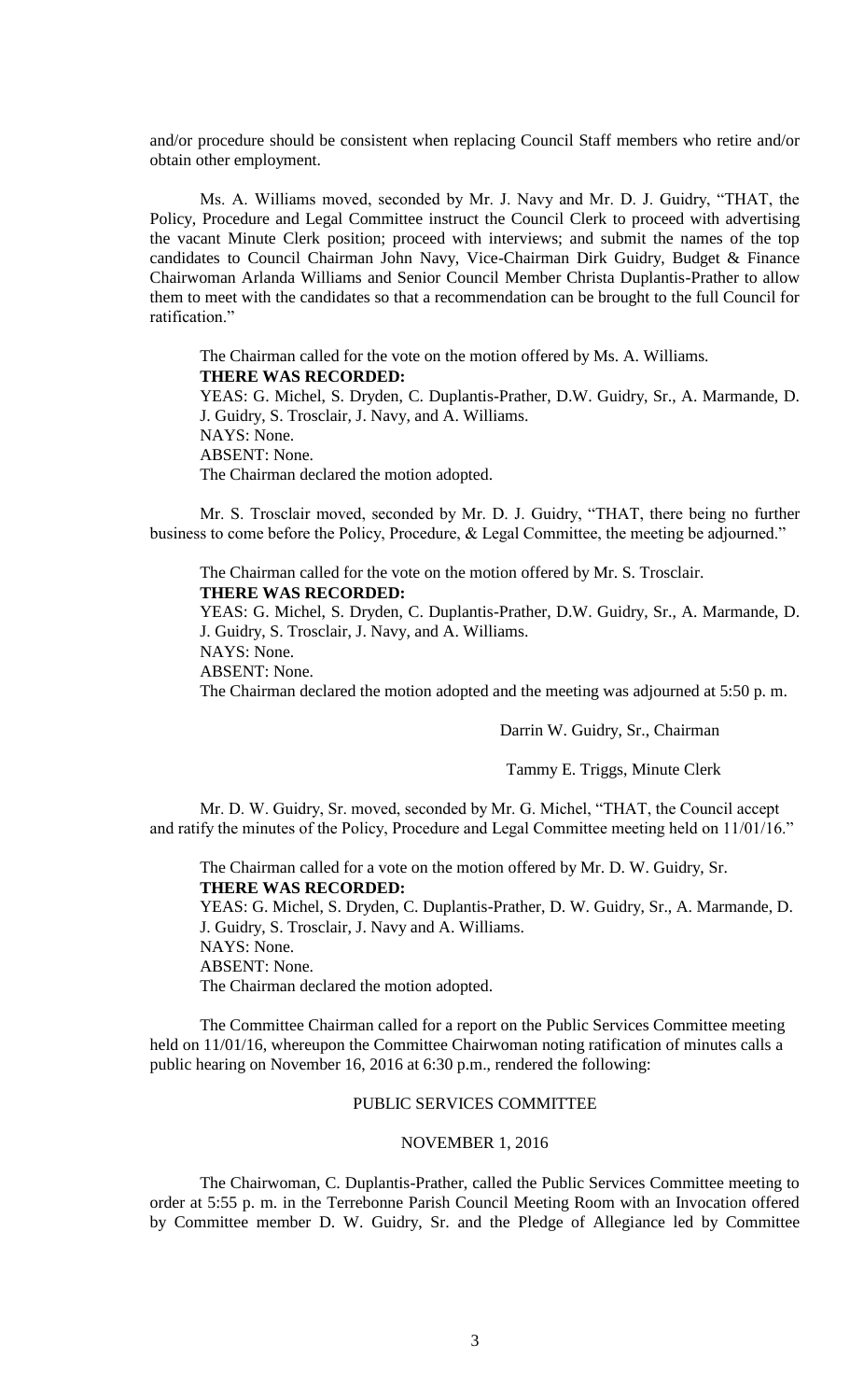member G. Michel. Upon roll call, Committee Members recorded as present were: G. Michel, S. Dryden, C. Duplantis-Prather, D. W. Guidry, Sr., A. Marmande, D. J. Guidry, S. Trosclair, J. Navy and A. Williams. A quorum was declared present.

The Committee Chairwoman welcomed and recognized former Council member Carl Chauvin who was in the audience for tonight's proceedings.

OFFERED BY: MR. A. MARMANDE SECONDED BY: MR. D. J. GUIDRY

# **RESOLUTION NO**. **16-526**

Authorizing Parish President Gordon Dove to enter into an Cooperative Endeavor Agreement between Terrebonne Parish Consolidated Government (TPCG) and Terrebonne Parish School District (TPSD).

**WHEREAS**, TPCG is desirous of assisting TPSD to provide Mulberry School with a safe means of having parents drop off and pick up their children from school while maintaining the safe operation of other vehicles in a highly trafficked neighborhood by constructing an approximate 521" long x 30" wide road or turnaround lane (with drainage) with an 80' diameter turning circle at the end, constructed of dirt to level the TPSD property and covering this dirt with Geo-tech cloth and limestone to create a turnaround road on TBSD property that would alleviate cars from backing up on the streets of the neighborhood thus, eliminating a possible unsafe condition for all in the area, and

**WHEREAS**, TPCG will provide the use of two (2) Drivers, two (2) Dump Trucks and Road Graders (EQUIPMENT) owned by the TPCG to assist TPSD with its efforts to construct a turnaround lane, and

**WHEREAS,** TPCG shall furnish, at its sole expense and without warranty, all labor and equipment to complete the above scope of work. TPSD shall, within 30 days of request, reimburse TPCG for the cost of all materials used in conjunction with the project. The estimated cost of material is \$20,238.00 (Geo-tech Cloth & Limestone). TPSD will provide 44' of 12" A2000 culvert and TPCG will install same, and

**WHEREAS**, TPCG and TPSD and residents of Terrebonne Parish will mutually benefit by the temporary use of TPCG equipment, and

**WHEREAS,** This agreement shall commence upon execution and shall remain in effect until completion of the project.

**WHEREAS,** TPCG and TPSD wish to memorialize the particular arrangements of such an agreement.

**NOW THEREFORE, BE IT RESOLVED,** that Parish President, Gordon Dove, on behalf of the Terrebonne Parish Consolidated Government and the Terrebonne Parish Council be and hereby is authorized to enter into an Cooperative Endeavor Agreement and working cooperatively with Terrebonne Parish School District in support of this project.

#### **THERE WAS RECORDED:**

YEAS: G. Michel, S. Dryden, C. Duplantis-Prather, D. W. Guidry, Sr., A. Marmande, D. J. Guidry, S. Trosclair, J. Navy, and A. Williams. NAYS: None. ABSTAINING: None. ABSENT: None. The Chairwoman declared the resolution adopted on this the 1st day of November 2016.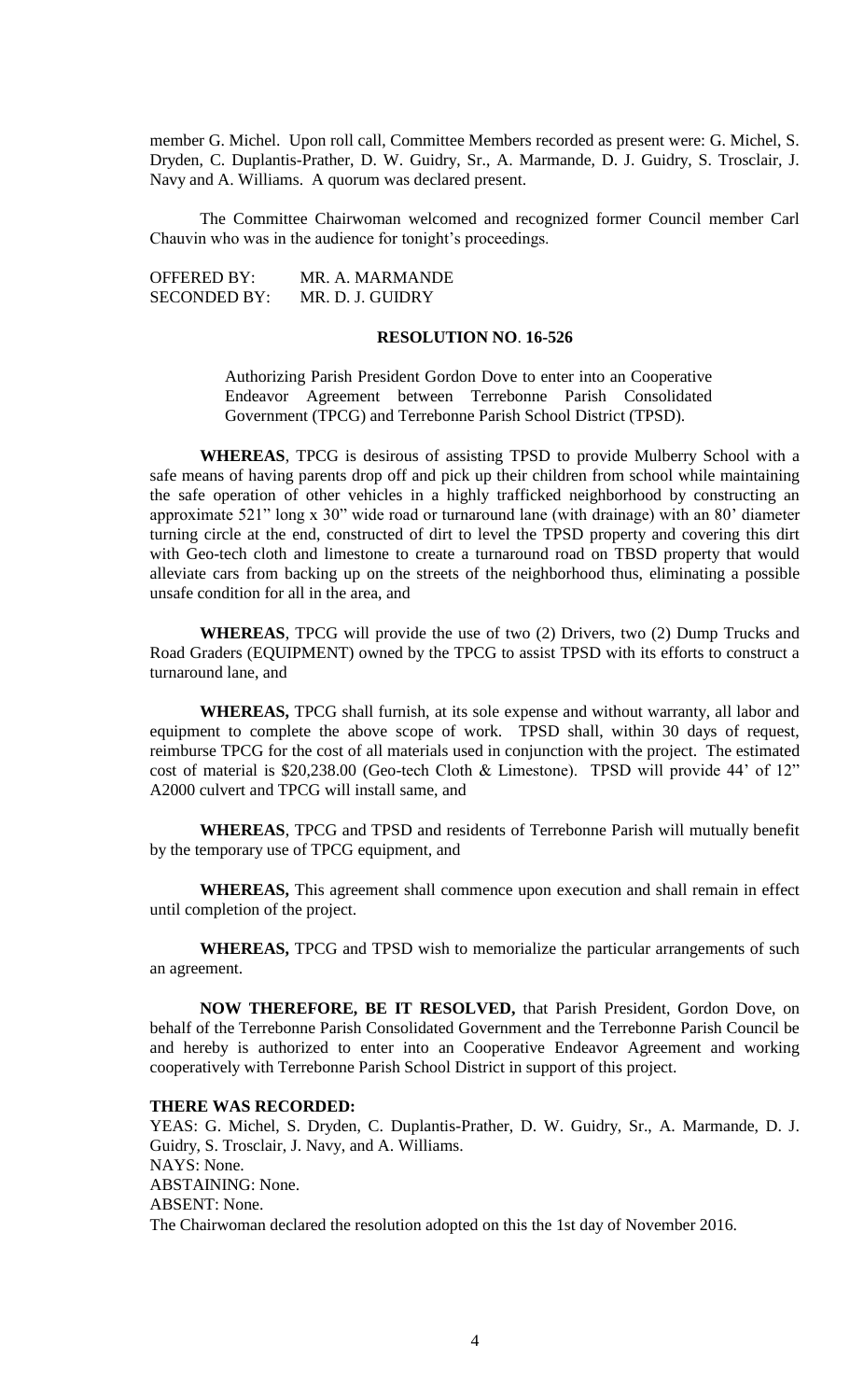Committee member G. Michel questioned the amount of funding being used for this project stating that, in his opinion, the funding should come from the Terrebonne Parish School Board.

Upon questioning, Public Works Director Mike Toups explained that the aforementioned project turn-a-round lane is for Mulberry School and that will benefit and enhance the safety of the students as well as alleviate the traffic conditions for the residents living in this area, especially along Cougar Drive. He noted that the School Board will reimburse the Parish for materials used and for building of this turn-around.

Several Committee members explained that this is not just a school board problem; but it is a parish problem as well; and noted that anything that can be done to ensure the safety of the children and the residents of this parish should be done.

Parish President G. Dove explained that the aforementioned project is a joint effort between the Parish and the School Board benefits everyone and alleviates the traffic problem in this area.

Committee member A. Williams stated that Agenda Item 2 - Discussion and possible action with regards to street lights outages throughout the Parish- was placed on the agenda because there is a problem with street light outages.

Houma Police Sgt. Kyle Faulk explained that the police department has noticed that there are a number of street lights that are out throughout the parish. He explained that officers are willing to go down streets and mark the street light poles (with a red ribbon) that are out and keep a log sheet of them so that they can be reported; and stated that this measure will reduce crime, keep areas lit and ensure the safety of residents.

Several Committee members supported this measure stating that there is a problem with street light outages all throughout the parish and suggested that the Entergy, T.P.C.G. and SLECA be requested to meet and discuss inconsistencies with street lights throughout the Parish; and noted that the parish is paying for several street light that are not functioning properly. Some committee members suggested that the bulb wattage be changed as well for better illumination in high crime areas.

Parish Attorney J. Hebert explained that there may be an agreement with the energy companies with regards to this matter.

Utilities Electric Superintendent Tommy LeCompte, along with Utilities Director Ernest Brown, Jr., explained that a pilot program was implemented using LED lights in certain neighborhoods to see which lights would work more efficiently and effectively. Mr. LeCompte explained that the new LED lights initially cost more, but have a ten (10) year life cycle.

| OFFERED BY:         | MR. D. J. GUIDRY |
|---------------------|------------------|
| <b>SECONDED BY:</b> | MR. S. TROSCLAIR |

### **RESOLUTION NO. 16-527**

Authorizing the execution of Change Order No. 4 for the Construction Agreement for Parish Project No. 10-CDBG-R-LEV-63; Ward 7 Levee Improvements & Extension Phase I, Bayou Neuf to East Houma Surge Levee Project, Terrebonne Parish, Louisiana.

**WHEREAS**, the Terrebonne Parish Consolidated Government entered into a contract dated May 7, 2014, with Apeck Construction, LLC, for the Ward 7 Levee Improvements &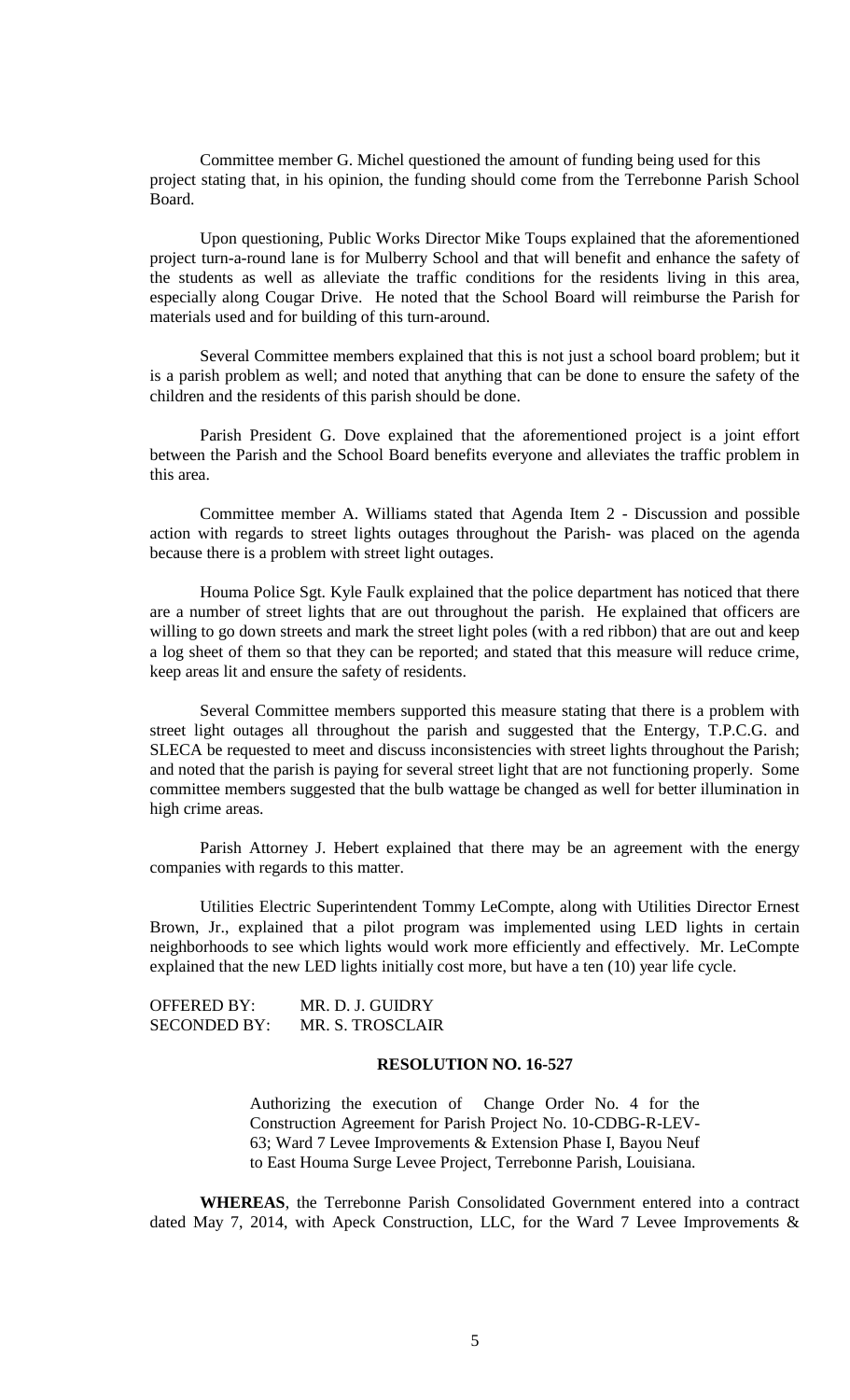Extension Phase I, Bayou Neuf to East Houma Surge Levee, Parish Project No. 10-CDBG-R-LEV-63, Terrebonne Parish, Louisiana, and

**WHEREAS**, it is necessary to cover costs associated with access road maintenance and installation of a concrete pile cap, and decrease the quantity of riprap installed resulting in no increase in contract amount, and

**WHEREAS**, this change order is also required to increase contract time by Ninety Five (95) calendar days due to weather delays, and

**WHEREAS**, this change order has been approved by the Louisiana Office of Community Development (OCD), and

**WHEREAS**, this Change Order No. 4 has been recommended by the ENGINEER for this project, CB&I Coastal, Inc.

**NOW, THEREFORE BE IT RESOLVED** that the Terrebonne Parish Council, on behalf of the Terrebonne Parish Consolidated Government, does hereby approve and authorize the execution by Terrebonne Parish President Gordon E. Dove of Change Order No. 4 to the construction agreement with Apeck Construction, LLC, increases the construction time by ninety five (95) calendar days with no increase in the contract amount, and

BE IT FURTHER RESOLVED that a certified copy of the resolution be forwarded to the Engineer, CB&I Coastal, Inc.

#### **THERE WAS RECORDED:**

YEAS: G. Michel, S. Dryden, C. Duplantis-Prather, D. W. Guidry, Sr., A. Marmande, D. J. Guidry, S. Trosclair, J. Navy, and A. Williams. NAYS: None. ABSTAINING: None. ABSENT: None. The Chairwoman declared the resolution adopted on this the 1st day of November 2016.

OFFERED BY: MR. D. W. GUIDRY, SR. SECONDED BY: MR. G. MICHEL

# **RESOLUTION NO. 16-528**

Providing for the acceptance of work performed by Gallo Mechanical, LLC, in accordance with the Certificate of Substantial Completion for Parish Project 11-JAIL-34, Criminal Justice Complex Mechanical Renovations, Phases 1 & 2, Terrebonne Parish, Louisiana.

**WHEREAS**, the Terrebonne Parish Consolidated Government entered into a contract dated July 8, 2015 with Gallo Mechanical, LLC, for Parish Project 11-JAIL-34 Criminal Justice Complex Mechanical Renovations, Phases 1 & 2, Terrebonne Parish, Louisiana, as will be seen by reference to said contract which is recorded under Entry No. 1484331 of the records of Terrebonne Parish, and

**WHEREAS**, the work performed has been inspected by authorized representatives of the Owner, Engineer, and Contractor and found to be substantially complete, and

**WHEREAS**, the Engineer for this project, Castagno Goodwin Utley Engineers, L.L.C., recommends the acceptance of the substantial completion,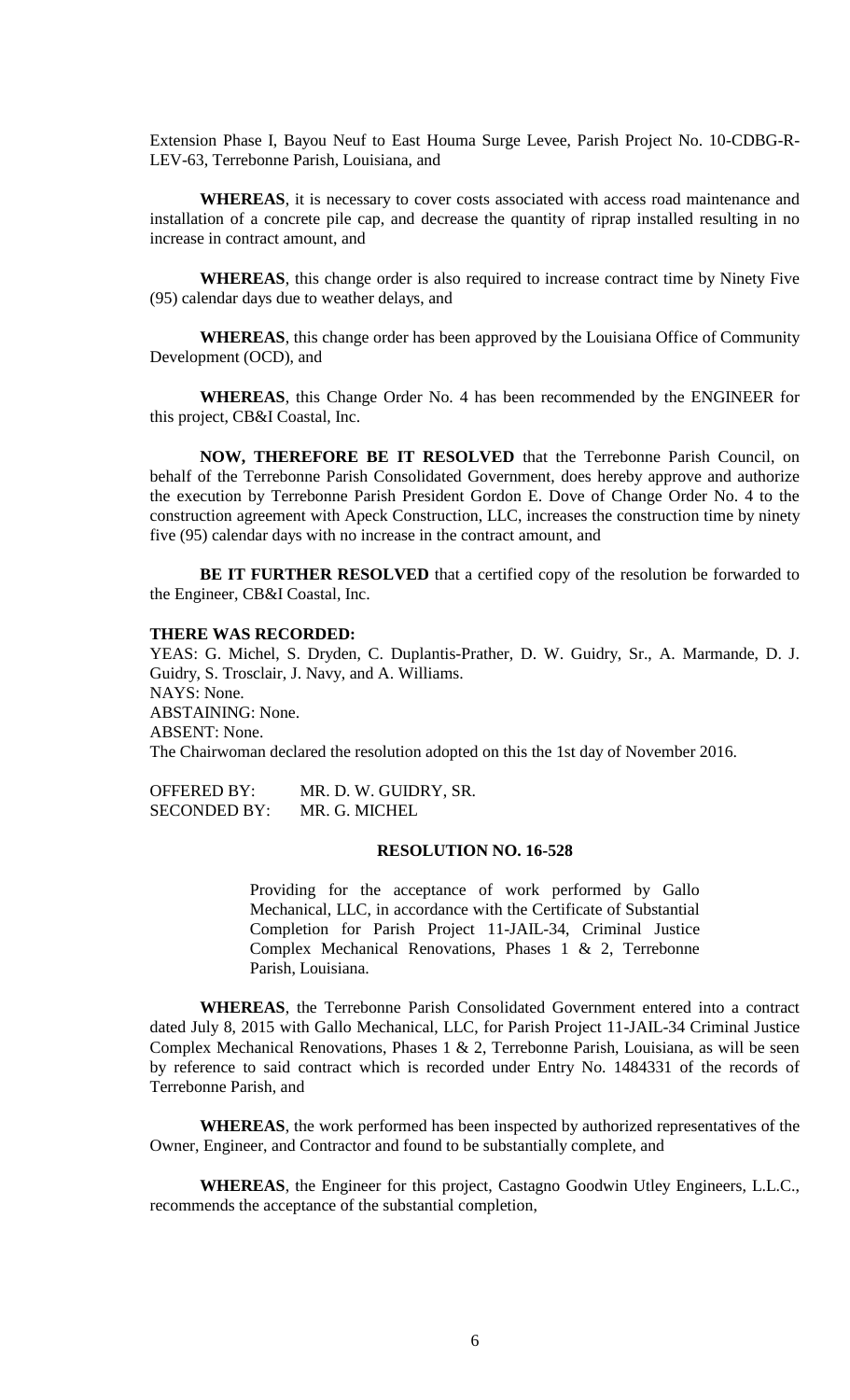**NOW, THEREFORE BE IT RESOLVED** that the Terrebonne Parish Council, on behalf of the Terrebonne Parish Consolidated Government, does hereby accept the work performed, effective as of the date of recording of this resolution, and does authorize and direct the Clerk of Court and Ex-Officio Recorder of Mortgages of Terrebonne Parish to note this acceptance thereof in the margin of the inscription of said contract under Entry No. 1484331 of the Records of Terrebonne Parish, Louisiana, and

**BE IT FURTHER RESOLVED** that a certified copy of the resolution be forwarded to the Engineer, Castagno Goodwin Utley Engineers, L.L.C., and

**BE IT FURTHER RESOLVED** that a certified copy of the resolution be recorded in the office of the Clerk of Court of Terrebonne Parish to commence a 45-day clear lien period, and

**BE IT FURTHER RESOLVED** that the Administration is authorized to make payment of retainage upon the presentation of a Clear Lien Certificate.

#### **THERE WAS RECORDED:**

YEAS: G. Michel, S. Dryden, C. Duplantis-Prather, D. W. Guidry, Sr., A. Marmande, D. J. Guidry, S. Trosclair, J. Navy, and A. Williams. NAYS: None. ABSTAINING: None. ABSENT: None. The Chairwoman declared the resolution adopted on this the 1st day of November 2016.

| <b>OFFERED BY:</b>  | MR. G. MICHEL    |
|---------------------|------------------|
| <b>SECONDED BY:</b> | MR. D. J. GUIDRY |

# **RESOLUTION NO. 16-529**

Authorizing the execution of Change Order No. 13 for the Construction Agreement for Parish Project No. 98-WID-25, Hollywood Road Widening, Terrebonne Parish, Louisiana.

**WHEREAS**, the Terrebonne Parish Consolidated Government entered into a contract dated January 23, 2014 with Conti Enterprises, Inc., Recordation Number 1447003, for Parish Project No. 98-WID-25, Hollywood Road Widening, Terrebonne Parish Consolidated Government, Terrebonne Parish, Louisiana, and

**WHEREAS**, the Parish is desirous of completion the construction of the project, and

**WHEREAS**, the purpose of this change order is to pay the Contractor for the material cost, freight, and offloading associated with the 24 inch HDPE waterline deletion, and

**WHEREAS**, the Contractor discovered a conflict in the field with the proposed location of the HDPE waterline and an active power transmission line that was not identified in the plans and was not marked by the local power company, and

**WHEREAS**, the Project Engineer determined that the horizontal direction drill (HDD) method of the HDPE waterline would need to be changed to an open cut method due to the close proximity and the variability in the HDD installation encroaching on the buffer space required near power transmission lines, and

**WHEREAS**, the Contractor had already purchased the 24 inch HDPE waterline necessary to complete the full HDD installation, and

**WHEREAS**, through cost comparison cost supplied by the Contractor to the Project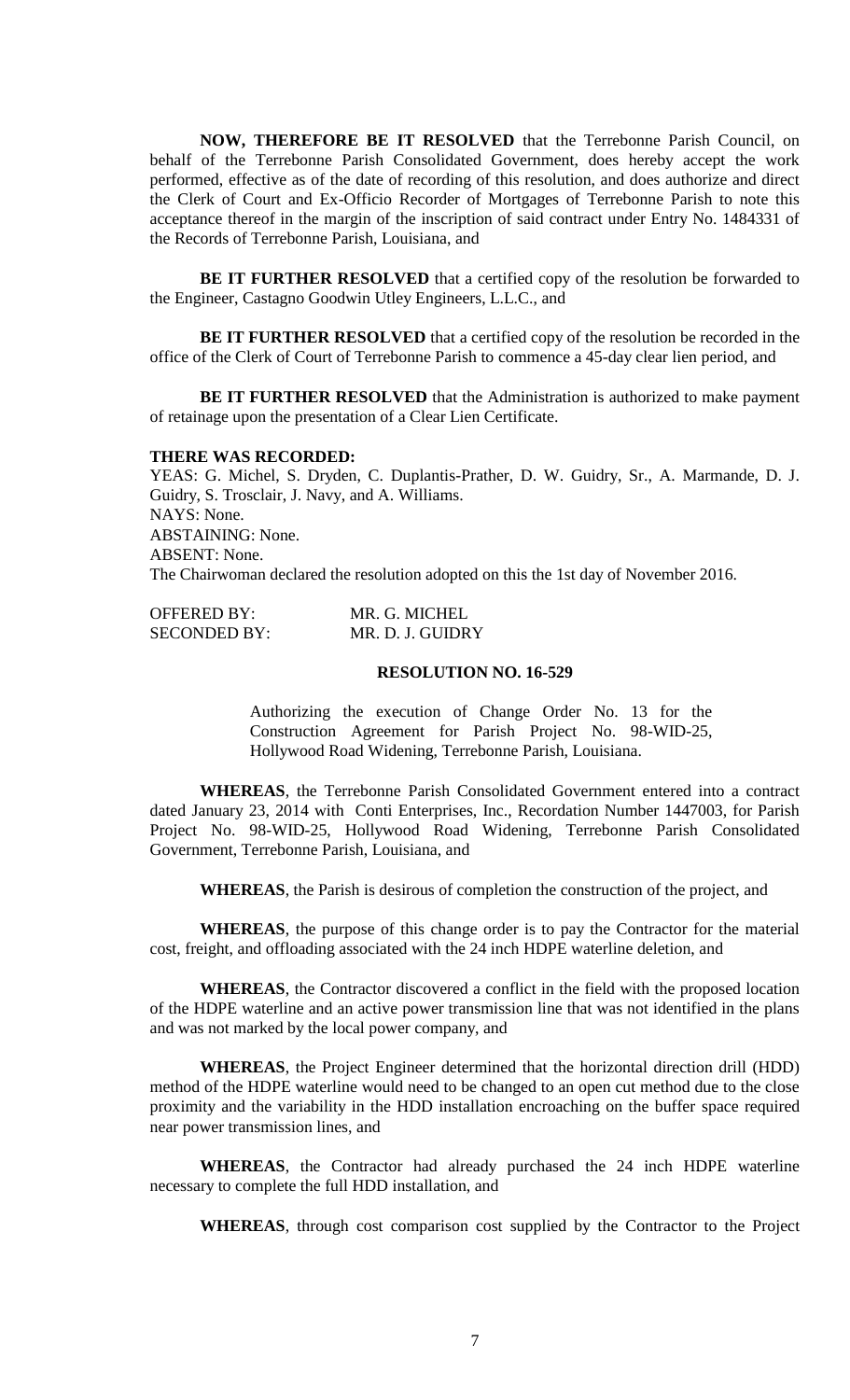Engineer, it was determined that the switch to open cut would be a cost saving measure by paying the contractor for the HDPE material costs and switching to a PVC waterline using the open cut method, and

**WHEREAS**, this change order has been recommended so as to adjust the contract item quantities to allow payment to the contractor as described on the attached Change Order No. 13 for the above referenced project, and

**WHEREAS**, this change order will increase the overall contract price by Forty-Seven Thousand, Three Hundred and Forty-Three Dollars and Thirty-Seven Cents (\$43,343.37), and

**WHEREAS**, this Change Order No. 13 had been recommended by the Engineer, Providence/GSE Associates, LLC, for this project.

**NOW, THEREFORE BE IT RESOLVED** that the Terrebonne Parish Council on behalf of the Terrebonne Parish Consolidated Government, does hereby approve and authorize the execution by Terrebonne Parish President Gordon E. Dove of Change Order No. 13 to the construction agreement with Conti Enterprises, Inc. for Parish Project No. 98-WID-25, Hollywood Road Widening, Terrebonne Parish, Louisiana, for an increase to the contract amount of Forty-Seven Thousand, Three Hundred and Forty-Three Dollars and Thirty-Seven Cents (\$43,343.37) to the construction contract, and

**BE IT FURTHER RESOLVED** that a certified copy of the resolution be forwarded to Engineer, Providence/GSE Associates, LLC.

#### **THERE WAS RECORDED:**

YEAS: G. Michel, S. Dryden, C. Duplantis-Prather, D. W. Guidry, Sr., A. Marmande, D. J. Guidry, S. Trosclair, J. Navy, and A. Williams. NAYS: None. ABSTAINING: None. ABSENT: None. The Chairwoman declared the resolution adopted on this the 1st day of November 2016.

Parish President G. Dove announced that the grand opening for Hollywood Road and Corporate Drive will be on Monday, November 7, 2016 at 8:30 a.m.

OFFERED BY: MS. A. WILLIAMS SECONDED BY: MR. G. MICHEL

# **RESOLUTION NO. 16-530**

Providing for the acceptance of work performed by Byron E. Talbot Contractor, Inc., in accordance with the Certificate of Substantial Completion for Parish Project 13-EXT-13, Westside Blvd. Extension, Phase III, Martin Luther King Blvd. to LA Hwy 311, Terrebonne Parish, Louisiana.

**WHEREAS**, the Terrebonne Parish Consolidated Government entered into a contract dated January 4, 2016 with Byron E. Talbot Contractor, Inc., for Parish Project 13-EXT-13, Westside Blvd. Extension, Phase III, Martin Luther King Blvd. to LA Hwy 311, Terrebonne Parish, Louisiana, as will be seen by reference to said contract which is recorded under Entry No. 1497631 of the records of Terrebonne Parish, and

**WHEREAS**, the work performed has been inspected by authorized representatives of the Owner, Engineer, and Contractor and found to be substantially complete, and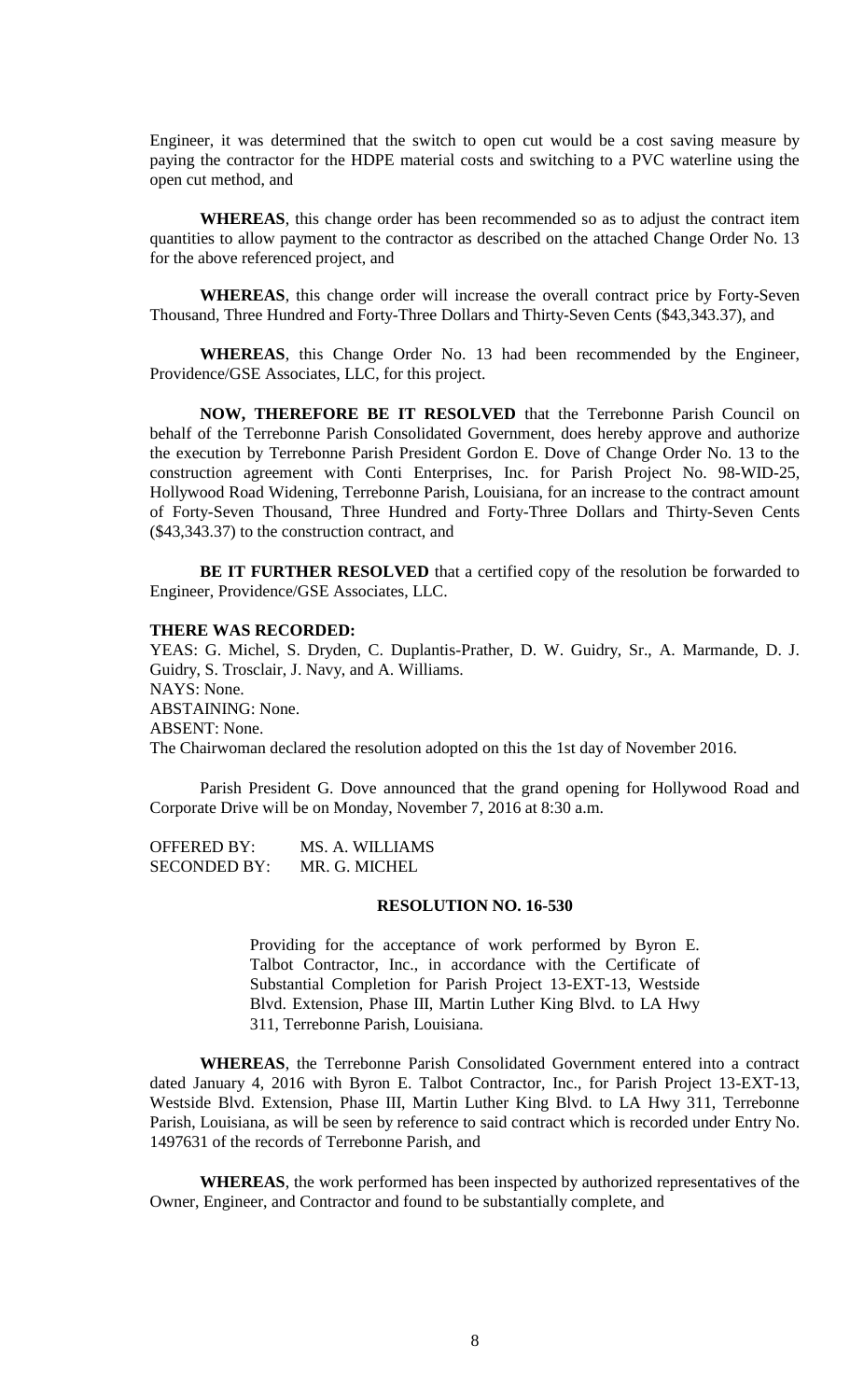**WHEREAS**, the Engineer for this project, Providence/GSE Associates, LLC, recommends the acceptance of the substantial completion,

**NOW, THEREFORE BE IT RESOLVED** that the Terrebonne Parish Council, on behalf of the Terrebonne Parish Consolidated Government, does hereby accept the work performed, effective as of the date of recording of this resolution, and does authorize and direct the Clerk of Court and Ex-Officio Recorder of Mortgages of Terrebonne Parish to note this acceptance thereof in the margin of the inscription of said contract under Entry No. 1497631 of the Records of Terrebonne Parish, Louisiana, and

**BE IT FURTHER RESOLVED** that a certified copy of the resolution be forwarded to the Engineer Providence/GSE Associates, LLC, and

**BE IT FURTHER RESOLVED** that a certified copy of the resolution be recorded in the office of the Clerk of Court of Terrebonne Parish to commence a 45-day clear lien period, and

**BE IT FURTHER RESOLVED** that the Administration is authorized to make payment of retainage upon the presentation of a Clear Lien Certificate.

#### **THERE WAS RECORDED:**

YEAS: G. Michel, S. Dryden, C. Duplantis-Prather, D. W. Guidry, Sr., A. Marmande, D. J. Guidry, S. Trosclair, J. Navy, and A. Williams. NAYS: None. ABSTAINING: None. ABSENT: None. The Chairwoman declared the resolution adopted on this the 1st day of November 2016.

OFFERED BY: MR. A. MARMANDE SECONDED BY: MR. D. J. GUIDRY

# **RESOLUTION NO. 16-531**

Providing approval of Amendment No. 3 to the Engineering Agreement for Parish Project No. 08-CR-29; Falgout Canal Freshwater Enhancement Project (CIAP), Terrebonne Parish, Louisiana.

**WHEREAS**, the Terrebonne Parish Consolidated Government entered into a Engineering Agreement dated August 4, 2008, with T. Baker Smith, Inc., for the Project entitled Parish Project No. 08-CR-29; Falgout Canal Freshwater Enhancement Project (CIAP), and

**WHEREAS,** the engineering agreement between OWNER and ENGINEER has provisions for certain limitations for Additional Services, and

**WHEREAS,** the upset limits for Resident Project Representation in the Additional Services Section of this contract needs to be revised, and

**WHEREAS**, the upset limits for Quality Assurance Surveys in the Additional Services Section of the contract needs to be revised, and

**WHEREAS,** the upset limits for Extended Construction Services and Owner Approved Change Orders in the Additional Services Section of the contract needs to be revised, and

**WHEREAS**, the firm of T. Baker Smith, LLC has been asked to perform these additional services for this project, and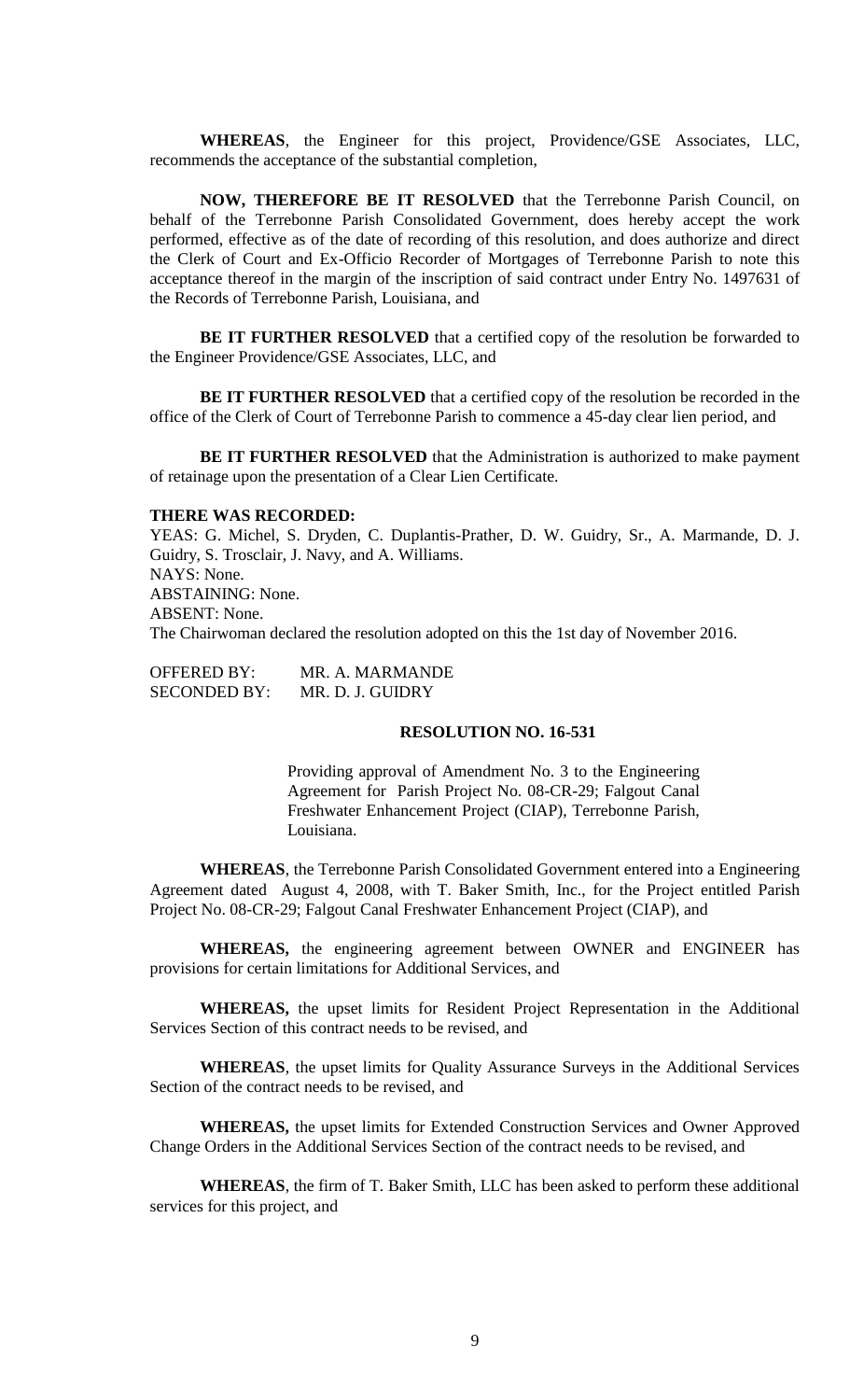**WHEREAS**, the TPCG is desirous of having these services continued so that there is a need to increase in the upset limit, and

**NOW, THEREFORE BE IT RESOLVED** that the Terrebonne Parish Council, on behalf of the Terrebonne Parish Consolidated Government, does hereby approve this Amendment No. 3 to the Engineering Agreement for a total increase of \$63,345.00 and authorizes Parish President, Gordon E. Dove, to execute this Amendment No. 3 to the Engineering Agreement for the Falgout Canal Freshwater Enhancement Project (CIAP), Parish Project No. 08-CR-29, with T. Baker Smith, LLC., and

**BE IT FURTHER RESOLVED** that a certified copy of the resolution be forwarded to the Engineer, T. Baker Smith, LLC.

#### **THERE WAS RECORDED:**

YEAS: G. Michel, S. Dryden, C. Duplantis-Prather, D. W. Guidry, Sr., A. Marmande, D. J. Guidry, S. Trosclair, J. Navy, and A. Williams. NAYS: None. ABSTAINING: None. ABSENT: None. The Chairwoman declared the resolution adopted on this the 1st day of November 2016.

| <b>OFFERED BY:</b>  | MR. A. MARMANDE  |
|---------------------|------------------|
| <b>SECONDED BY:</b> | MR. S. TROSCLAIR |

## **RESOLUTION NO. 16-532**

Authorizing the execution of Change Order No. 4 for the Construction Agreement for Parish Project No. 08-CR-29; Falgout Canal Freshwater Enhancement Project (CIAP), Terrebonne Parish, Louisiana.

**WHEREAS**, the Terrebonne Parish Consolidated Government entered into a contract dated March 14, 2016, with Hemphill Construction Company, Inc., for the Falgout Canal Freshwater Enhancement Project (CIAP), Parish Project No. 08-CR-29, Terrebonne Parish, Louisiana, and

**WHEREAS**, this change order is required to cover costs associated with removal of additional materials and gate structure modifications, and

**WHEREAS,** this change order is required to reduce the contract quantity of spray dredge excavation, and

**WHEREAS**, this change order will decrease the contract by \$35,965.61 with no change in contract time, and

**WHEREAS**, this Change Order No. 4 has been recommended by the ENGINEER for this project, T. Baker Smith, LLC, Inc.

**NOW, THEREFORE BE IT RESOLVED** that the Terrebonne Parish Council, on behalf of the Terrebonne Parish Consolidated Government, does hereby approve and authorize the execution by Terrebonne Parish President Gordon E. Dove of Change Order No. 4 to the construction agreement with Hemphill Construction Company, Inc., for a decrease of Thirty-Five Thousand, Nine Hundred Sixty-Five Dollars and Sixty-One Cents (\$35,965.61) with no increase in contract time, and

BE IT FURTHER RESOLVED that a certified copy of the resolution be forwarded to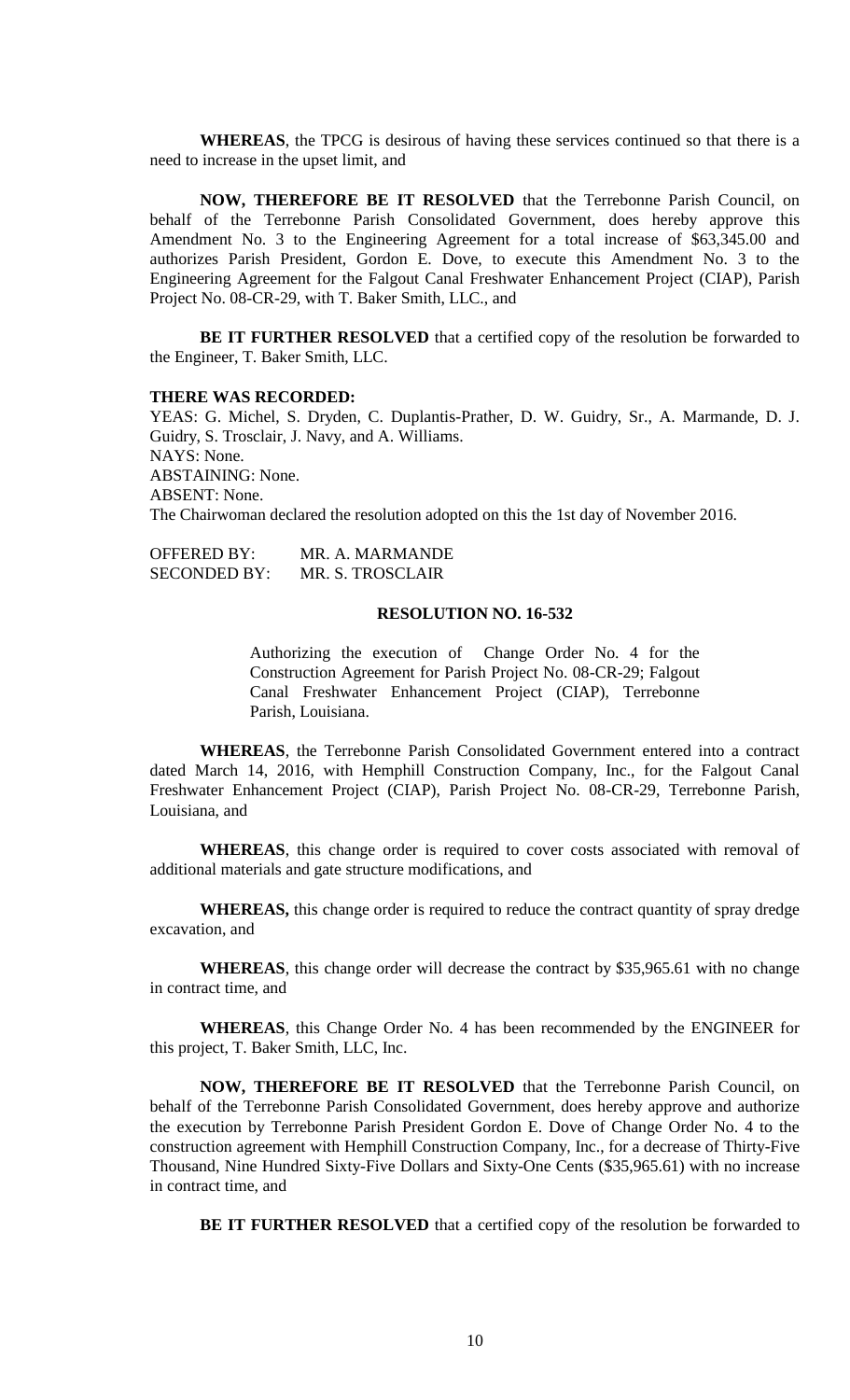the Engineer, T. Baker Smith, LLC, Inc.

## **THERE WAS RECORDED:**

YEAS: G. Michel, S. Dryden, C. Duplantis-Prather, D. W. Guidry, Sr., A. Marmande, D. J. Guidry, S. Trosclair, J. Navy, and A. Williams. NAYS: None. ABSTAINING: None. ABSENT: None. The Chairwoman declared the resolution adopted on this the 1st day of November 2016.

OFFERED BY: MR. A. MARMANDE SECONDED BY: MR. S. TROSCLAIR

#### **RESOLUTION NO. 16-533**

Providing for the acceptance of work performed by Hemphill Construction Company, Inc., in accordance with the Certificate of Substantial Completion for Parish Project No. 08-CR-29; Falgout Canal Freshwater Enhancement Project (CIAP), Terrebonne Parish, Louisiana.

**WHEREAS**, the Terrebonne Parish Consolidated Government entered into a contract dated March 14, 2016, with Hemphill Construction Company, Inc., for the Falgout Canal Freshwater Enhancement Project (CIAP), Parish Project No. 08-CR-29, Terrebonne Parish, Louisiana, as will be seen by reference to said contract which is recorded under Entry No. 1502328 of the records of Terrebonne Parish, and

**WHEREAS,** the work performed has been inspected by authorized representatives of the Owner, Engineer, and Contractor and found to be substantially complete, and

**WHEREAS,** the Engineer for this project, T. Baker Smith, LLC, recommends the acceptance of the substantial completion,

**NOW, THEREFORE BE IT RESOLVED** that the Terrebonne Parish Council, on behalf of the Terrebonne Parish Consolidated Government, does hereby accept the work performed, effective as of the date of recording of this resolution, and does authorize and direct the Clerk of Court and Ex-Officio Recorder of Mortgages of Terrebonne Parish to note this acceptance thereof in the margin of the inscription of said contract under Entry No. 1502328 of the Records of Terrebonne Parish, Louisiana, and

**BE IT FURTHER RESOLVED** that a certified copy of the resolution be forwarded to the Engineer, T. Baker Smith, LLC, and

**BE IT FURTHER RESOLVED** that a certified copy of the resolution be recorded in the office of the Clerk of Court of Terrebonne Parish to commence a 45-day clear lien period, and

**BE IT FURTHER RESOLVED** that the Administration is authorized to make payment of retainage upon the presentation of a Clear Lien Certificate.

### **THERE WAS RECORDED:**

YEAS: G. Michel, S. Dryden, C. Duplantis-Prather, D. W. Guidry, Sr., A. Marmande, D. J. Guidry, S. Trosclair, J. Navy, and A. Williams. NAYS: None. ABSTAINING: None. ABSENT: None. The Chairwoman declared the resolution adopted on this the 1st day of November 2016.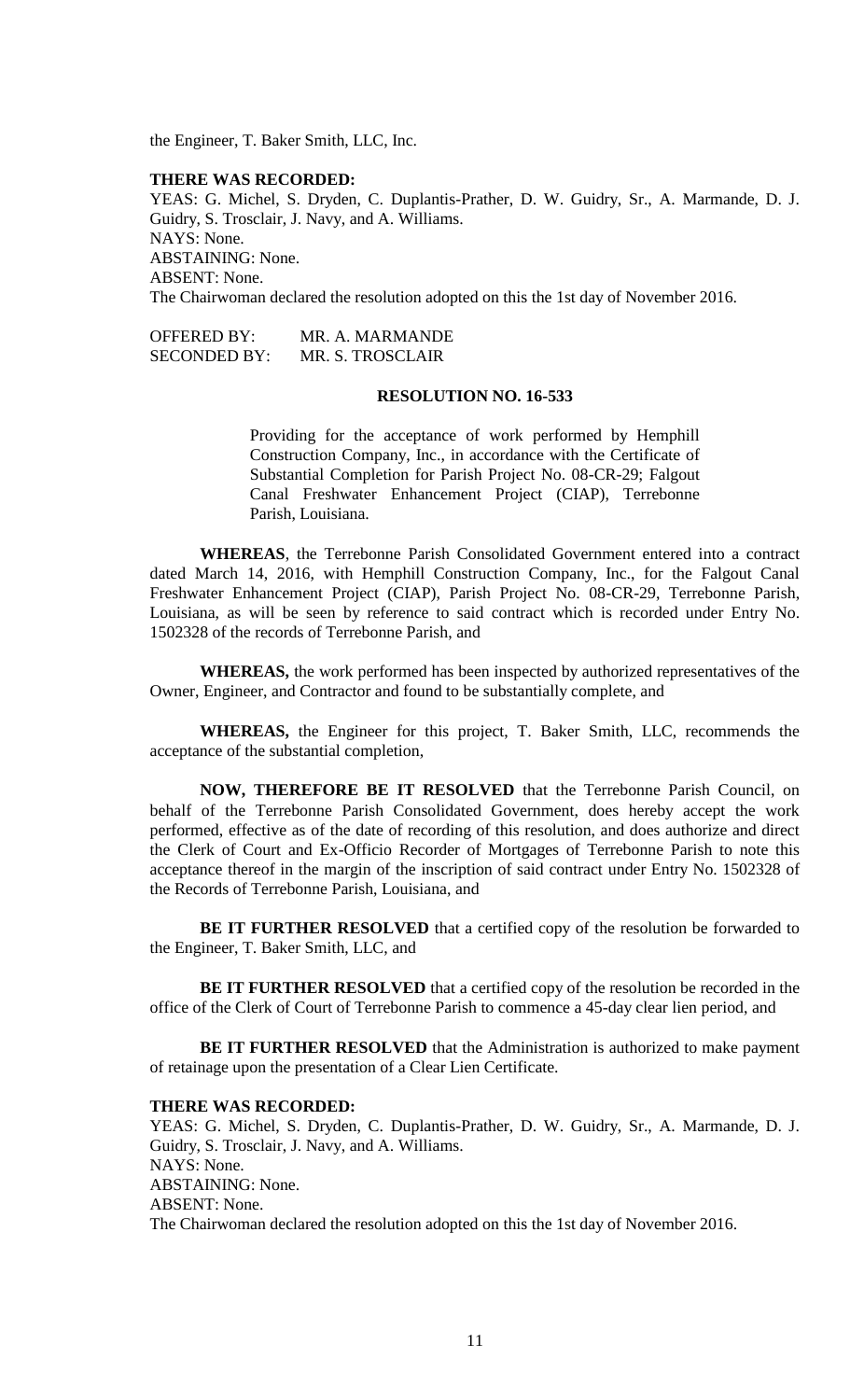# **RESOLUTION NO. 16-534**

Authorizing the execution of Change Order No. 1 for the Construction Agreement for Parish Project No. 16-SEW-07 Reconstruction of Gravity Sewer Lines by Insertion of Cured In Place Pipe (CIPP)Project, Terrebonne Parish, Louisiana.

**WHEREAS**, the Terrebonne Parish Consolidated Government entered into a contract dated June 23, 2016 with Suncoast Infrastructure, Inc., Recordation Number 1510330, for Parish Project No. 16-SEW-07, Reconstruction of Gravity Sewer Lines by Insertion of Cured In Place Pipe (CIPP)Project, Terrebonne Parish, Louisiana, and

**WHEREAS**, TPCG is desirous of having additional lateral repairs, and

**WHEREAS**, this change order will increase the contract time by ninety (90) days due to additional work, and

**NOW, THEREFORE BE IT RESOLVED** that the Terrebonne Parish Council on behalf of the Terrebonne Parish Consolidated Government, does hereby approve and authorize the execution by Terrebonne Parish President Gordon E. Dove of Change Order No. 1 to the construction agreement with Suncoast Infrastructure, Inc. for Parish Project No. 16-SEW-07, Reconstruction of Gravity Sewer Lines by Insertion of Cured In Place Pipe (CIPP) Project, Terrebonne Parish, Louisiana, for an increase of ninety (90) days to the contract time, and

## **THERE WAS RECORDED:**

YEAS: G. Michel, S. Dryden, C. Duplantis-Prather, D. W. Guidry, Sr., A. Marmande, D. J. Guidry, S. Trosclair, J. Navy, and A. Williams. NAYS: None. ABSTAINING: None. ABSENT: None. The Chairwoman declared the resolution adopted on this the 1st day of November 2016.

| <b>OFFERED BY:</b>  | MR. D. J. GUIDRY |
|---------------------|------------------|
| <b>SECONDED BY:</b> | MR. A. MARMANDE  |

## **RESOLUTION NO. 16-535**

Providing approval of Amendment No. 4 to the Engineering Agreement for Parish Project No. 10-SEW-96, Ashland Wetland Assimilation Discharge System Project, Terrebonne Parish, Louisiana, contingent upon the approval of the Louisiana Department of Environmental Quality (LA DEQ).

**WHEREAS,** the Terrebonne Parish Consolidated Government did enter into an Engineering Agreement with Providence Engineering and Design, LLC dated March 2, 2011, recordation number 1368542, for the Ashland Wetland Assimilation Discharge System Project, identified as Parish Project No. 10-SEW-96, and

**WHEREAS,** the Engineering Agreement between Owner and Engineer provides for certain limitations for Basic and Additional Services, and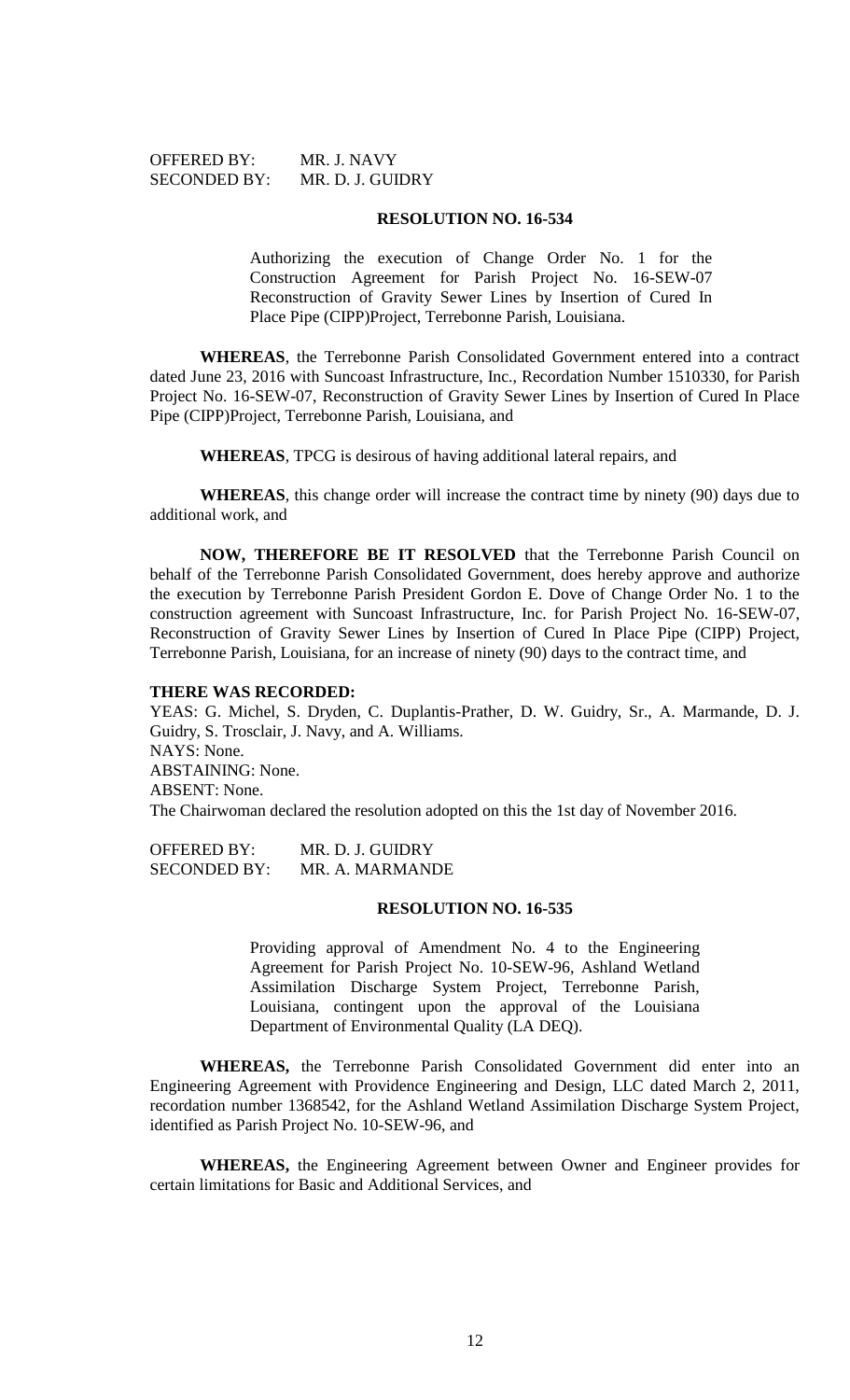**WHEREAS,** the Engineer has informed the Owner of the additional costs related to extended construction time and additional permitting, and

**WHEREAS,** the Terrebonne Parish Consolidated Government is desirous of having these services continued so that there is a need additional funds to be added to the contract, and

**WHEREAS,** an amendment to the engineering agreement is required to provide these services to continue with the task of the project, and

**WHEREAS,** this above work will increase the Additional Services by \$20,000.00.

**NOW THEREFORE BE IT RESOLVED,** by the Terrebonne Parish Council (Public Services Committee), on behalf of the Terrebonne Parish Consolidated Government, does hereby approve this Amendment No. 4 to the Engineering Agreement for an increase of \$20,000.00 and authorizes Parish President Gordon E. Dove to execute this Amendment No. 4 to the Engineering Agreement for the Ashland Wetland Assimilation Discharge System Project, Parish Project No. 10-SEW-96, with GSE Associates, LLC, and

**BE IT FURTHER RESOLVED**, that a certified copy of the resolution be forwarded to the Engineer, GSE Associates, LLC.

## **THERE WAS RECORDED:**

YEAS: G. Michel, S. Dryden, C. Duplantis-Prather, D. W. Guidry, Sr., A. Marmande, D. J. Guidry, S. Trosclair, J. Navy, and A. Williams. NAYS: None. ABSTAINING: None. ABSENT: None. The Chairwoman declared the resolution adopted on this the 1st day of November 2016.

Upon questioning, Mr. Philip Schnexnayder, an engineer with Providence/GSE, explained that the aforementioned project is delayed because of the weather and flood waters in this area.

Ms. A. Williams moved, seconded by Mr. D. W. Guidry, Sr., "THAT, the Public Services Committee introduce an ordinance that will establish a '2-Way Stop' at the intersection of Olympian Offshore Lane and Government Street and calling a public hearing on November 16, 2016 at 6:30 p.m."

The Chairwoman called for the vote on the motion offered by Ms. A. Williams. **THERE WERE RECORDED:**

YEAS: G. Michel, S. Dryden, C. Duplantis-Prather, D. W. Guidry, Sr., A. Marmande, D. J. Guidry, S. Trosclair, J. Navy and A. Williams. NAYS: None.

ABSENT: None.

The Chairwoman declared the motion adopted.

Mr. D. J. Guidry moved, seconded by Ms. A. Williams, "THAT, there being no further business to come before the Public Services Committee, the meeting be adjourned."

The Chairwoman called for the vote on the motion offered by Mr. D. J. Guidry. **THERE WERE RECORDED:**

YEAS: G. Michel, S. Dryden, C. Duplantis-Prather, D. W. Guidry, Sr., A. Marmande, D. J. Guidry, S. Trosclair, J. Navy and A. Williams. NAYS: None. ABSENT: None.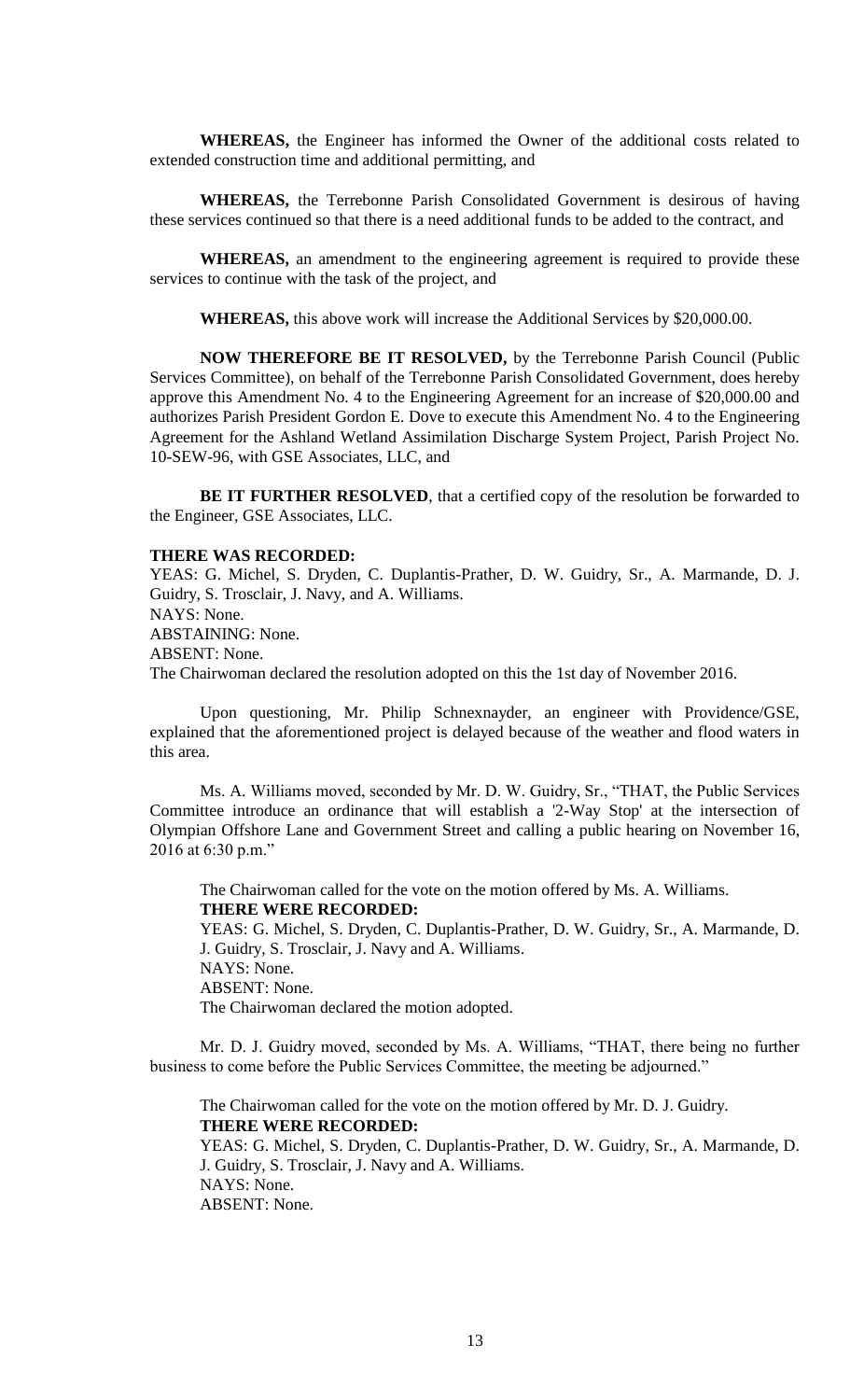The Chairwoman declared the motion adopted and the meeting was adjourned at 6:28 p.m.

Christa Duplantis-Prather, Chairwoman

Tammy E. Triggs, Minute Clerk

Ms. C. Duplantis-Prather moved, seconded by Mr. S. Trosclair, "THAT, the Council accept and ratify the minutes of the Public Services Committee meeting held on 11/01/16."

The Chairman called for a vote on the motion offered by Ms. C. Duplantis-Prather. **THERE WAS RECORDED:** YEAS: G. Michel, S. Dryden, C. Duplantis-Prather, D. W. Guidry, Sr., A. Marmande, D. J. Guidry, S. Trosclair, J. Navy and A. Williams. NAYS: None.

ABSENT: None.

The Chairman declared the motion adopted.

The Chairman called for a report on the Community Development and Planning Committee meeting held on 11/01/16, whereupon the Committee Chairman rendered the following:

#### COMMUNITY DEVELOPMENT & PLANNING COMMITTEE

## NOVEMBER 1, 2016

The Chairman, Dirk Guidry, called the Community Development & Planning Committee meeting to order at 6:31 p. m. in the Terrebonne Parish Council Meeting Room with an Invocation offered by Committee member S. Trosclair and the Pledge of Allegiance led by Committee member A. Williams. Upon roll call, Committee Members recorded as present were: G. Michel, S. Dryden, C. Duplantis-Prather, D. W. Guidry, Sr., A. Marmande, D. J. Guidry, S. Trosclair, J. Navy and A. Williams. A quorum was declared present.

Ms. A. Williams moved, seconded by Mr. S. Trosclair, "THAT, the Community Development and Planning Committee rescind the Condemnation Order for the residential structure located 221 Prince Collins St., Houma, LA, owned by Joan Stewart."

The Chairman called for the vote on the motion offered by Ms. A. Williams.

**THERE WAS RECORDED:**

YEAS: G. Michel, S. Dryden, C. Duplantis-Prather, D. W. Guidry, Sr., A. Marmande, D. J. Guidry, S. Trosclair and A. Williams. NAYS: None. ABSENT: J. Navy.

The Chairman declared the motion adopted.

OFFERED BY: MR. S. TROSCLAIR SECONDED BY: MR. A. MARMANDE

## **RESOLUTION NO. 16-536**

OBLIGATING THE NECESSARY FUNDING UNDER THE TERREBONNE PARISH FLOOD HAZARD MITIGATION GRANT PROGRAM PROJECT NO. FMA-PJ-LA-2014-001 TO COMPLETE THE STRUCTURE ELEVATION OF 3214 SHARON STREET, HOUMA, LA 70363.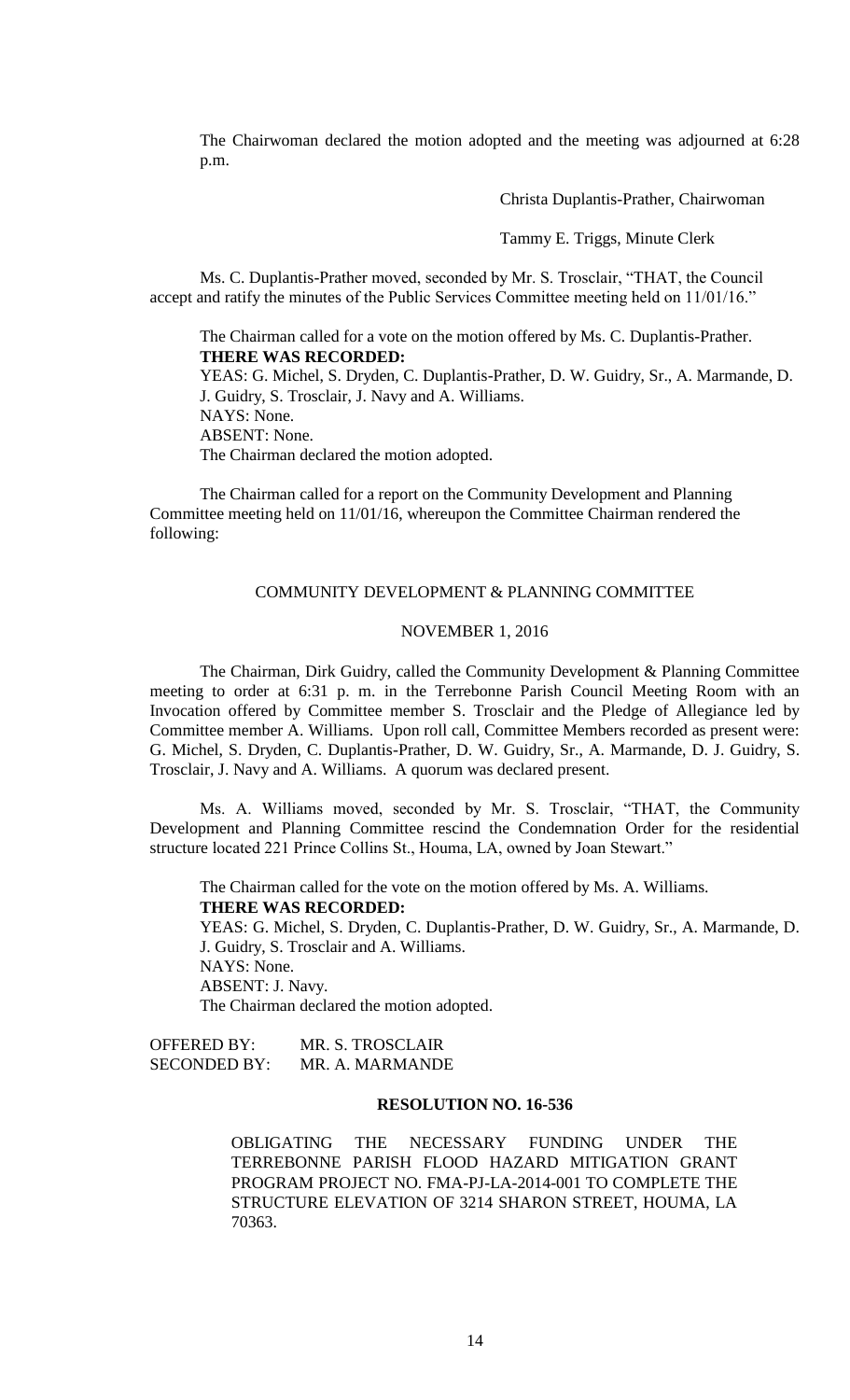**WHEREAS,** the Terrebonne Parish Consolidated Government has been formally notified by FEMA that the Flood Hazard Mitigation Grant Program, Project No. FMA-PJ-LA-2014-001, can proceed with the mitigation of the following property:

> Address: 3214 Sharon Street Houma, LA 70363

Owned by:Rosemary LeCompte;

**WHEREAS,** under the administrative guidance of Solutient, the required "elevation packet" has been prepared and executed for the property owner recommending elevation through the FMA program.

**NOW, THEREFORE, BE IT RESOLVED**, by the Terrebonne Parish Council that the necessary funding under the Terrebonne Parish FEMA funded Flood Mitigation Assistance Program, Project No FMA-PJ-LA-2014-001 be hereby obligated to mitigate 3214 Sharon Street.

#### **THERE WAS RECORDED:**

YEAS: G. Michel, S. Dryden, C. Duplantis-Prather, D. W. Guidry, Sr., A. Marmande, D. J. Guidry, S. Trosclair, and A. Williams. NAYS: None. ABSTAINING: None. ABSENT: J. Navy. The Chairman declared the resolution adopted on this the 1st day of November 2016.

OFFERED BY: MS. C. DUPLANTIS-PRATHER SECONDED BY: MS. A. WILLIAMS

# **RESOLUTION NO. 16-537**

AUTHORIZING THE PARISH PRESIDENT TO ENTER INTO A SUBGRANTEE AGREEMENTS BETWEEN TERREBONNE PARISH CONSOLIDATED GOVERNMENT AND THE GOVERNOR'S OFFICE OF HOMELAND SECURITY AND EMERGENCY PREPAREDNESS (GOHSEP) TO IMPLEMENT THE FLOOD MITIGATION ASSISTANCE ELEVATION PROGRAM AWARDED.

**WHEREAS**, the Terrebonne Parish Consolidated Government applied for funding allocated as a result of the yearly Flood Mitigation Assistance (FMA) program through the Federal Emergency Management agency (FEMA) and the National Flood Insurance Program (NFIP), and

**WHEREAS,** by communication from the GOHSEP dated October 11, 2016, the Terrebonne Parish Consolidated Government has been notified that its application for federal assistance allocated to elevate repetitive loss structures, elevate repetitive loss structures and reconstruct structures was approved by FEMA September 19, 2016; and

**WHEREAS,** the approved funding under FMA-PJ-06-LA-2016-011 for the elevation of approximately two (2) flood damaged structures in the Parish is as follows:

| Federal Share (100%)  | \$380,093        |
|-----------------------|------------------|
| Nonfederal Share (0%) | \$42,233         |
| TOTAL PROJECT AWARD:  | $$422,326$ ; and |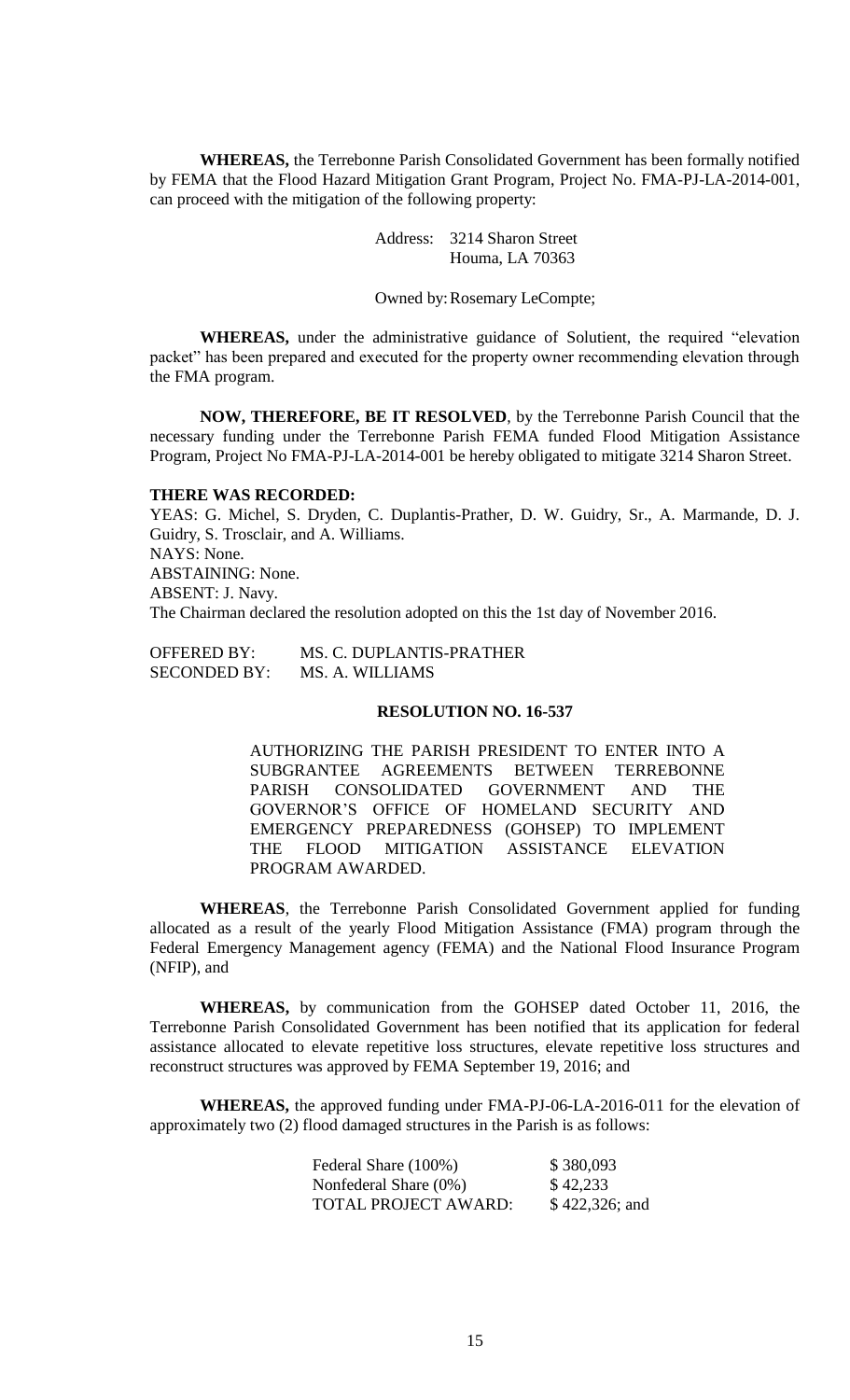**WHEREAS**, the structure owners have committed to provide the nonfederal share; and

**WHEREAS**, the Governor's Office of Homeland Security and Emergency Preparedness (GOHSEP) is the grantee under this Flood Mitigation Assistance Program; and

**WHEREAS**, Terrebonne Parish Consolidated Government is a subgrantee;

**NOW, THEREFORE, BE IT RESOLVED** by the Terrebonne Parish Council that the Parish President is hereby authorized to enter into the appropriate subgrantee agreement with GOHSEP in order to receive funding and implement the FMA RL Program.

#### **THERE WAS RECORDED:**

YEAS: G. Michel, S. Dryden, C. Duplantis-Prather, D. W. Guidry, Sr., A. Marmande, D. J. Guidry, S. Trosclair, and A. Williams. NAYS: None. ABSTAINING: None. ABSENT: J. Navy. The Chairman declared the resolution adopted on this the 1st day of November 2016.

OFFERED BY: MS. A. WILLIAMS SECONDED BY: MS. C. DUPLANTIS-PRATHER

#### **RESOLUTION NO. 16-538**

SUPPORTING AN APPLICATION WITH THE HOUMA-THIBODAUX METROPOLITAN PLANNING ORGANIZATION (MPO) FOR INCLUSION IN THE 2017 TRANSPORTATION IMPROVEMENT PROGRAM FOR DOWNTOWN MAIN STREET SIDEWALKS TO IMPROVE PEDESTRIAN SAFETY AND ACCESSIBILITY COMPLIANCE AND TO AUTHORIZE THE PARISH PRESIDENT TO EXECUTE ALL AGREEMENTS FOR THE PROJECT.

**WHEREAS**, Terrebonne Parish has participated in the MPO's Transportation Improvement Program in the past, and

**WHEREAS**, applications are currently being received by the MPO, and

**WHEREAS**, the sidewalks along Main Street between Barataria Avenue and New Orleans Boulevard are heavily utilized by pedestrians and are in need of improvements to address compliance with the Americans with Disabilities Act (ADA), and to increase the level of pedestrian safety including traffic calming devices and crosswalks.

**NOW THEREFORE, BE IT RESOLVED** by the Terrebonne Parish Council, on behalf of the Terrebonne Parish Consolidated Government, that the Parish President is hereby authorized to support an application to apply for the 2017 Transportation Improvement Program for improvements to the sidewalks along Main Street between Barataria Avenue and New Orleans Boulevard and to authorize the execution of all agreements for the project.

**BE IT FURTHER RESOLVED,** that, should the grant be awarded and accepted, this governing body will agree to a local match of 20% of the grant amount.

## **THERE WAS RECORDED:**

YEAS: G. Michel, S. Dryden, C. Duplantis-Prather, D. W. Guidry, Sr., A. Marmande, D. J. Guidry, S. Trosclair, J. Navy, and A. Williams. NAYS: None.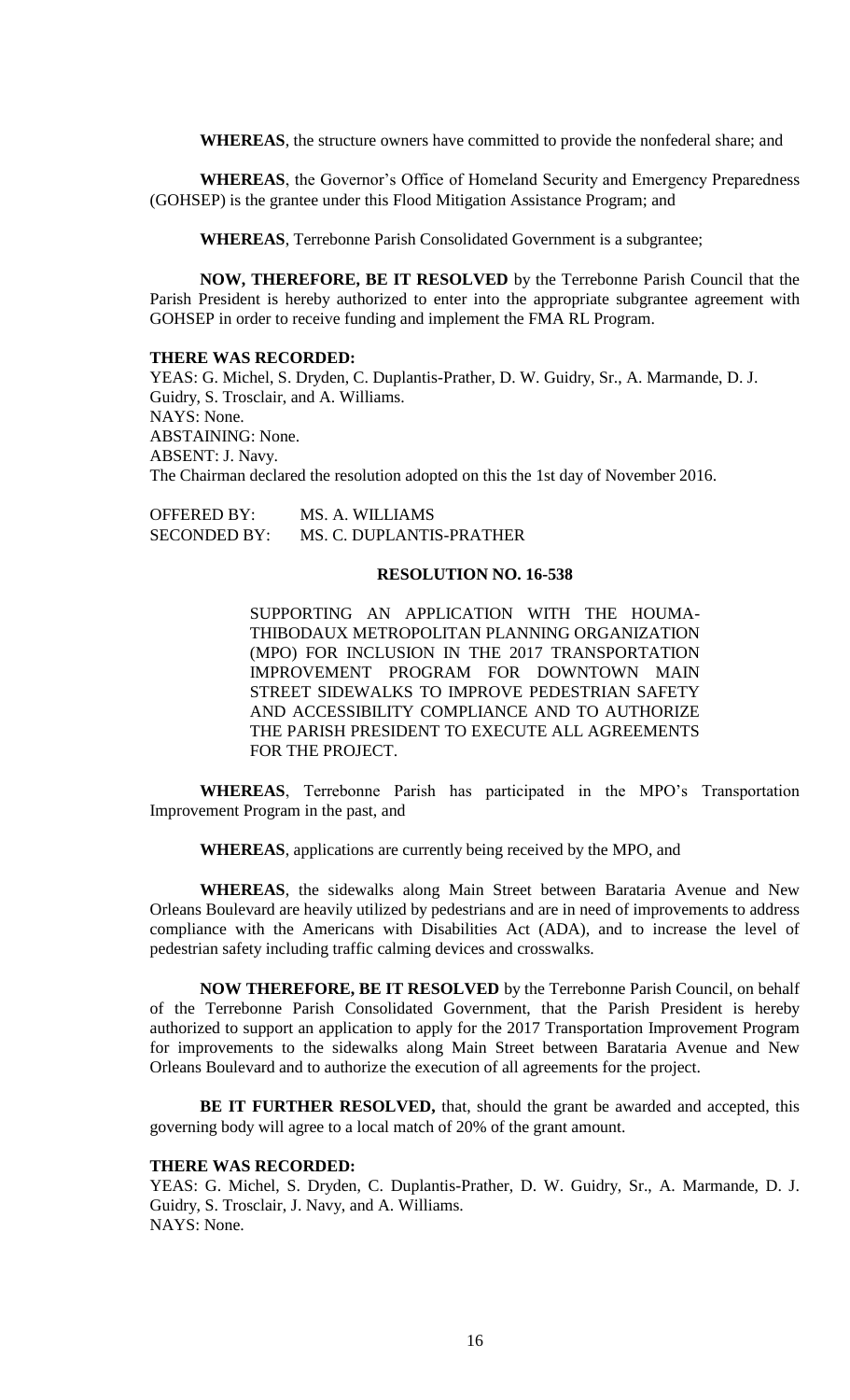# ABSTAINING: None. ABSENT: None. The Chairman declared the resolution adopted on this the 1st day of November 2016. *\*(Resolution Adopted After Discussion)*

Discussion ensued with several committee members inquiring about the grant process and the percentage of the monies needed to complete this project; noted that the timing for applying for grants is crucial and added that allocated matching funding may not be needed at this particular time.

Upon questioning, Planning and Zoning Director C. Pulaski explained that matching funding for these types of project generally comes from the Capital Projects Budget.

Chief Finance Officer K. Mauldin explained that the percentage of money that the parish would have to pay is not budgeted yet, but if the grant is approved, then Administration can look at other Capital Outlay Projects to see if there is additional monies that can be used. After this process is completed, Administration would request a budget amendment to pay for their portion of the grant which has to be approved by the Council; however, if funding is not available when the grant is approved, the parish can turn down the grant.

Committee member A. Williams stated that Terrebonne Parish currently pays fees to South Central Planning and can utilize their services to assist with applying for grants because they have a complete staff who writes grants.

#### *\*The resolution offered by Ms A. Williams was adopted.*

Upon further questioning, Planning and Zoning Director C. Pulaski explained that the sidewalks program includes curb extensions, handicap access rams and other traffic calming devices.

Parish President G. Dove explained that Terrebonne Parish applies for numerous grants and are very successful in receiving them; and noted that grants are available and received through different departments.

OFFERED BY: MS. A. WILLIAMS SECONDED BY: MS. C. DUPLANTIS-PRATHER

#### **RESOLUTION NO. 16-539**

SUPPORTING AN APPLICATION WITH THE HOUMA-THIBODAUX METROPOLITAN PLANNING ORGANIZATION (MPO) FOR INCLUSION IN THE 2017 TRANSPORTATION IMPROVEMENT PROGRAM FOR SIDEWALKS ALONG A PORTION OF VALHI BOULEVARD TO IMPROVE PEDESTRIAN AND BICYCLE SAFETY AND TO AUTHORIZE THE PARISH PRESIDENT TO EXECUTE ALL AGREEMENTS FOR THE PROJECT.

**WHEREAS**, Terrebonne Parish has participated in the MPO's Transportation Improvement Program in the past, and

**WHEREAS**, applications are currently being received by the MPO, and

**WHEREAS**, the area around the Civic Center, skate park and library is highly utilized by the general public, and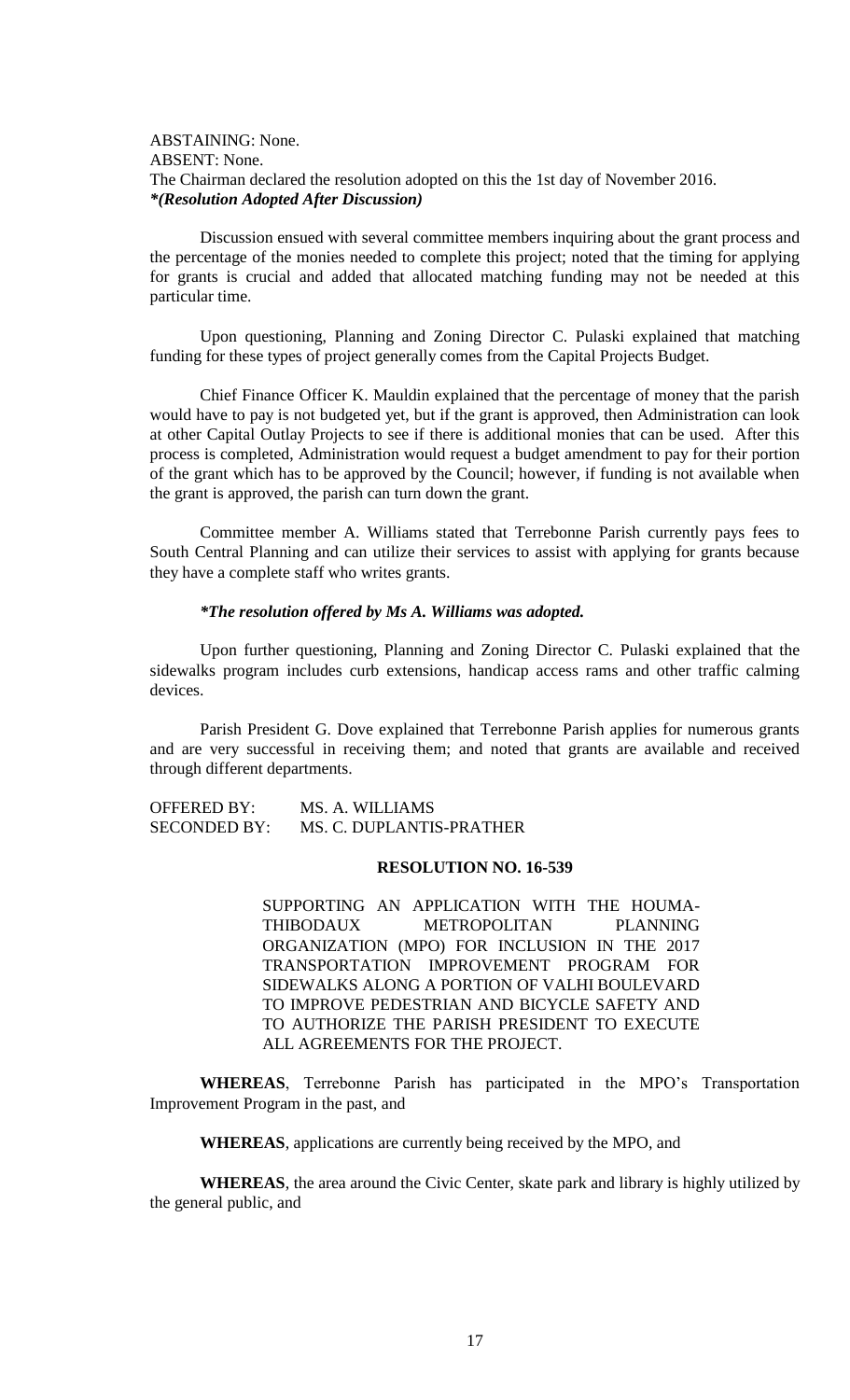**WHEREAS**, the bike route along Valhi Boulevard is a shared lane and cyclists and vehicles alike would benefit from a multi-use sidewalk to connect the Civic Center area to the existing Southdown Trail Head and future Bayou Country Sports Park.

**NOW THEREFORE, BE IT RESOLVED** by the Terrebonne Parish Council, on behalf of the Terrebonne Parish Consolidated Government, that the Parish President is hereby authorized to support an application to apply for the 2017 Transportation Improvement Program for design and construction Phase One of a multi-use sidewalk within the Valhi Boulevard public right of way from Civic Center Boulevard to the Southdown Trail Head and to authorize the execution of all agreements for the project.

**BE IT FURTHER RESOLVED,** that, should the grant be awarded and accepted, this governing body will agree to a local match of 20% of the grant amount.

#### **THERE WAS RECORDED:**

YEAS: G. Michel, S. Dryden, C. Duplantis-Prather, D. W. Guidry, Sr., A. Marmande, D. J. Guidry, S. Trosclair, J. Navy, and A. Williams. NAYS: None.

ABSTAINING: None.

ABSENT: None.

The Chairman declared the resolution adopted on this the 1st day of November 2016.

Mr. S. Trosclair moved, seconded by Mr. A. Marmande, "THAT, there being no further business to come before the Community Development & Planning Committee, the meeting be adjourned."

The Chairman called for the vote on the motion offered by Mr. S. Trosclair. **THERE WAS RECORDED:**

YEAS: G. Michel, S. Dryden, C. Duplantis-Prather, D. W. Guidry, Sr., A. Marmande, D. J. Guidry, S. Trosclair, J. Navy and A. Williams.

NAYS: None.

ABSENT: None.

The Chairman declared the motion adopted and the meeting was adjourned at 6:52 p. m.

Dirk J. Guidry, Chairman

Tammy E. Triggs, Minute Clerk

Mr. D. J. Guidry moved, seconded by Mr. S. Trosclair, "THAT, the Council accept and ratify the minutes of the Community Development and Planning meeting held on 11/01/16."

The Chairman called for a vote on the motion offered by Mr. D. J. Guidry. **THERE WAS RECORDED:**

YEAS: G. Michel, S. Dryden, C. Duplantis-Prather, D. W. Guidry, Sr., A. Marmande, D. J. Guidry, S. Trosclair, J. Navy and A. Williams. NAYS: None. ABSENT: None.

The Chairman declared the motion adopted.

The Chairman called for a report on the Budget and Finance Committee meeting held on 11/01/16, whereupon the Committee Chairwoman noting ratification of minutes calls public hearings on November 16, 2016 at 6:30 p.m. rendered the following: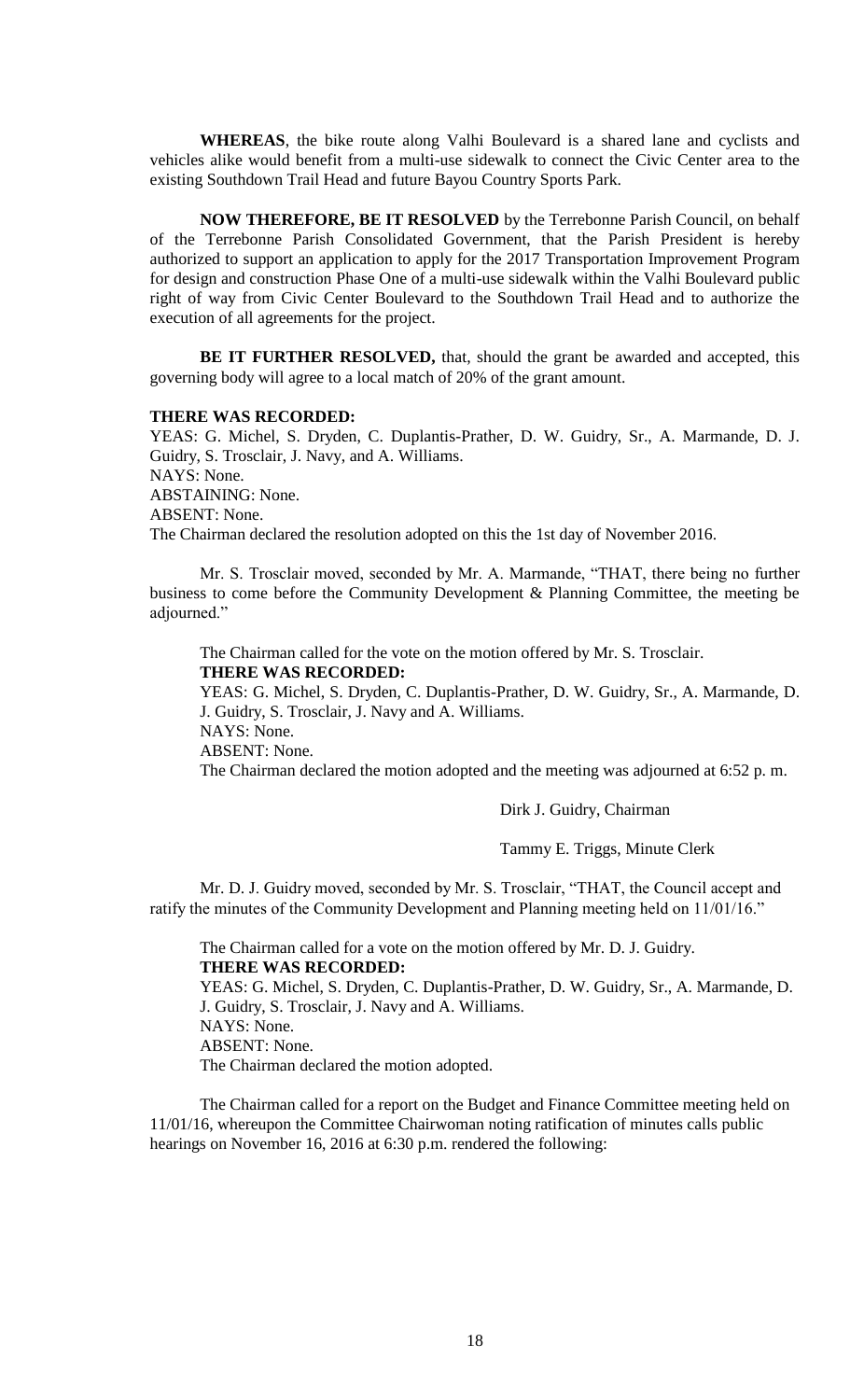## BUDGET & FINANCE COMMITTEE

# NOVEMBER 1, 2016

The Chairwoman, Arlanda Williams, called the Budget & Finance Committee meeting to order at 6:54 p. m. in the Terrebonne Parish Council Meeting Room with an Invocation offered by Committee member J. Navy and the Pledge of Allegiance led by Committee member D. W. Guidry, Sr. Upon roll call, Committee Members recorded as present were: G. Michel, S. Dryden, C. Duplantis-Prather, D. W. Guidry, Sr., A, Marmande, D. J. Guidry, S. Trosclair, J. Navy and A. Williams. A quorum was declared present.

| OFFERED BY:         | MR. D. J. GUIDRY |
|---------------------|------------------|
| <b>SECONDED BY:</b> | MR. S. TROSCLAIR |

# **RESOLUTION NO. 16-540**

**WHEREAS,** on October 3, 2016 bids were received electronically via Central Auction House by the Terrebonne Parish Consolidated Government for Bid No. 16-JUVFOOD-59 Purchase of Food Products for Juveniles' Daily Dietary Needs (12-Month Requirements Contract)**,** and

**WHEREAS,** after careful review by the Purchasing Division, Joseph Harris Jr., Juvenile Justice Complex Director and Terrence Cook, Kitchen Supervisor it has been determined that the bids of Lafleur Dairy Products, Inc. and Economical Janitorial and Paper Supplies, LLC, for the items on the attached listing are the lowest qualified bids and request authority to do a Partial Re-Bid of the remaining items at a later date, and

**WHEREAS,** Parish Administration has concurred with the recommendation to award the bids of Lafleur Dairy Products, Inc. and Economical Janitorial and Paper Supplies, LLC, for Bid 16-JUVFOOD-59 Purchase of Food Products for Juveniles' Daily Dietary Needs (12-Month Requirements Contract) and authorizes a Partial Re-Bid as per the attached documents, and

**NOW, THEREFORE BE IT RESOLVED** by the Terrebonne Parish Council (Budget & Finance Committee), on behalf of the Terrebonne Parish Consolidated Government that the recommendation of Parish Administration be accepted for the food products for the Juveniles, as per attached documents

#### **THERE WAS RECORDED:**

YEAS: G. Michel, S. Dryden, C. Duplantis-Prather, A. Marmande, D. J. Guidry, S. Trosclair, J. Navy, and A. Williams. NAYS: None. ABSTAINING: None. ABSENT: D. W. Guidry, Sr. The Chairwoman declared the resolution adopted on this the 1st day of November 2016.

| OFFERED BY:  | MR. D. J. GUIDRY   |
|--------------|--------------------|
| SECONDED BY: | <b>UNANIMOUSLY</b> |

## **RESOLUTION NO. 16-541**

AUTHORIZING THE PARISH PRESIDENT TO EXECUTE AN APPLICATION FORM TO THE BUREAU OF JUSTICE ASSISTANCE (BJA) FOR THE (FY) 2016 BULLETPROOF VEST PARTNERSHIP (BVP) SOLICITATION FOR THE HOUMA POLICE DEPARTMENT OF THE TERREBONNE PARISH CONSOLIDATED GOVERNMENT; AND TO ADDRESS OTHER MATTERS RELATIVE THERETO.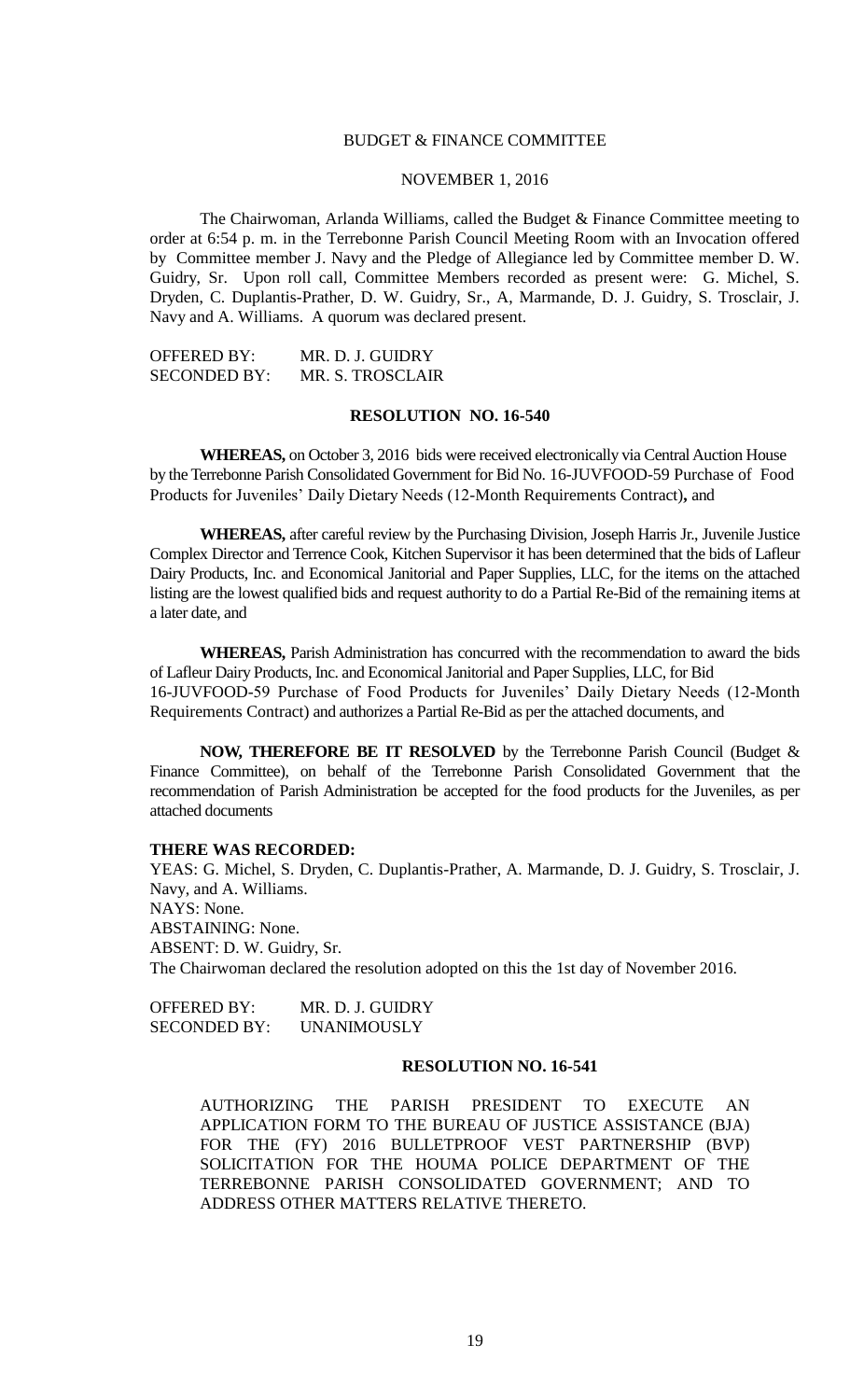**WHEREAS,** the Houma Police Department of the Terrebonne Parish Consolidated Government has been approved to implement an application for a grant from the Bureau of Justice Assistance (BJA) for the (FY) 2016 Bulletproof Vest Partnership (BVP) solicitation grant in the amount of \$11,441.00 (Eleven Thousand Four Hundred and Forty One Dollars). The Fiscal Year 2016 (BJA) (BVP) Fund will provide grant funding to purchase bulletproof vest to improve the effectiveness and safety of our Police Officers and,

**WHEREAS,** the Parish Administrative staff and the Parish Finance Department will oversee the application process in the implementation and meeting all the requirements set forth by the (BJA) and National Institute of Justice (NIJ) and,

**NOW, THEREFORE BE IT RESOLVED,** that the Terrebonne Parish Council on behalf of the Terrebonne Parish Consolidated Government, authorizes the Parish President to execute any and all necessary documents to implement the grant from the Bureau of Justice Assistance (BJA) for the (FY) 2016 Bulletproof Vest Partnership (BVP) solicitation grant and to address other matters relative thereto.

#### **THERE WAS RECORDED:**

YEAS: G. Michel, S. Dryden, C. Duplantis-Prather, D. W. Guidry, Sr., A. Marmande, D. J. Guidry, S. Trosclair, J. Navy, and A. Williams. NAYS: None. ABSTAINING: None. ABSENT: None. The Chairwoman declared the resolution adopted on this the 1st day of November 2016.

OFFERED BY: MR. A. MARMANDE SECONDED BY: MR. D. J. GUIDRY

# **RESOLUTION NO. 16-542**

Authorizing the Parish President to execute an application form to the Louisiana Highway Safety Commission (LHSC) for the Federal Fiscal Year 2016/2017 LHSC Grant for the Houma Police Department of the Terrebonne Parish Consolidated Government; and to address other matters relative thereto.

**WHEREAS,** the Houma Police Department of the Terrebonne Parish Consolidated Government has been approved to implement an application for a grant from the Louisiana Highway Safety Commission (LHSC) for the Federal Fiscal Year 2016/2017 LHSC Grant in the amount of Ninety Five Thousand Four Hundred and Eighty Four dollars (\$95,484.00) for the Terrebonne Parish Consolidated Government, The Funding will provide grant funding to improve the effectiveness and safety of our Police Officers by providing them with overtime to address highway safety issues and,

**WHEREAS,** the Parish Administrative staff and the Parish Finance Department will oversee the application process in the implementation and meeting all the requirements set forth by the Louisiana Highway Safety Commission (LHSC) and,

**NOW, THEREFORE BE IT RESOLVED,** that the Terrebonne Parish Council on behalf of the Terrebonne Parish Consolidated Government, authorizes the Parish President to execute any and all necessary documents to implement the grant from the Louisiana Highway Safety Commission (LHSC) and to address other matters relative thereto.

#### **THERE WAS RECORDED:**

YEAS: S. Dryden, C. Duplantis-Prather, D. W. Guidry, Sr., A. Marmande, D. J. Guidry, S. Trosclair, J. Navy, and A. Williams.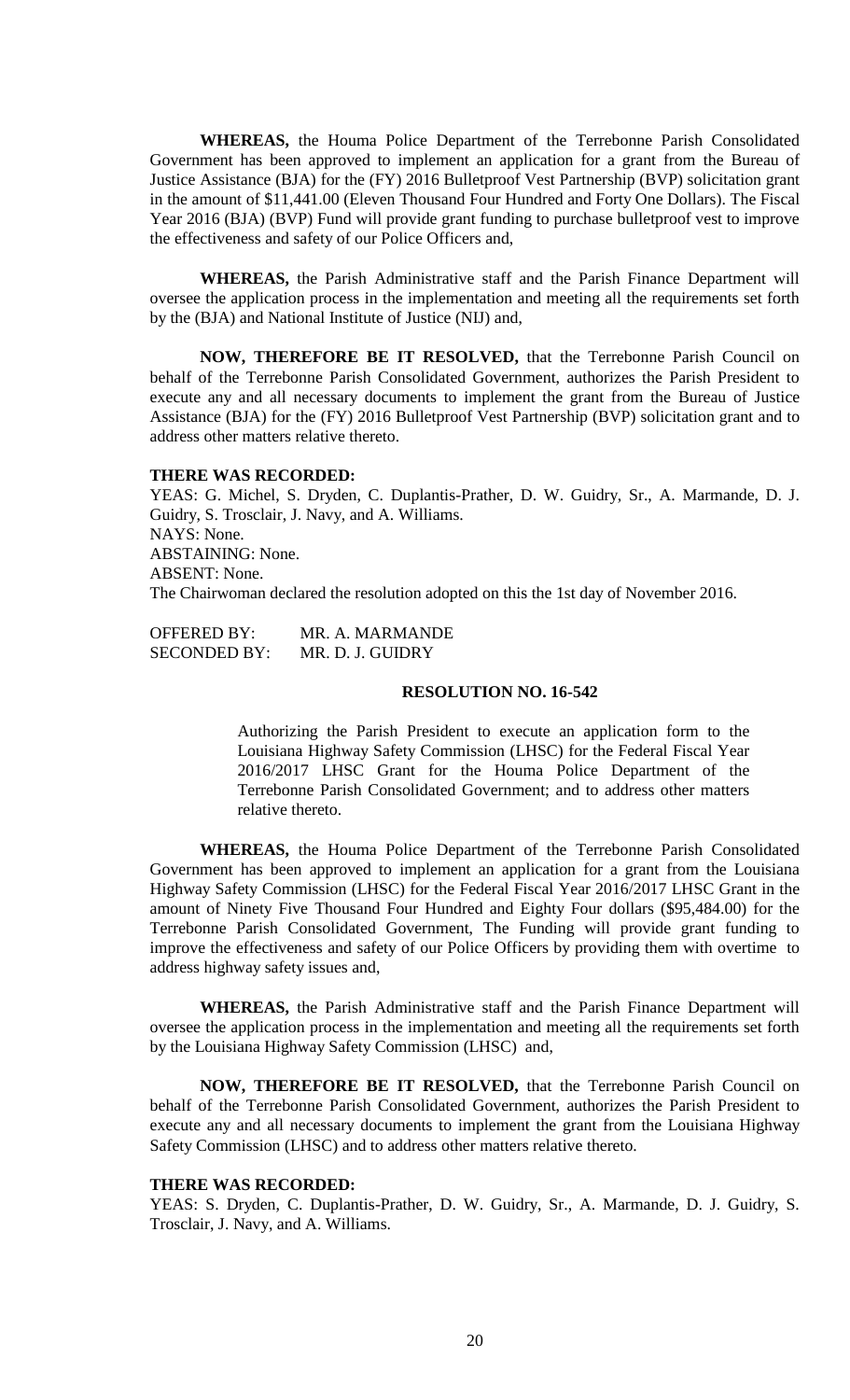NAYS: None. ABSTAINING: None. ABSENT: G. Michel. The Chairwoman declared the resolution adopted on this the 1st day of November 2016.

OFFERED BY: MR. S. TROSCLAIR SECONDED BY: MR. A. MARMANDE

#### **RESOLUTION NO. 16-543**

AUTHORIZING THE PARISH PRESIDENT TO EXECUTE A RENEWAL MAINTENANCE AND SERVICE AGREEMENT CONTRACT FOR GENERATOR AT THE HOUMA POLICE DEPARTMENT OF THE TERREBONNE PARISH CONSOLIDATED GOVERNMENT; AND TO ADDRESS OTHER MATTERS RELATIVE THERETO.

**WHEREAS,** the Houma Police Department of the Terrebonne Parish Consolidated Government is requesting the authorization of the Parish President to enter into a renewal maintenance and service agreement contract with Total Instrument & Electrical Services, Inc for generator at the Houma Police Department in the amount of One Thousand and Fifty dollars (\$1,050.00) for the Terrebonne Parish Consolidated Government, and,

**WHEREAS,** the Parish Administrative staff and the Parish Finance Department will oversee the process in the implementation of the contract and,

**NOW, THEREFORE BE IT RESOLVED,** that the Terrebonne Parish Council on behalf of the Terrebonne Parish Consolidated Government, authorizes the Parish President to execute any and all necessary documents to implement the contract and to address other matters relative thereto.

#### **THERE WAS RECORDED:**

YEAS: S. Dryden, C. Duplantis-Prather, D. W. Guidry, Sr., A. Marmande, D. J. Guidry, S. Trosclair, J. Navy, and A. Williams. NAYS: None. ABSTAINING: None. ABSENT: G. Michel. The Chairwoman declared the resolution adopted on this the 1st day of November 2016.

OFFERED BY: MS. C. DUPLANTIS-PRATHER SECONDED BY: MR. D. W. GUIDRY, SR.

# **RESOLUTION NO. 16-544**

**WHEREAS,** Louisiana Statutory Law provides for the disposal of surplus movable property having a value of \$5,000.00 or less, in addition to other legally permissible means, at private sale which is, in the opinion of the governing authority, not needed for public purposes; and

**WHEREAS**, the movable property listed in the attached Exhibit A each have a valued of \$5,000.00 or less, as indicated by the values set out next to each item on the attached Exhibit A; and

**WHEREAS**, the parish administration has recommended that the movable property listed in the attached Exhibit A be declared surplus as the items are no longer useful, nor do they serve a public purpose and authorizes immediate award to the highest bidder for all items, including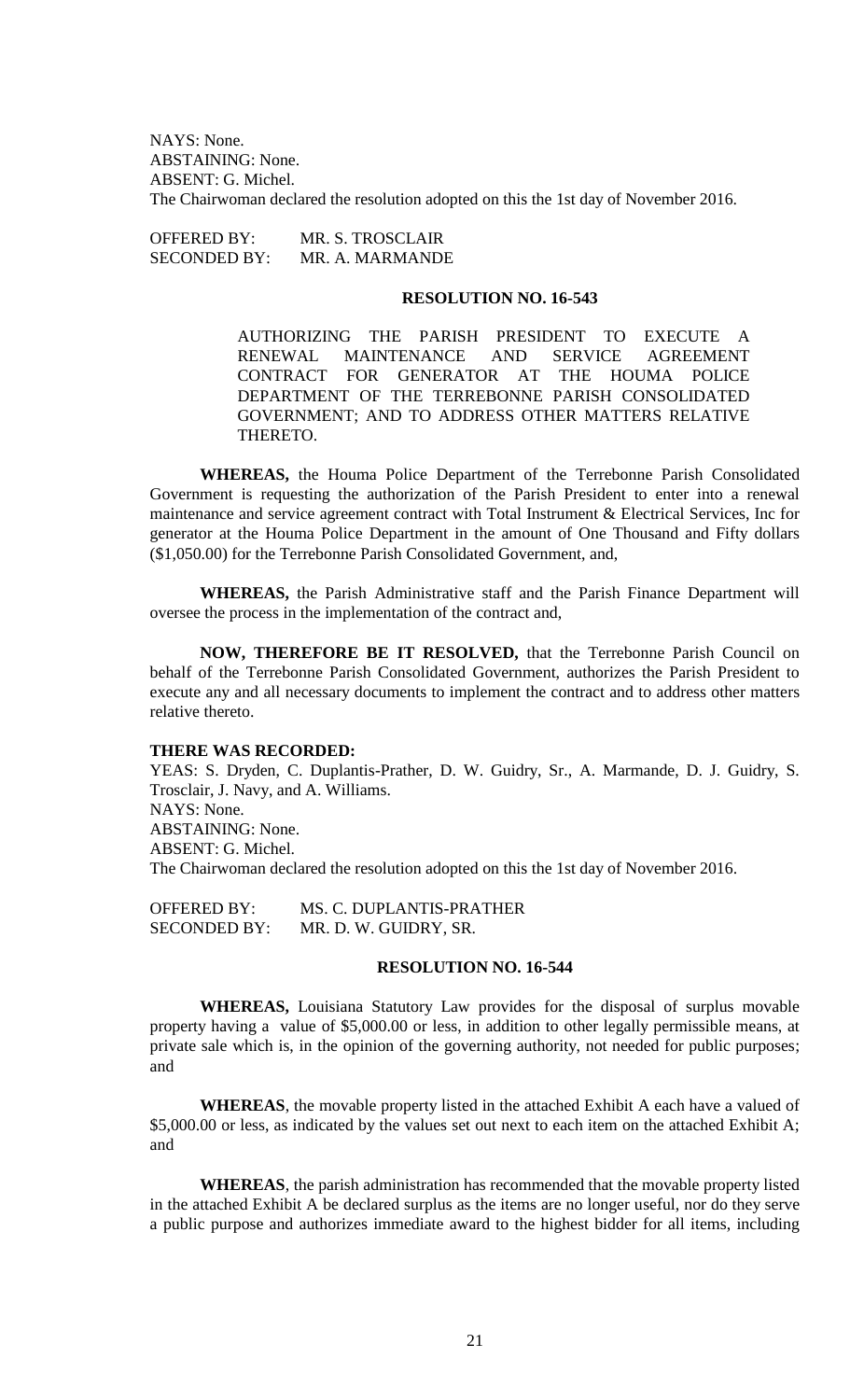those where the highest bid exceeds \$5,000.00; and

**NOW THEREFORE, BE IT RESOLOVED** by the Terrebonne Parish Council that the movable property listed in the attached Exhibit A be declared surplus and grants authorization to dispose of said items by private sale or by any other legally approved method to the highest bidder pursuant to statutory law, including those where the highest bid exceeds \$5,000.00.

#### **THERE WAS RECORDED:**

YEAS: S. Dryden, C. Duplantis-Prather, D. W. Guidry, Sr., A. Marmande, D. J. Guidry, S. Trosclair, J. Navy, and A. Williams. NAYS: None. ABSTAINING: None. ABSENT: G. Michel. The Chairwoman declared the resolution adopted on this the 1st day of November 2016.

OFFERED BY: MR. D. J. GUIDRY SECONDED BY: MR. S. TROSCLAIR

#### **RESOLUTION NO. 16-545**

GRANTING AUTHORIZATION TO ANY LOCAL ENTITY WITHIN THE STATE OF LOUISIANA AS DEFINED IN R.S. 33:1321-1337 TO PURCHASE MATERIALS AND SERVICES, AS NEEDED UNDER TERREBONNE PARISH CONSOLIDATED GOVERNMENT APPROVED CONTRACTS AND OPEN PURCHASE ORDERS.

**WHEREAS,** any local Public Procurement Entity within the State of Louisiana as defined in R.S. 38:2212.1 F and/or 33.1321-1337 is authorized to purchase materials and services as needed under Terrebonne Parish Consolidated Government approved contracts and open purchase orders, and

**WHEREAS,** such cooperative purchasing between any local Public Entity within the State of Louisiana is authorized pursuant to R.S. 38:2212 and R.S. 33:1321-1337, and

**WHEREAS,** the Parish Council on behalf of the Parish Administration authorizes the Purchasing Manager to grant approval to any local Entity within the State of Louisiana to purchase materials and services, as needed under Terrebonne Parish Consolidated Government approved contracts and open purchase orders.

**NOW THEREFORE, BE IT RESOLVED** by the Terrebonne Parish Council on behalf of Terrebonne Parish Consolidated Government that any local Entity of the State of Louisiana be authorized to purchase materials and services as needed under Terrebonne Parish Consolidated Government approved contracts and open purchase orders.

#### **THERE WAS RECORDED:**

YEAS: S. Dryden, C. Duplantis-Prather, D. W. Guidry, Sr., A. Marmande, D. J. Guidry, S. Trosclair, J. Navy, and A. Williams. NAYS: None. ABSTAINING: None. ABSENT: G. Michel. The Chairwoman declared the resolution adopted on this the 1st day of November 2016.

Mr. S. Dryden moved, seconded by Mr. A. Marmande, "THAT, the Budget & Finance Committee introduce an ordinance authorizing the sale of parish property for the Terrebonne Parish Consolidated Government not needed for any public purpose (+/- 29.278 acres of land located on Louisiana Drive) at fair market value and to address other matters relative thereto and call a public hearing on Wednesday, November 16, 2016 at 6:30 p.m."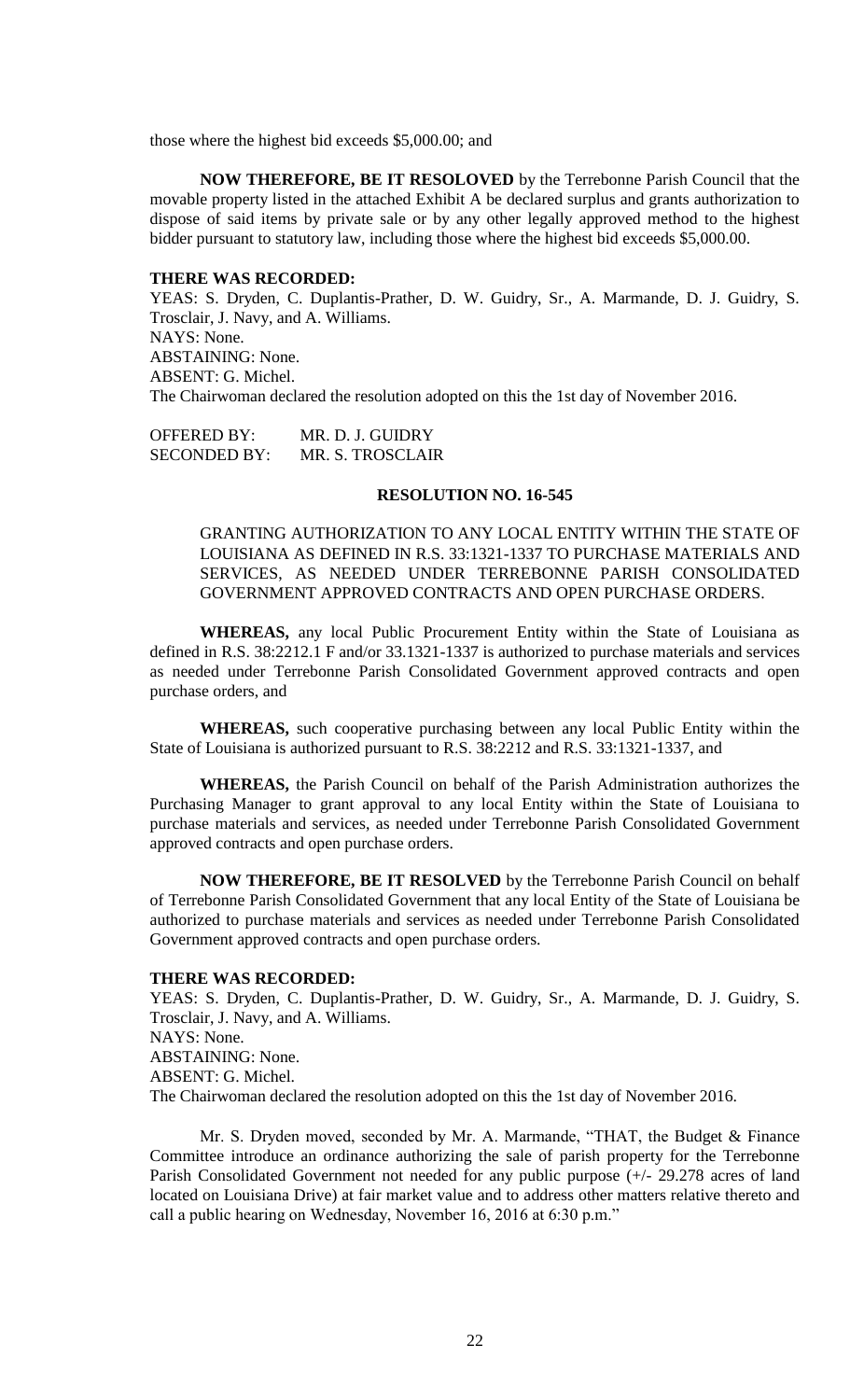The Chairwoman called for the vote on the motion offered by Mr. S. Dryden. **THERE WAS RECORDED:** YEAS: G. Michel, S. Dryden, C. Duplantis-Prather, D. W. Guidry, Sr., A. Marmande, D. J. Guidry, S. Trosclair, J. Navy and A. Williams. NAYS: None. ABSENT: None. The Chairwoman declared the motion adopted.

Mr. S. Trosclair moved, seconded by Mr. S. Dryden, "THAT, the Budget & Finance Committee introduce an ordinance to declare as surplus vehicles with a value of \$5,000 or greater from the Roads and Bridges Division and Gas Distribution Division as surplus; authorizing said items to be disposed by public bid, negotiated sale, junked or by any other legally approved method and call a public hearing on November 16, 2016 at 6:30 p.m."

The Chairwoman called for the vote on the motion offered by Mr. S. Trosclair. **THERE WAS RECORDED:**

YEAS: G. Michel, S. Dryden, C. Duplantis-Prather, D. W. Guidry, Sr., A. Marmande, D. J. Guidry, S. Trosclair, J. Navy and A. Williams. NAYS: None. ABSENT: None. The Chairwoman declared the motion adopted.

Mr. D. J. Guidry moved, seconded by Mr. S. Dryden, "THAT the Budget and Finance Committee introduce an ordinance to amend the 2016 Adopted Operating Budget of the Terrebonne Parish Consolidated Government for the following items to provide for related matters:

- I. JAG 2016 Award, \$17,141
- II. General Fund-State Mineral Royalties, (\$1,120,630)
- III. General Fund transfers, (\$527,682)
- IV. Flood Mitigation Assistance Program, \$1,225,996
- V. Flood Mitigation Assistance Program, \$644,518
- VI. Flood Mitigation Assistance Program, \$337,970

and call a public hearing on said matter on Wednesday, November 16, 2016 at 6:30 p.m."

The Chairwoman called for the vote on the motion offered by Mr. D. J. Guidry. **THERE WAS RECORDED:**

YEAS: G. Michel, S. Dryden, C. Duplantis-Prather, D. W. Guidry, Sr., A. Marmande, D. J. Guidry, S. Trosclair, J. Navy and A. Williams.

NAYS: None.

ABSENT: None.

The Chairwoman declared the motion adopted.

A review of the proposed 2017 Budget began on the following funds/department/agencies:

**a) Council on Aging (Fund 278; Sm. Bk. 114; Big Bk. 321) –** Chief Finance Officer Kandace Mauldin presented the proposed 2017 Budget noting that a 7.50 mill ad valorem tax approved by voters November 4, 2008 (2010-2019), will generate an estimated \$6,976,287 in 2017. The millage was renewed on November 16, 2013 for years 2020-2029, maximum 7.50 mills. An independent budget is adopted by TCOA governing authority for fiscal year ending June  $30<sup>th</sup>$  and is submitted annually to the appointing authority.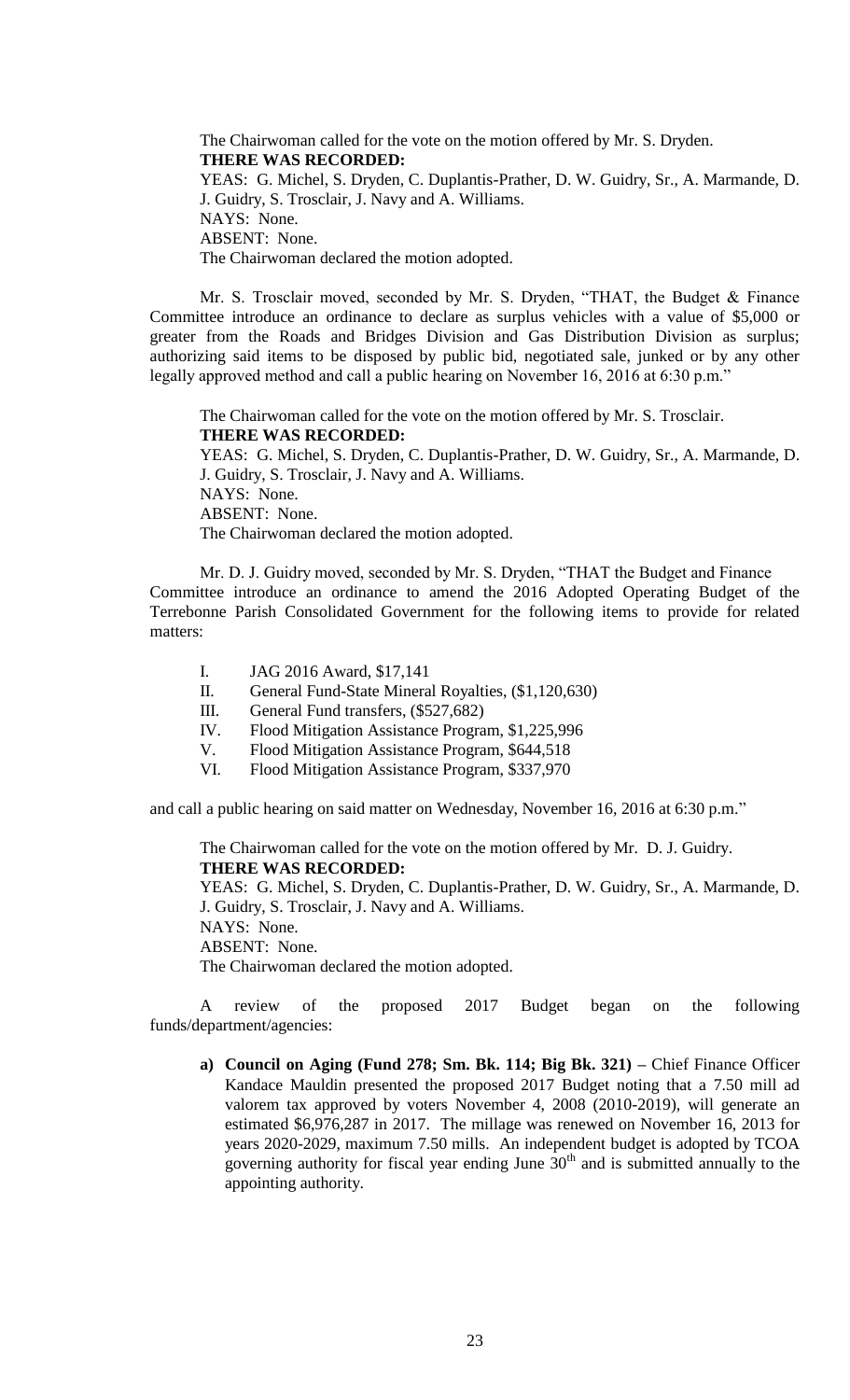Council on Aging Director Diana Edmondson distributed a handout to the Council detailing the services that are available to the residents of Terrebonne Parish, as well as projected projects for the FY 2017. She thanked the Council and Administration for all of their support throughout the years.

**b) Terrebonne ARC (Fund 279; Sm. Bk. 119; Big Bk. 325) -** Chief Finance Officer Kandace Mauldin highlighted the proposed 2017 Budget explaining that a 5.33 mill ad valorem tax was approved by voters on November 7, 2006 (for the period 2006- 2017), will generate an estimated \$4,957,815 in 2017. The millage was renewed on November 16, 2013 for maximum of 5.33 mills. Terrebonne Parish currently has a cooperative endeavor agreement with Terrebonne ARC to provide services, \$4,875,500 estimated for 2017. An independent budget is adopted by TARC governing authority for fiscal year ending June  $30<sup>th</sup>$  and is submitted annually to the appointing authority.

Terrebonne ARC Director Mary Lynn Bisland thanked the Council and Administration for their support and announced that in 2017 they will be introducing more of their residents to employment and self-sufficiency; and noted that their products will be featured in eleven (11) Rouses' Supermarkets.

- **c) Fire Department (Fund 204-222; Sm. Bk. 88; Big Bk. 92) –** Chief Finance Officer Kandace Mauldin summarized the proposed 2017 Budget stating ad valorem taxes are proposed for 2017 in the amount of \$4,523,986 from the levy of 6.38 mills (City Alimony Tax), 5.08 mills City Fire Protection, and 5.08 mills City Police Protection. There is a 1% parishwide sales tax equally divided by the Parish Police Jury, City of Houma, and the Parish School Board. The 1/3 City of Houma portion has been dedicated through the budget for use by the Public Safety Fund and is projected to generate \$6,358,524 in 2017. Insurance occupational licenses in the City of Houma are projected to collect, \$900,000; Occupational Licenses (50% collected in the City), \$194,500; Court fines are proposed at \$125,000 and a General fund Supplement, \$2,204,884 (a decrease of \$695,116). At the State Firefighters' Retirement board meeting of February 6, 2015, the following rates were adopted: 2015 – 29.25% and in 2016 – 27.25%. In Personnel, there is a 2% adjustment across the board as mandated by State Law.
- **d) Parks & Grounds (Fund 205-501; Sm. Bk. 94; Big Bk. 101) –** Chief Finance Officer Kandace Mauldin reviewed the proposed 2017 Budget highlighting that the Maintenance Contract – for Grass cutting and park maintenance, is \$121,703 in 2017, a \$4,000 decrease. Their operational cost were decrease by 5.13%.
- **e) Recreation Department (Fund 280; Sm. Bk. 122; Big Bk. 329) –** Chief Finance Officer Kandace Mauldin presented the proposed 2017 Budget noting that a 2.21 mill ad valorem tax for years 2011-2020 was approved by the voters in November 4, 2008, which has been levied at 2.06 mills, \$1,971,964 in 2017. Registration Fees proposed will generate an estimated \$102,150 in 2017. Special Olympics, \$27,100. Summer Camps, \$200,000. Recreation District No. 11 reimburses TPCG for this department. In their Administrative Department, there were no significant changes. In the Sports Officials Department, Wages and fringes of \$402,385 are allocated to the various sports programs. The Quality of Life Program has been budgeted \$7,500 for the 2017 Arts Program and there were no significant changes. The Special Olympics was budgeted \$28,100 for FY 2017, a slight increase. In Summer Camps, the Summer Camp Programs through Cooperative Endeavor Agreements with Recreation Districts, \$200,000.

Committee member C. Duplantis-Prather thanked Administration for the increase in funding to the Special Olympics, stating that these events bring happiness to the participants.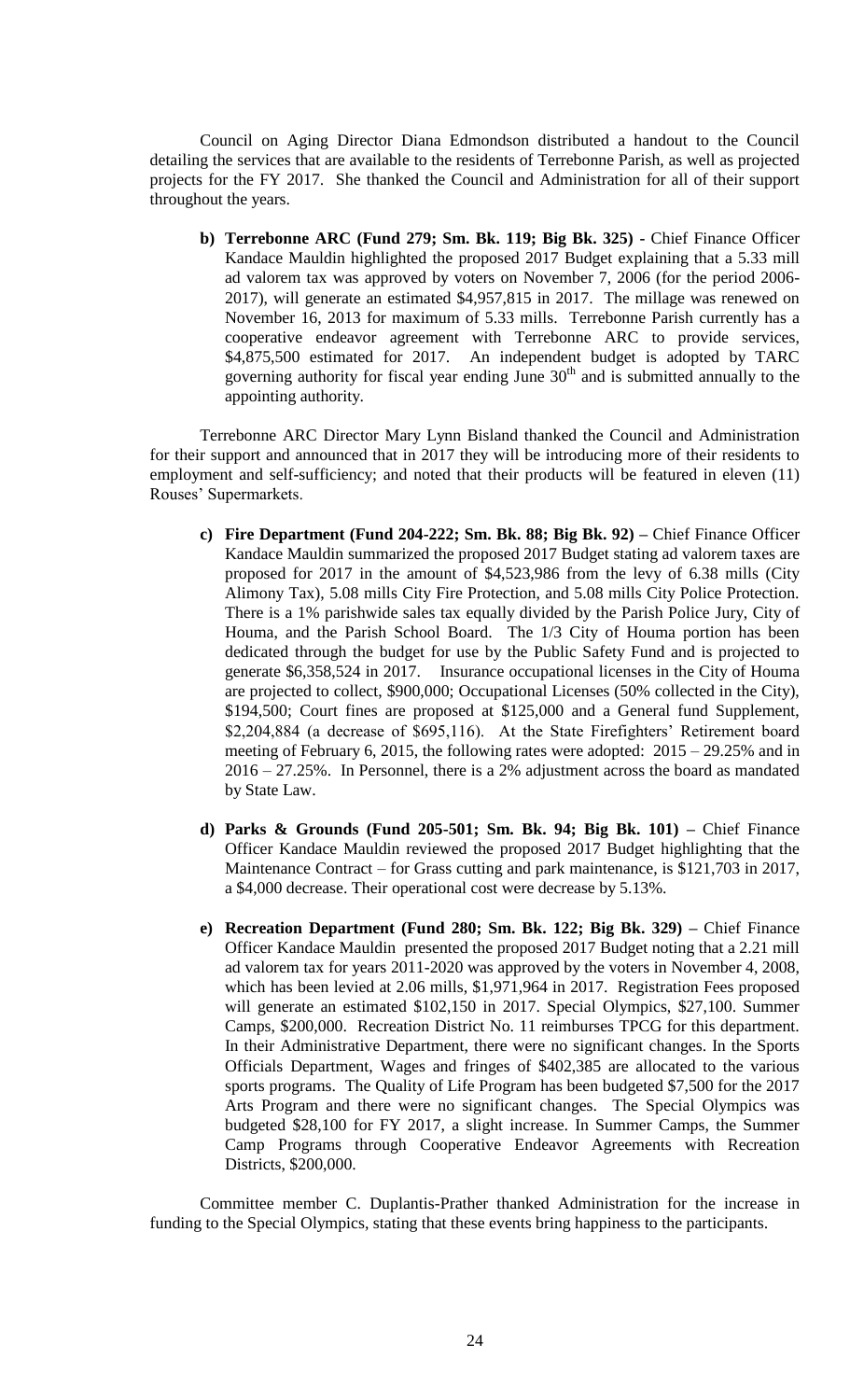Upon questioning from Committee member G. Michel, Chief Finance Officer K. Mauldin explained that some of the monies from the Capital Outlay Fund are going to be allocated to fund other projects such as the Village East Splash Park and Recreation District No. 6 Facility Improvements and recreation equipment for Recreation District No. 5.

Mr. Michel suggested that the funding continue to be allocated for the Bayou Sports Complex because it will generate revenue for Terrebonne Parish.

Parish President G. Dove explained that the Bayou Sports Complex had a "shortfall" in the funding and they are looking for other ways to supplement the cost for this project.

- **f) Public Works/Government Buildings (Fund 151-194; Sm. Bk. 42; Big Bk.34) –** Chief Finance Officer Kandace Mauldin summarized the proposed 2017 Budget stating that there were no significant changes. Their operational expenses were decreased by 8.59%. (NO ACTION TAKEN)
- **g) Public Works/Janitorial Services (Fund 151-198; Sm. Bk. 45; Big Bk. 39) -** Chief Finance Officer Kandace Mauldin reviewed the proposed 2017 Budget highlighting that the General Fund share of the contract for cleaning services is \$227,440 for 2017 and adding that operational expenses decreased by 7.94%.
- **h) Public Works/Engineering (Fund 151-302; Sm. Bk. 48; Big Bk.42)** Chief Finance Officer Kandace Mauldin presented the proposed 2017 Budget noting that there were no significant changes and operational expenses decreased by 9.94%. (NO ACTION TAKEN)
- **i) Auditoriums (Fund 205-196; Sm. Bk. 93; Big Bk. 98)**  Chief Finance Officer Kandace Mauldin highlighted the proposed 2017 Budget stating that there were no significant changes and operational expenses decreased by 8.00%. (NO ACTION TAKEN)
- **j) Public Works/FTA Grant Fund (Good Earth Transit) (Fund 237; Sm. Bk. 145; Big Bk. 208)** - Chief Finance Officer Kandace Mauldin summarized the proposed 2017 Budget highlighting under FTA Grant (237-690) there were no significant changes. Under FTA (237-691), there were no significant changes. Under FTA (237- 692), Personnel, eliminate three (3) Bus Operators, grade 104 and Under FTA Grant (237-693), Personnel, add one (1) Mechanic II, Grade 106.
- **k) Public Works/FTA City of Thibodaux (Fund 238; Sm. Bk. 147; Big Bk. 221)**  Chief Finance Officer Kandace Mauldin presented the proposed 2017 Budget explaining that under FTA Grant (238-690), there were no significant changes.
- **l) Public Works/Federal Highway Administration (Rural Transit) (Fund 240; Sm. Bk. 148; Big Bk. 240)** – Chief Finance Officer Kandace Mauldin highlighted the proposed 2017 Budget stating that there were no significant changes. (NO ACTION TAKEN)
- **m) Public Works/Parish Transportation Fund (Fund 250; Sm. Bk. 101; Big Bk. 249)** – Chief Finance Officer Kandace Mauldin summarized the proposed 2017 Budget highlighting that the revenues are subject to annual state appropriation; therefore, \$600,000 is estimated through the State's fiscal year ending June 30, 2017. Direct services for street repairs of \$925,361 based on the estimated 2017 revenue through June 30<sup>th</sup> and unallocated fund balance at December 2016.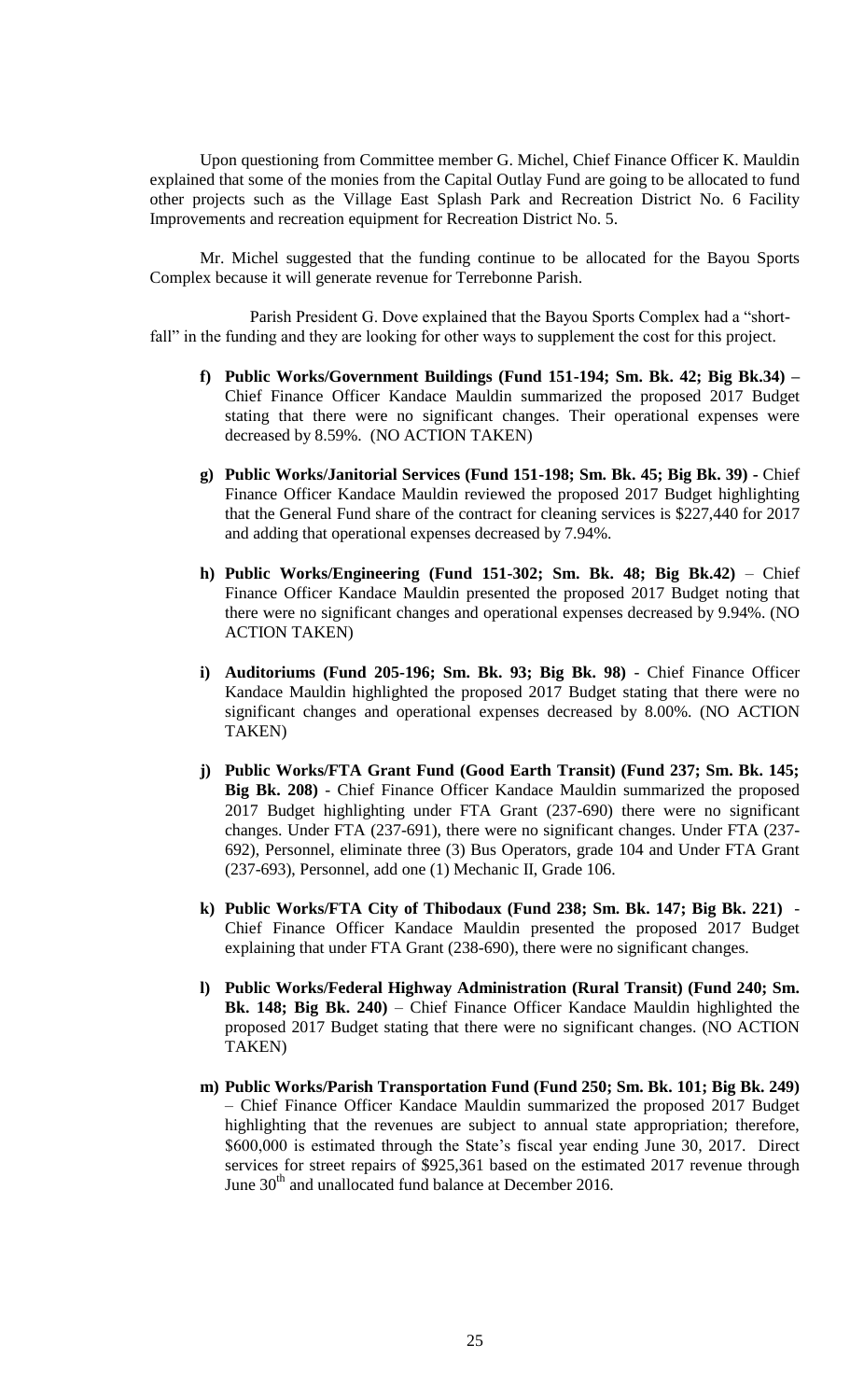- **n) Public Works/Road and Bridges Fund (Fund 251; Sm. Bk. 102; Big Bk. 252)** Chief Finance Officer Kandace Mauldin reviewed the proposed 2017 Budget explaining that in 1992, the voters of Terrebonne Parish approved a ¼% sales tax to fund this division. The 2017 revenues are estimated at \$4,850,537, \$0.9 million below 2015 collections of \$5.80 million and 95% of the 2016 estimated collections of \$5.1 million. The General Fund supplements this division annually. The General Fund supplement is \$783,616, a decrease of \$281,382. Under major operating expenditures: Gasoline and Oil, \$170,000, same as 2016, Shells, \$175,000, a decrease of \$75,000, Urban Street Lights, \$168,320, an increase of \$1,850, Grass cutting Blvd., \$100,000, same as 2016, Street Repairs – Contractors, \$737,000, a decrease of \$177,000 and Sidewalk Repairs, \$5,000, a decrease of \$95,000. Operating expenses decreased by 8.49%. Under Personnel, eliminate one (1) Operations Manager, Grade 212, one (1) Equipment Operator III, Grade 107 and two (2) Field Tech. II, Grade 108.
- **o) Public Works/ Drainage Tax Fund (Fund 252; Sm. Bk. 105; Big Bk. 260)**  Chief Finance Officer Kandace Mauldin presented the proposed 2017 Budget noting that in 1992, the voters of Terrebonne Parish approved a ¼% sales tax used to fund this division. The 2017 collections are estimated at \$4,850,537, \$0.9 million below 2015 collections of \$5.80 million and 95% of the 2016 estimated collections of \$5.1 million. On November 7, 2006, an ad valorem tax was renewed until 2017, 7.31 mills maximum authorized, which will generate an estimated \$6,799,555 for 2017. On November 16, 2013, the millage was approved for years 2018-2027. Major operating expenditures: Other contracts, \$1,196,000, a decrease of \$104,000, Gasoline and Oil, \$253,000, a decrease of \$47,000, Diesel/Pumps, \$660,000, a decrease of \$240,000, Pump Repairs, \$339,000, a decrease of \$61,000, Contractors repairs, \$254,000, a decrease of \$46,000, Canal and Lateral Ditch Maintenance, \$40,000, a decrease of \$40,000, Collection Canal Cleaning, \$40,000, a decrease of \$40,000 and Permit monitoring, \$46,000, a decrease of \$4,000. Operating expenses decreased by 38.92%.

Parish President G. Dove thanked Chief Finance Officer K. Mauldin and the Finance Department for all of the work that they have put in to balance the FY 2017 budget.

- **p) Public Works/Pollution Control (Fund 310/311; Sm. Bk. 161; Big Bk. 400) –** Chief Finance Officer Kandace Mauldin highlighted the proposed 2017 Budget stating that sewer collections for 2017 are estimated to be \$7,825,000. In the Sewer Collection Division major expenditures are: Utility cost, \$495,000; 2.25% Collection Fee for all sewerage revenue collected by Consolidated Waterworks, \$160,000; Sewer Pump Repairs, \$80,000; and Contractor's Repairs, \$172,000. Under Capital (Total Budget of \$450,000): Major Pump Station Renovations, \$300,000 and Manhole Rehabilitation, \$150,000. Operational expenses decreased by 7.41%. In the Treatment Plant Division under Capital, Levee-South Treatment Plant, \$750,000. Operational expenses decreased by 7.75%. In the Pollution Control Division, there were no significant changes and operational expenses decreased by 5.56%. Under Capital Expenditures (Total \$831,400) which includes Building, \$25,000, Motor Vehicles, \$60,000, Office Equipment, \$6,000, Machinery and Equipment, \$40,400, Sewer Rehabilitation, \$200,000 and Infiltration/Inflow Elimination, \$500,000.
- **q) Public Works/Fleet Maintenance (Fund 395; Sm. Bk. 192; Big Bk. 462) -** Chief Finance Officer Kandace Mauldin summarized the proposed 2017 Budget highlighting the major funding source - \$1,010,000 of user fees charged to user departments and noting that operational expenses decreased by 4.24%.

Committee member C. Duplantis-Prather thanked Public Works Director Mike Toups and all of the employees of Terrebonne Parish for a job well done.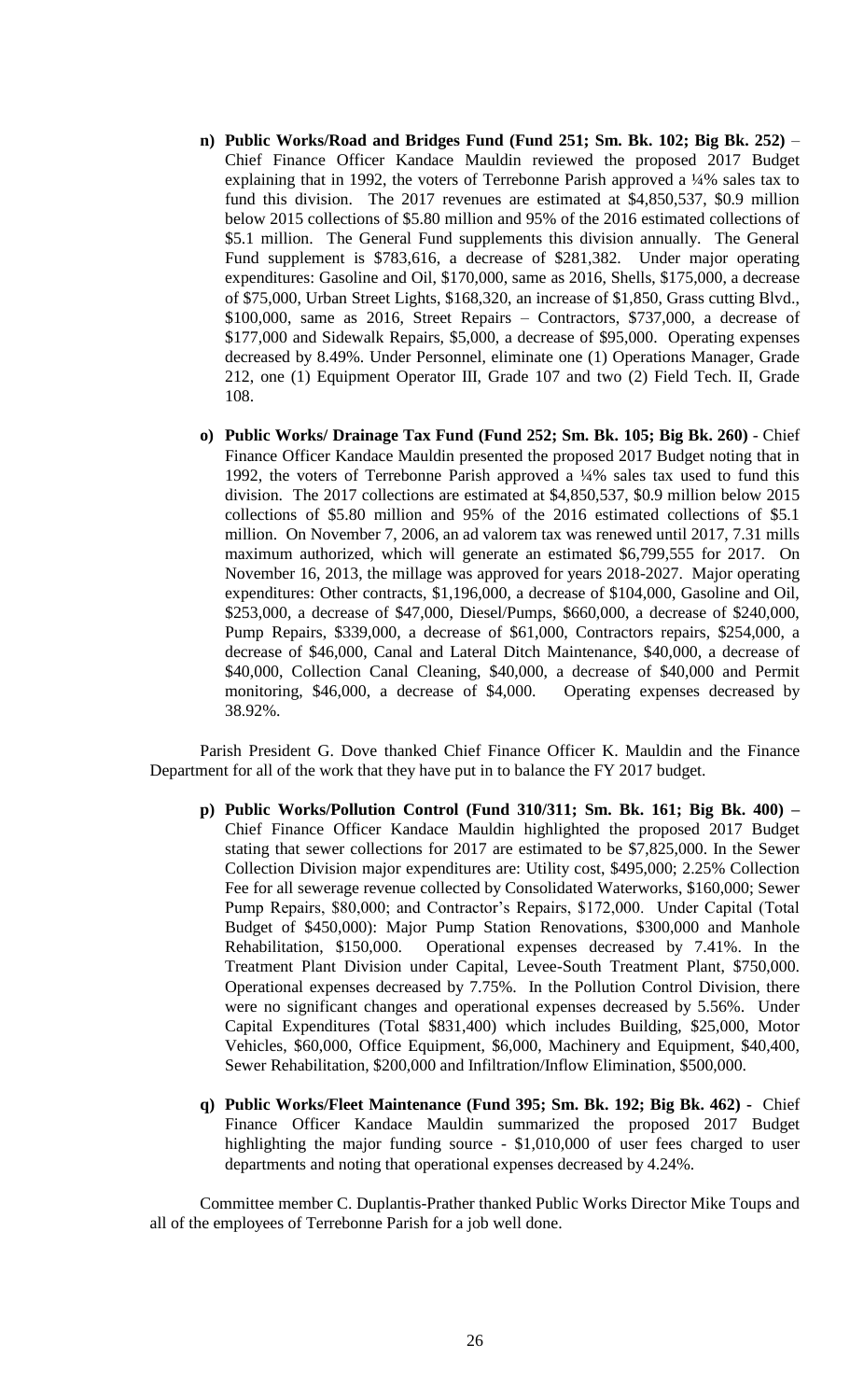**r) Capital Projects (Fund 600's; Sm. Bk. 205; Big Bk. 548)** – Chief Finance Officer Kandace Mauldin reviewed the proposed 2017 Budget explaining that Capital Improvement Project Funds summarizing the total expenditures of \$4,302,302 which is comprised of the Roads and Bridges Fund \$95,855, Drainage \$4,519,742 and Recreation Projects for \$850,000.

Mr. S. Trosclair moved, seconded by Mr. A. Marmande, "THAT, there being no further business to come before the Budget & Finance Committee, the meeting be adjourned."

The Chairwoman called for the vote on the motion offered by Mr. S. Trosclair. **THERE WAS RECORDED:**

YEAS: G. Michel, S. Dryden, C. Duplantis-Prather, D. W. Guidry, Sr., A. Marmande, D. J. Guidry, S. Trosclair, J. Navy and A. Williams.

NAYS: None.

ABSENT: None.

The Chairwoman declared the motion adopted and the meeting was adjourned at 7:34 p.m.

Arlanda J. Williams, Chairwoman

Tammy E. Triggs, Minute Clerk

Ms. A. Williams moved, seconded by Mr. A. Marmande and Mr. D. J. Guidry, "THAT, the Council accept and ratify the minutes of the Budget and Finance Committee meeting held on 10/17/16."

The Chairman called for a vote on the motion offered by Ms. A. Williams. **THERE WAS RECORDED:**

YEAS: G. Michel, S. Dryden, C. Duplantis-Prather, D. W. Guidry, Sr., A. Marmande, D. J. Guidry, S. Trosclair, J. Navy and A. Williams. NAYS: None. ABSENT: None. The Chairman declared the motion adopted.

Ms. C. Duplantis-Prather moved, seconded by Mr. D. J. Guidry, "THAT, the Council approve the following street light list:

INSTALL STREET LIGHT **AND POLE** AT 502 BAYOU GARDENS RLD #1: SLECA, SCOTTY DRYDEN; DISTRICT 4

INSTALL AND/OR REPAIR 3 STREET LIGHTS ON NORTH HOLLYWOOD RD. (WILLIAMS AVE.) OFF LA. HIGHWAY 182; RLD 3A; ENTERGY; CHRISTA DUPLANTIS-PRATHER; DISTRICT 5

The Chairman called for a vote on the motion offered by Ms. C. Duplantis-Prather. **THERE WAS RECORDED:** YEAS: G. Michel, S. Dryden, C. Duplantis-Prather, D. W. Guidry, Sr., A. Marmande, D. J. Guidry, S. Trosclair and J. Navy. NAYS: None. ABSENT: A. Williams. The Chairman declared the motion adopted.

Mr. D. W. Guidry, Sr. moved, seconded by Mr. S. Trosclair, " THAT, the Council open nominations for the one vacancy on the Fire District No. 8 Board, nominate Mr. Richard Price;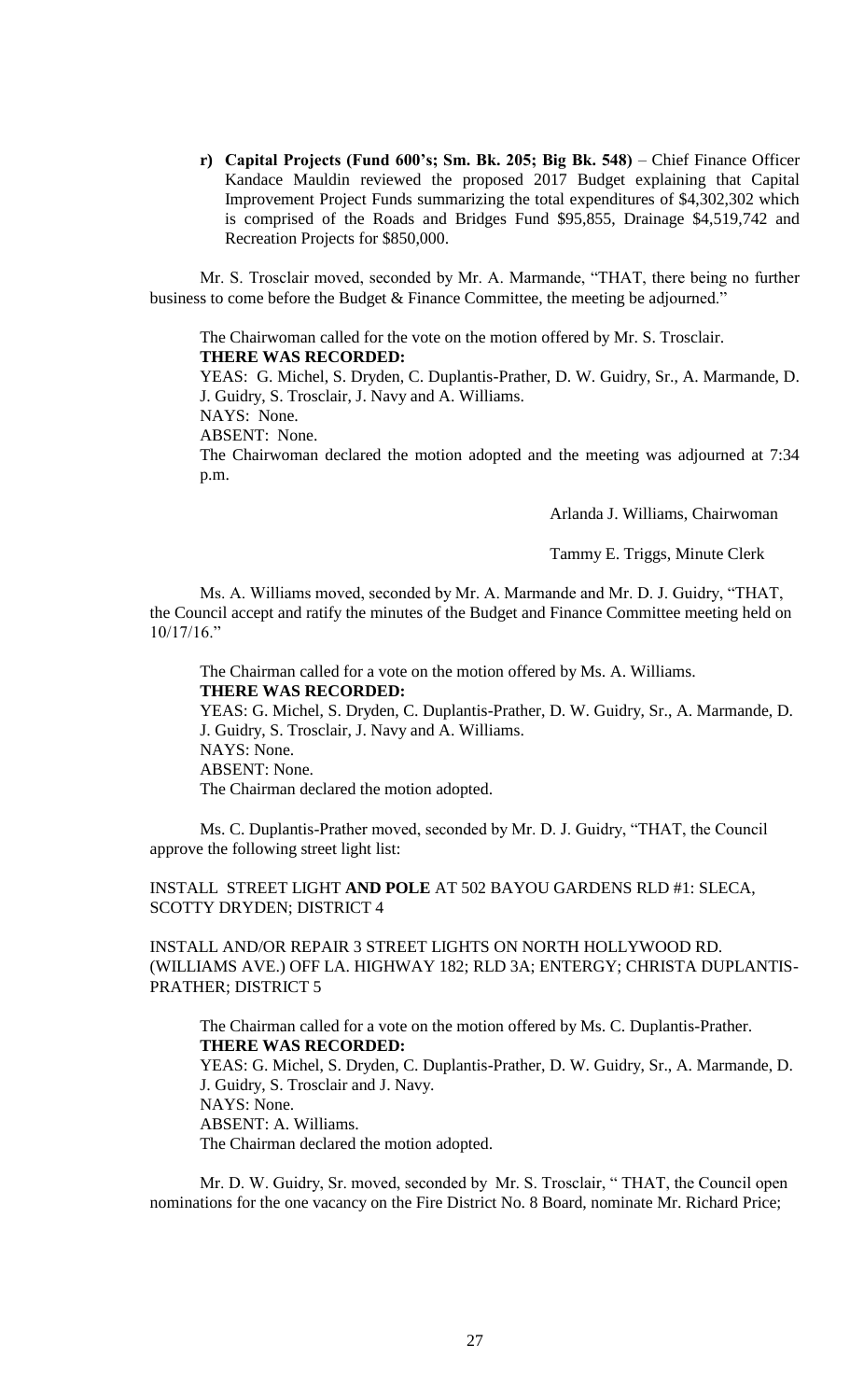close nominations and appoint Mr. Richard Price to serve a term on the Fire District No. 8 Board."

The Chairman called for a vote on the motion offered by Mr. D. W. Guidry, Sr. **THERE WAS RECORDED:** YEAS: G. Michel, S. Dryden, C. Duplantis-Prather, D. W. Guidry, Sr., A. Marmande, D. J. Guidry, S. Trosclair, J. Navy and A. Williams. NAYS: None. ABSENT: None. The Chairman declared the motion adopted.

Ms. A. Williams moved, seconded by Ms. C. Duplantis-Prather, "THAT, the Council hold nomination open for the one expiring term appointed by the Council (African American) on the Terrebonne Economic Development Authority until the next Council meeting."

The Chairman called for a vote on the motion offered by Ms. A. Williams. **THERE WAS RECORDED:** YEAS: G. Michel, S. Dryden, C. Duplantis-Prather, D. W. Guidry, Sr., A. Marmande, D. J. Guidry, S. Trosclair, J. Navy and A. Williams. NAYS: None. ABSENT: None. The Chairman declared the motion adopted.

Mr. S. Trosclair moved, seconded by Mr. D. J. Guidry, "THAT, the Council hold nominations open for the one vacancy on the Recreation District No. 6 Board until the next Council meeting."

 The Chairman called for a vote on the motion offered by Mr. S. Trosclair. **THERE WAS RECORDED:** YEAS: G. Michel, S. Dryden, C. Duplantis-Prather, D. W. Guidry, Sr., A. Marmande, D. J. Guidry, S. Trosclair, J. Navy and A. Williams. NAYS: None. ABSENT: None. The Chairman declared the motion adopted.

Mr. G. Michel moved, seconded by Mr. Ms. C. Duplantis-Prather , "THAT, the Council open nominations for the two expiring terms on 11/01/16 on the Downtown Development Corporation (one representing Houma Area Convention and Visitors' Bureau and one representing the Economic Development Board), nominate Ms. Lynn Ellzey to represent the Houma Area Convention and Visitors' Bureau; close nominations and re-appoint Ms. Lynn Ellzey ( representing the Houma Area Convention and Visitors' Bureau) to serve another term on the Downtown Development Corporation and hold the additional position to represent the Economic Development Board until the next Council meeting."

The Chairman called for a vote on the motion offered by Mr. G. Michel. **THERE WAS RECORDED:** YEAS: G. Michel, S. Dryden, C. Duplantis-Prather, D. W. Guidry, Sr., A. Marmande, D. J. Guidry, S. Trosclair, J. Navy and A. Williams. NAYS: None. ABSENT: None. The Chairman declared the motion adopted.

Mr. D. J. Guidry moved, seconded by Ms. C. Duplantis-Prather, "THAT, the Council open nominations for the one expiring term on the Recreation District No. 7 Board, nominate Mr. Curtis Constrantiche; close nominations and re-appoint Mr. Curtis Constrantiche to serve another term on the Recreation District No. 7 Board."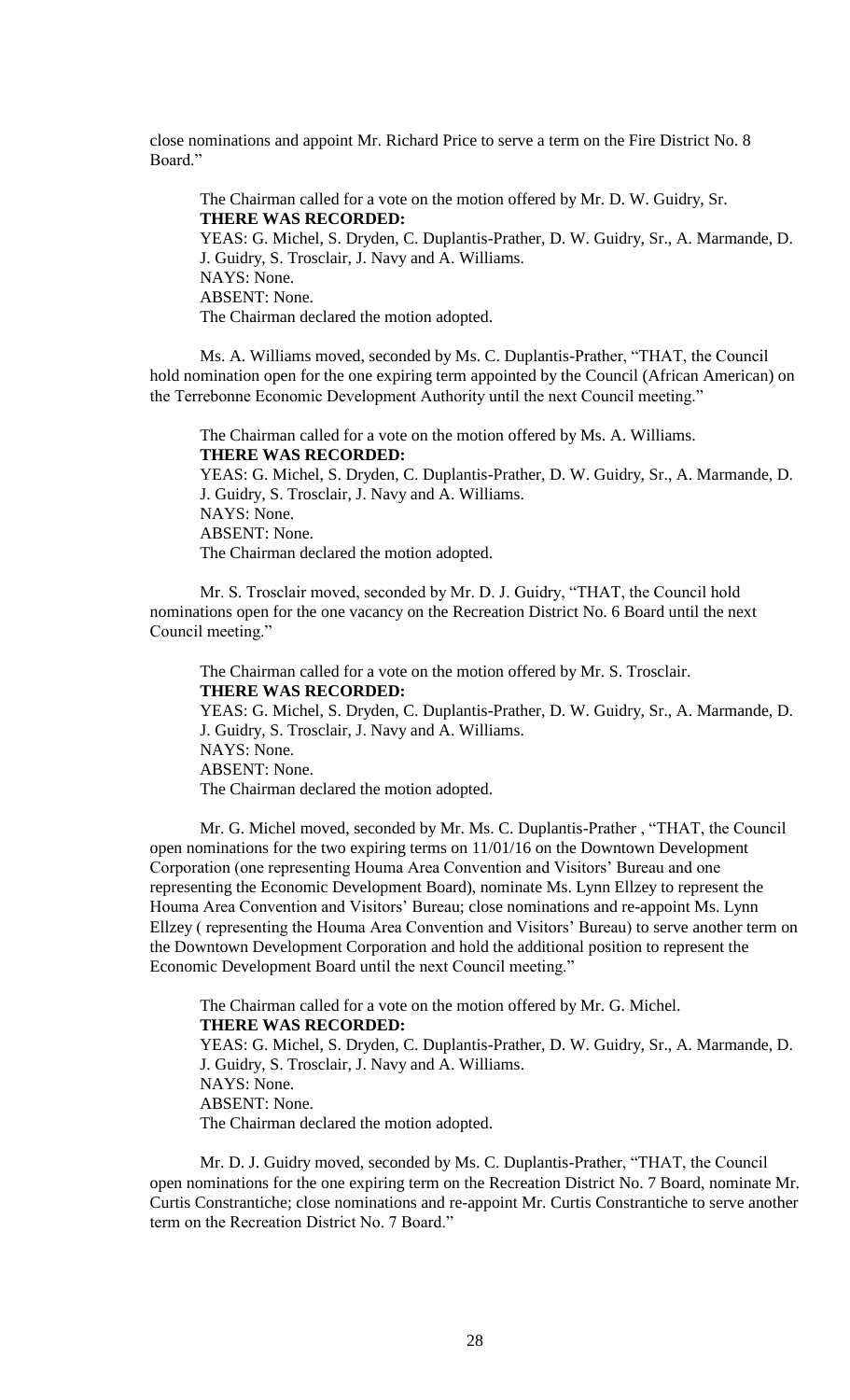The Chairman called for a vote on the motion offered by Mr. D. J. Guidry. **THERE WAS RECORDED:** YEAS: G. Michel, S. Dryden, C. Duplantis-Prather, D. W. Guidry, Sr., A. Marmande, D. J. Guidry, S. Trosclair, J. Navy and A. Williams. NAYS: None. ABSENT: None. The Chairman declared the motion adopted.

Ms. A. Williams and Mr. D. J. Guidry moved, seconded by Mr. D. W. Guidry, Sr., "THAT, the Council open nominations for the one vacancy due to a resignation on the Houma-Terrebonne Airport Commission, nominate Mr. Sye J. Broussard; close nominations and appoint Mr. Sye J. Broussard to serve a term on the Houma-Terrebonne Airport Commission."

The Chairman called for a vote on the motion offered by Ms. A. Williams and Mr. D. J. Guidry.

# **THERE WAS RECORDED:**

YEAS: G. Michel, S. Dryden, C. Duplantis-Prather, D. W. Guidry, Sr., A. Marmande, D. J. Guidry, S. Trosclair, J. Navy and A. Williams. NAYS: None. ABSENT: None. The Chairman declared the motion adopted.

The Chairman announced the following vacancies, which he noted will be handled as per usual procedure:

- Two expiring terms on 11/29/16 on the Municipal Civil Service Board, one representing the Houma Fire Department and one representing the Houma Police Department.
- Several terms expiring in November 2016 on the Terrebonne Parish Children and Youth Services Planning Board.

Under Agenda Item 7A – Announcements, Council Members:

- Councilwoman C. Duplantis-Prather invited all the residents of Terrebonne Parish to the grand opening of Terrebonne Parish Animal Shelter (100 Government St., Gray, LA) which will be held on Saturday, November 12, 2016 from 10:00 a.m. to 2:00 p.m. She stated that there will be food, music, drinks, adoptions, kid activities, a tour of the facility and more. Mrs. Duplantis-Prather added that the ribbon cutting will begin at 10:00 a.m.
- Councilwoman C. Duplantis-Prather announced that if anyone is interested in becoming a volunteer at the Animal Shelter or a partner with Friends of the Animal Shelter, there will be an interest meeting on November 15, 2016 at 6:00 p.m. at the Animal Shelter Facility.
- Councilwoman C. Duplantis-Prather encouraged every pet owner to have their pets spayed or neutered to help control the pet population and if you find a stray animal please turn it in to the Animal Shelter.
- Councilman S. Trosclair expressed his disappointment of the module-style buildings that house the Public Works Facility Department and the Director and Managers of the Drainage Department Offices at the new Government Street location. He asked whether there are plans to "revamp" these modules and/or whether or not they are going to "upgrade" them to something better.

Upon questioning, Parish Manager A. Levron explained that the original plan for this project was to construct a brick building, but the project was funded with federal disaster relief grant monies from Hurricane Gustav and there was no additional funding allocated to this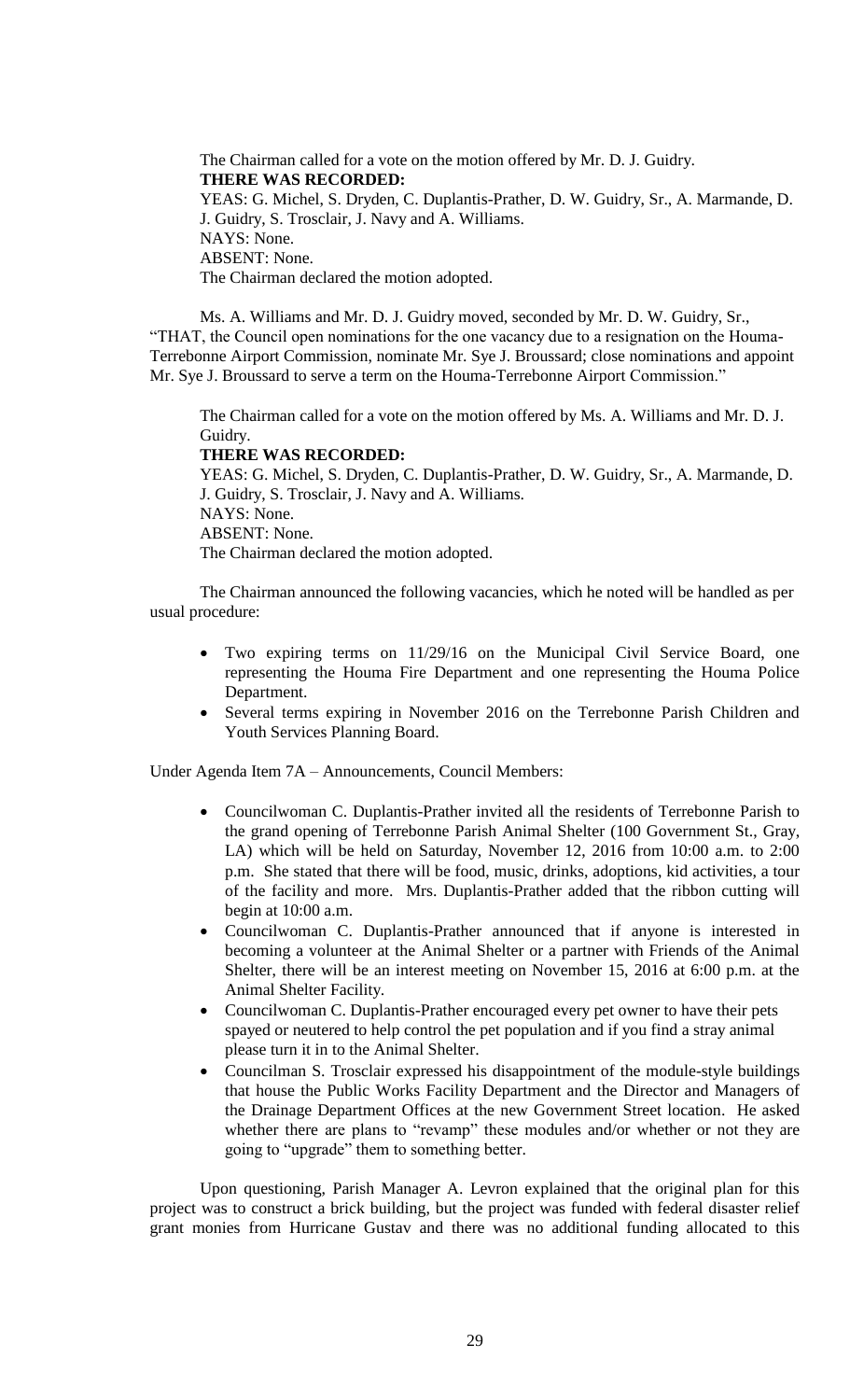project. Mr. Levron continued that an alternate pre-engineered building had to be constructed. He further explained that the pre-engineered buildings meets all building code requirements and are permanent structures.

 Councilman S. Trosclair inquired about the cleaning policy of the Courthouse Square by event organizers after he saw a Facebook post from Rougarou Festival Director Jonathan Foret stating that a parish employee asked him to clean up the Courthouse Square after the festival.

Upon questioning, Planning and Zoning Director C. Pulaski explained that there are a number of organization that utilize the downtown area and other public venues; and noted that they all have to obtain permits to have functions. He added that the Planning Department is trying to establish "clear" policies and procedures for events that are taking place in and around the Courthouse Square, which have become a popular location; and noted that, as of now, the organizers who use the public facilities are required to clean up after the event.

- Councilman J. Navy concurred with Councilman S. Trosclair in reference to the Public Works Facility and suggested that they may need to convert the large training room area into office space.
- Councilman G Michel explained that he was impressed with the facilities that were constructed on Government St. stating that the offices are for usefulness and no "fluff" is needed.
- Councilman G. Michel announced and reminded the citizens of Terrebonne Parish that open enrollment for Medicare Part D is now taking place now until December 7, 2016.
- Councilman G. Michel announced that open enrollment for the Affordable Care Act just recently began and now is the time to review your insurance plans.
- Councilman G. Michel reminded everyone that Election Day is November 8, 2016; and please go out and exercise your right to vote.
- Councilman Darrin Guidry, Sr. announced and congratulated the Terrebonne High School "Crimson Pride" Band who received top in its division,  $AA$ , and  $9<sup>th</sup>$  in the state band competition at the University of Louisiana - Louisiana Showcase of Marching Band State Championship in Lafayette, LA.

Council Chairman J. Navy welcomed the Nicholls State Nursing students who were in the audience for tonight's proceedings.

- Councilman J. Navy congratulated local law enforcement (Houma Police Department and the Houma Sheriff Office) for solving a "cold case" 27 year old murder.
- Councilman J. Navy congratulated and commended the Sheriff Department for the huge drug bust that took place in Terrebonne Parish. He stated that we are going to keep praying for officer safety as they try to make our streets safe for the residents of Terrebonne Parish.

Under Agenda Item 7B – Announcements, Parish President:

- Congratulations to the DEA and the Sheriff Office for the recent drug bust in Terrebonne Parish.
- The new buildings constructed on Government Street were designed in that fashion due to budget constraints, but he is aware of the training facility that may be able to be utilized as office space in the future.
- A listing of 71 grants and other Capital Outlay projects, that are either applied for or active, have been distributed for viewing.
- An application for a GOMESA grant (which is the parish's offshore revenue sharing) has recently been applied for and will start in 2017.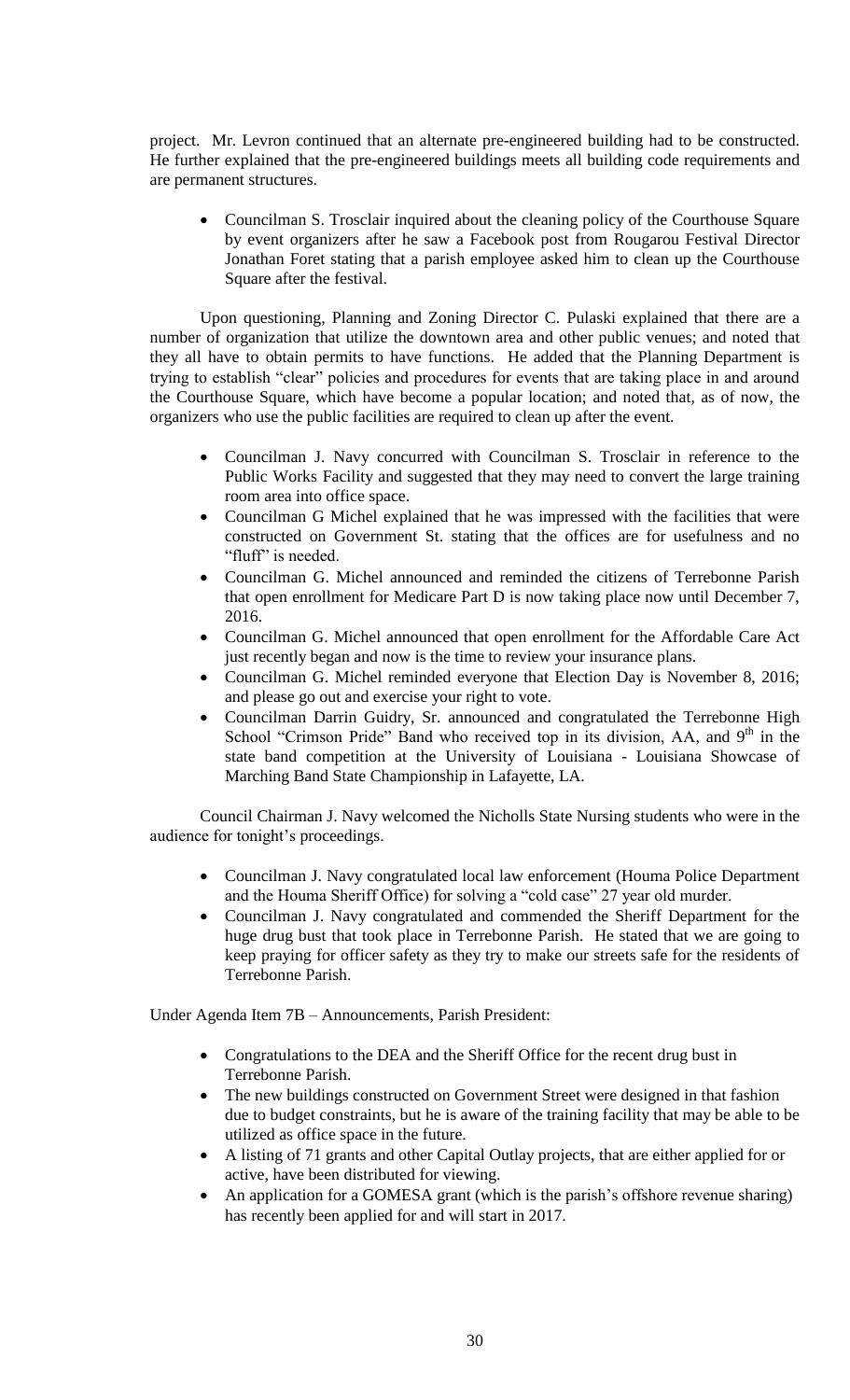O'Neil Malbrough of GIS Engineers gave a brief overview of the Bayou Petite Caillou Lock System which will be constructed to help with protecting the area for high water and allow navigation. He stated that the funding for this project is allocated through GOMESA (Gulf of Mexico Entergy Security Act) which was passed ten years ago and uses the offshore continental shelf funding to help the four states bordering the Gulf of Mexico (Texas, Louisiana, Mississippi and Alabama) with and infrastructure losses. Mr. Malbrough continued that a portion of this funding is allocated to the parishes and ten percent of the maximum amount can be used for wetland infrastructure losses which is how this lock system project will be funded. In addition, he stated that the grant application was submitted to the CPRA on November 1, 2016 and they will determine how the funding will be prioritized with three public hearings in the future.

Several Council members thanked Mr. Malbrough for his presentation and for all of the work that he is doing to help protect the citizens of Terrebonne Parish.

Parish President G. Dove stated that the bid for the Navigational Canal Lock System will be going out for bid in thirty days. He also thanked and commended the Mr. Reggie Dupre, Mr. Anthony "Tony" Alford and the Levee Board for a job well done.

Parish President G. Dove announced the grand opening for the Hollywood Road and Corporate Drive will be on Monday, November 7, 2016 at 8:30 a.m. Thanks to all the engineers and contractors for a job well done.

Mr. G. Michel moved, seconded by Ms. C. Duplantis-Prather, "THAT, it now being 6:46 p.m., the Council open public hearings."

The Chairman called for a vote on the motion offered by .Mr. G. Michel. **THERE WAS RECORDED:** YEAS: G. Michel, S. Dryden, C. Duplantis-Prather, D. W. Guidry, Sr., A. Marmande, D. J. Guidry, S. Trosclair, J. Navy and A. Williams. NAYS: None. ABSENT: None. The Chairman declared the motion adopted.

The Chairman recognized the public for comments on the following:

A. A proposed ordinance amending the zoning map of the Parish of Terrebonne so as to rezone from R-1 (Single-Family Residential District) to R-2 (Two-Family Residential District), Proposed Lots 1-2, Block 5 and Lots 1-7, Block 6, Townhomes of Deroche Estates; Deroche Development, LLC, applicant.

There were no comments from the public on the proposed ordinance.

Ms. C. Duplantis-Prather moved, seconded by Mr. D. J. Guidry, "THAT, the Council close the aforementioned public hearing."

The Chairman called for a vote on the motion offered by Ms. C. Duplantis-Prather. **THERE WAS RECORDED:** YEAS: G. Michel, S. Dryden, C. Duplantis-Prather, D. W. Guidry, Sr., A. Marmande, D. J. Guidry, S. Trosclair, J. Navy and A. Williams. NAYS: None. ABSENT: None. The Chairman declared the motion adopted.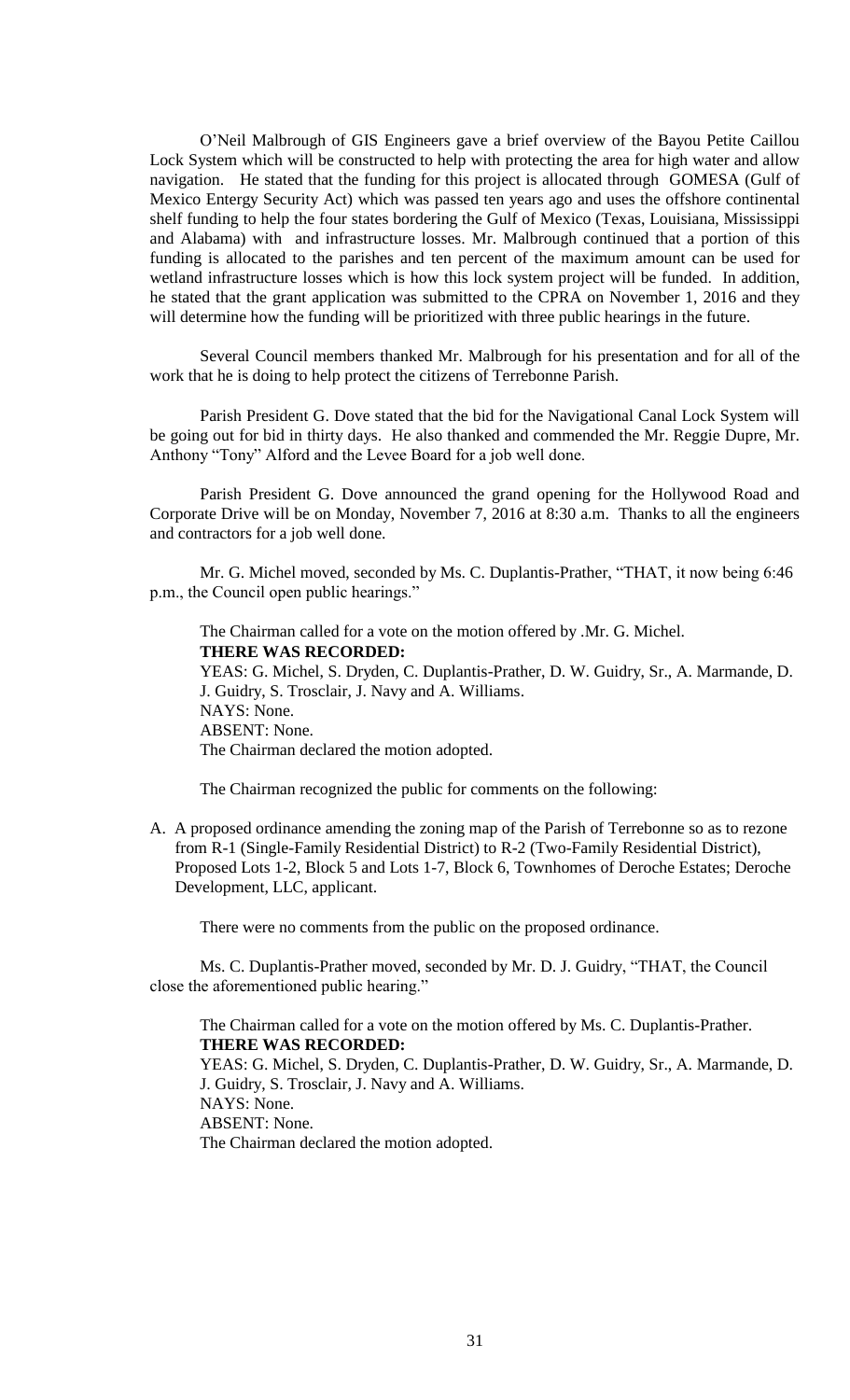# OFFERED BY: MS. C. DUPLANTIS-PRATHER SECONDED BY: MR. G. MICHEL

#### **ORDINANCE NO. 8787**

AN ORDINANCE TO AMEND THE ZONING MAP OF THE PARISH OF TERREBONNE SO AS TO REZONE FROM R-1 (SINGLE-FAMILY RESIDENTIAL DISTRICT) TO R-2 (TWO-FAMILY RESIDENTIAL DISTRICT); LOTS 1-7, BLOCK 5 AND LOTS 1-7, BLOCK 6, TOWNHOMES OF DEROCHE ESTATES, TERREBONNE PARISH, LOUISIANA; DEROCHE DEVELOPMENT, LLC, APPLICANT.

#### **SECTION I**

**WHEREAS,** the Terrebonne Parish Council, on behalf of the Terrebonne Parish Consolidated Government, hereby declares that it has adopted a resolution giving notice of intent to adopt the following ordinance hereto; and

**WHEREAS,** the Terrebonne Parish Council, on behalf of the Terrebonne Parish Consolidated Government, has conducted a public hearing on Wednesday, November 2, 2016; and

**WHEREAS,** after considering all comments received, if any, the following action is hereby taken.

**NOW, THEREFORE, BE IT ORDAINED** by the Terrebonne Parish Council, on behalf of the Terrebonne Parish Consolidated Government, that the Zoning Map of the Parish of Terrebonne be hereby amended so as to rezone from R-1 (Single-Family Residential District) to R-2 (Two-Family Residential District), Lots 1-7, Block 5 and Lots 1-7, Block 6, Townhomes of Deroche Estates, Terrebonne Parish, Louisiana.

# **SECTION II**

If any word, clause, phrase, section or other portion of this ordinance shall be declared null, void, invalid, illegal, or unconstitutional, the remaining words, clauses, phrases, sections and other portions of this ordinance shall remain in full force and effect, the provisions of this ordinance hereby being declared to be severable.

## **SECTION III**

This ordinance shall become effective upon approval by the Parish President or as otherwise provided in Section 2-13(b) of the Home Rule Charter for a Consolidated Government for Terrebonne Parish, whichever occurs sooner.

This ordinance, having been introduced and laid on the table for at least two weeks, was voted upon as follows:

#### **THERE WAS RECORDED:**

YEAS: G. Michel, S. Dryden, C. Duplantis-Prather, D.W. Guidry, Sr., A. Marmande, D. J. Guidry, S. Trosclair , J. Navy and A. Williams. NAYS: None. NOT VOTING: None. ABSTAINING: None. ABSENT: None. The Chairman declared the ordinance adopted on this the 2nd day November 2016.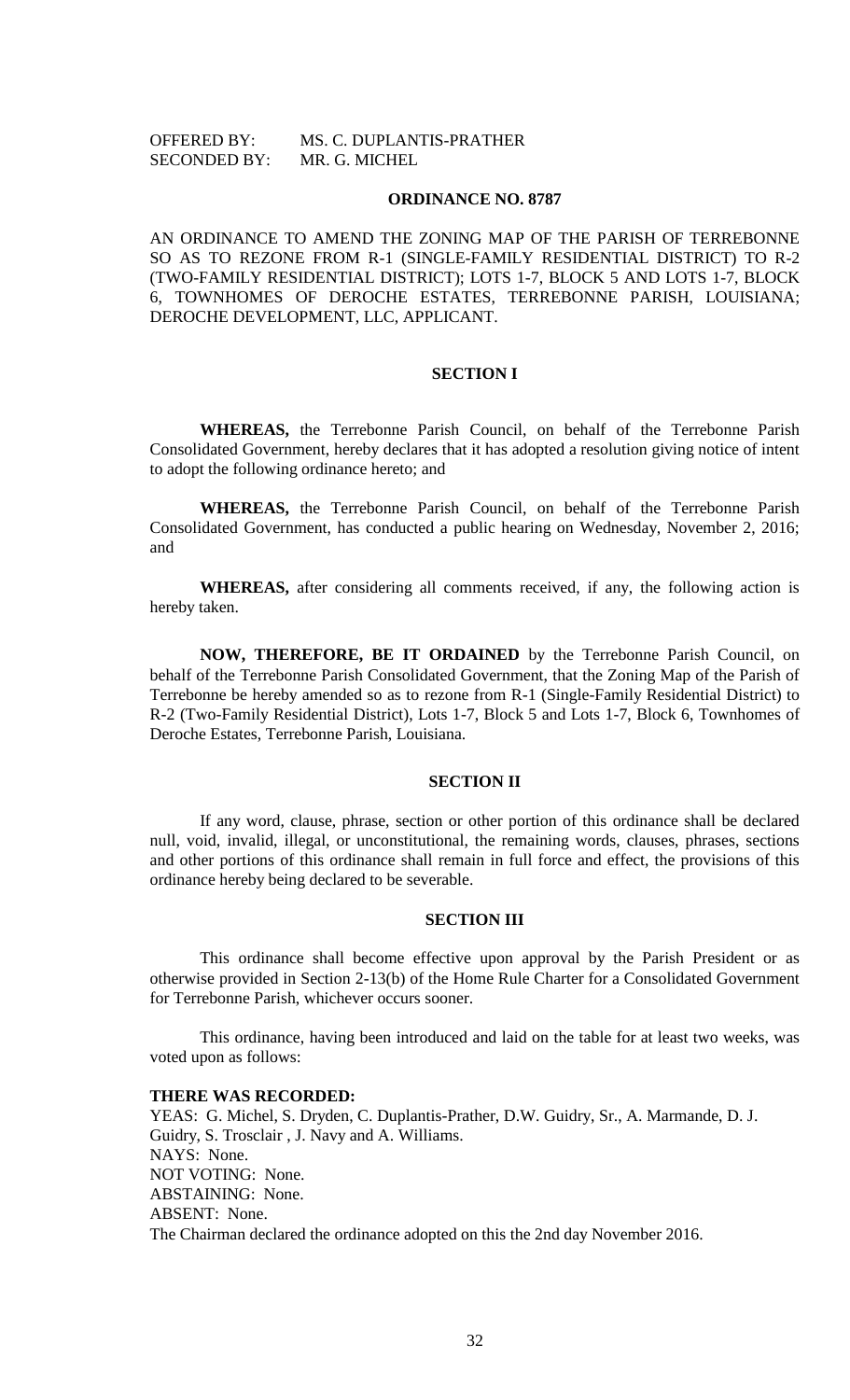The Chairman recognized the public for comments on the following:

- B. A proposed ordinance to amend the 2016 Adopted Operating Budget Budgeted Positions, and the 5-Year Capital Outlay Budget of the Terrebonne Parish Consolidated Government for the following items and to provide for related matters:
	- I. General Fund Housing & Human Services, \$5,000
	- II. Public Safety Fund Houma Police Department, \$70,000
	- III. General Fund Animal Shelter, \$70,000
	- IV. Fleet Maintenance Budgeted Position, \$0
	- V. Utilities, \$70,655
	- VI. General Fund 2016 Cities Readiness Initiative, (\$25,774)
	- VII. 5% Budget Adjustment for Parish Prisoners, (\$154,823)
	- VIII. 5% Budget Adjustment for Non-District Recreation, (\$8,000)
	- IX. 5% Budget Adjustment for Marshal, (\$50,719)
	- X. 5% Budget Adjustment for Road Lighting District #9 (\$970)
	- XI. 2016 Atchafalaya Floodway High Water Event, \$4,631,686
	- XII. Council on Aging 2016 Budget
	- XIII. Parishwide Recreation- Recreation District #11- 2016 Budget
	- XVI. Criminal Court Fund, \$0

There were no comments from the public on the proposed ordinance.

Mr. S. Trosclair moved, seconded by Mr. D. J. Guidry, "THAT, the Council close the aforementioned public hearing."

The Chairman called for a vote on the motion offered by Mr. S. Trosclair.

**THERE WAS RECORDED:**

YEAS: G. Michel, S. Dryden, C. Duplantis-Prather, D. W. Guidry, Sr., A. Marmande, D. J. Guidry, S. Trosclair, J. Navy and A. Williams. NAYS: None. ABSENT: None.

The Chairman declared the motion adopted.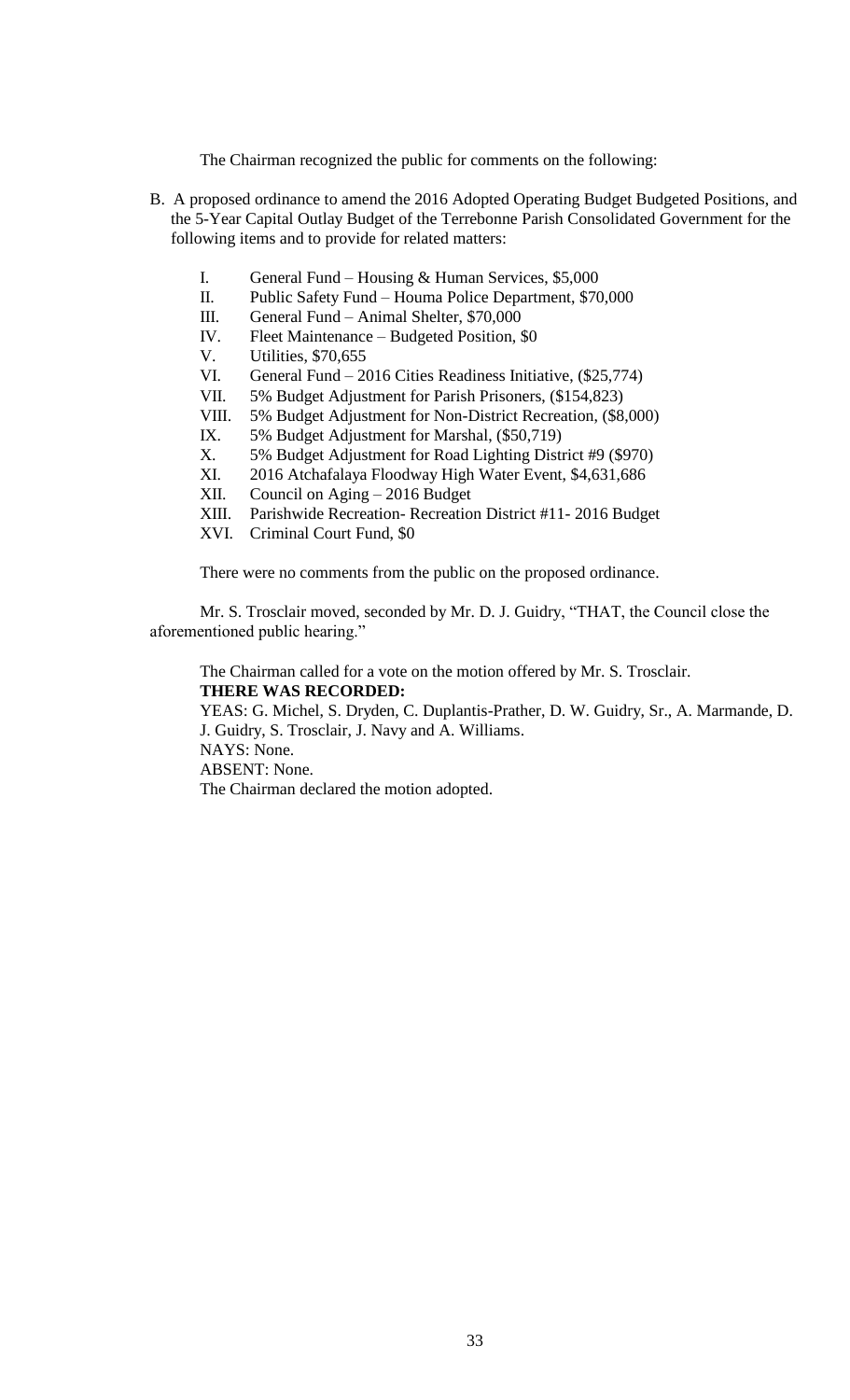# OFFERED BY: MR. S. TROSCLAIR SECONDED BY: MR.D. GUIDRY

## **ORDINANCE NO. 8788**

AN ORDINANCE TO AMEND THE 2016 ADOPTED OPERATING BUDGET, BUDGETED POSITIONS, AND THE 5-YEAR CAPITAL OUTLAY BUDGET OF THE TERREBONNE PARISH CONSOLIDATED GOVERNMENT FOR THE FOLLOWING ITEMS AND TO PROVIDE FOR RELATED MATTERS.

- I. General Fund-Housing & Human Service, \$5,000
- II. Public Safety Fund-Houma Police Department, \$70,000
- III. General Fund-Animal Shelter, \$70,000
- IV. Fleet Maintenance-Budgeted Positions, \$0
- V. Utilities, \$70,655
- VI. General Fund-2016 Cities Readiness Initiative, (\$25,774)
- VII. 5% Budget Adjustment for Parish Prisoners, (\$154,823)
- VIII. 5% Budget Adjustment for Non-District Recreation, (\$8,000)
- IX. 5% Budget Adjustment for Marshal, (\$50,719)<br>X. 5% Budget Adjustment for Road Lighting Disti
- 5% Budget Adjustment for Road Lighting District #9, (\$970)
- XI. 2016 Atchafalaya Floodway High Water Event , \$4,631,686
- XII. Council on Aging-2016 Budget
- XIII. Parishwide Recreation-Recreation District #11-2016 Budget
- XIV. Criminal Court Fund, -0-

# **SECTION I**

**WHEREAS**, South Louisiana Bank desires to provide a grant to the Terrebonne Parish Consolidated Government, Department of Housing and Human Service, Community Development Division for \$5,000, and

**WHEREAS,** the funds will be used to install handicap accessibility features in the homes of eligible low income persons.

**NOW, THEREFORE BE IT ORDAINED**, by the Terrebonne Parish Council, on behalf of the Terrebonne Parish Consolidated Government, that the 2016 Adopted Operating Budget of the Terrebonne Parish Consolidated Government be amended for the Housing and Human Service Department. (Attachment A)

#### **SECTION II**

**WHEREAS**, Administration is requesting to amend the Operating Budget of the Public Safety Fund, Houma Police Department for \$70,000 to purchase public safety supplies and equipment, and

**WHEREAS**, the funding source is from the Capital Projects Control Fund for \$70,000.

**NOW, THEREFORE BE IT FURTHER ORDAINED**, by the Terrebonne Parish Council, on behalf of the Terrebonne Parish Consolidated Government, that the 2016 Adopted Budget and 5-Year Capital Outlay of the Terrebonne Parish Consolidated Government be amended for the Public Safety Fund-Houma Police Department. (Attachment B)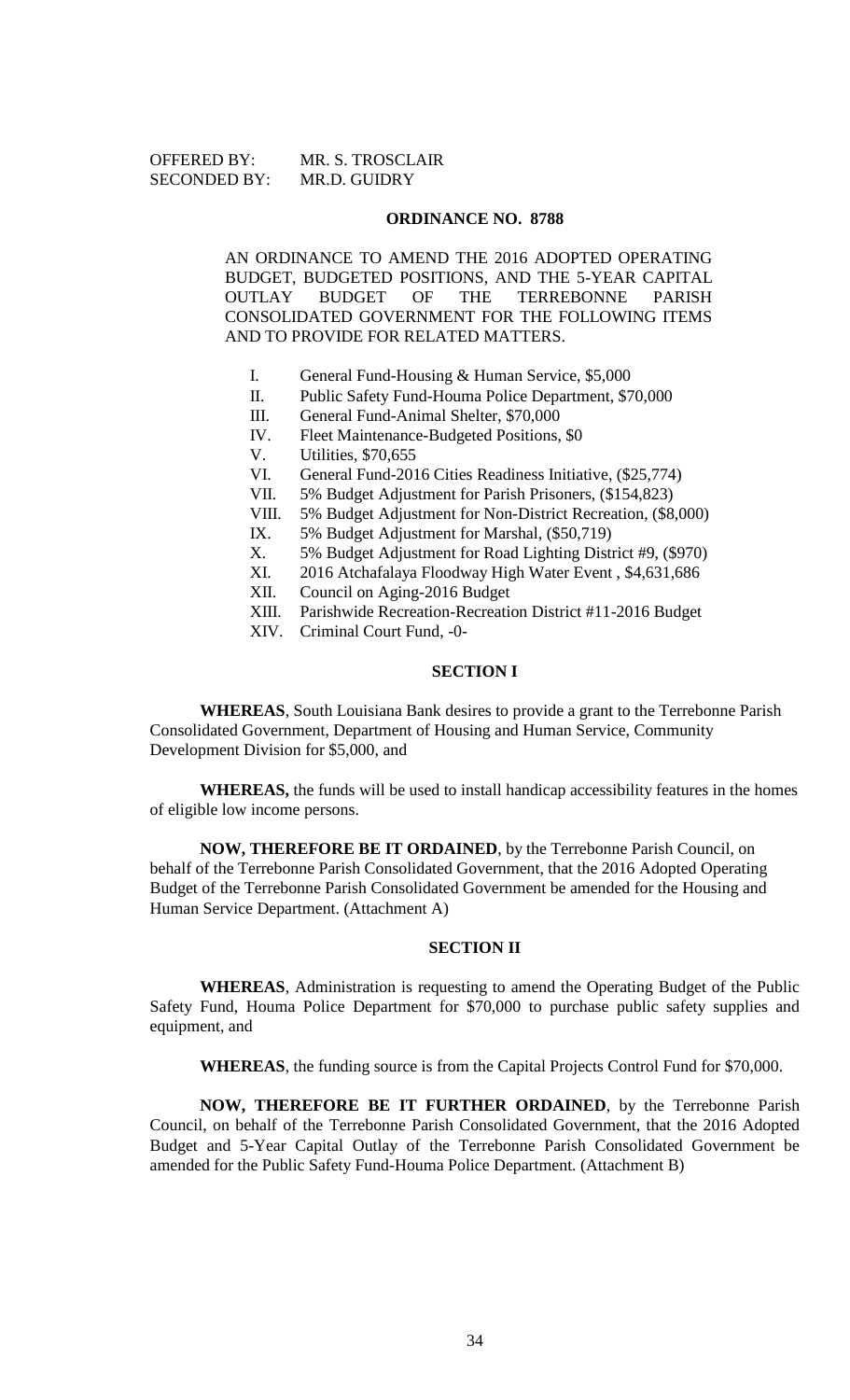#### **SECTION III**

**WHEREAS**, the Animal Shelter has received \$34,500 in donations for 2016 for a total of \$104,944 in donations from various agencies and donors,

**WHEREAS**, \$70,000 of these donations will be transferred to the Site Improvements capital account for a fence at the new facility.

**NOW, THEREFORE BE IT FURTHER ORDAINED**, by the Terrebonne Parish Council, on behalf of the Terrebonne Parish Consolidated Government, that the 2016 Adopted Operating Budget be amended for the Animal Shelter. (Attachment C)

#### **SECTION IV**

**WHEREAS**, Fleet Maintenance is eliminating one (1) Operations Supervisor, Grade 109, and adding one (1) Senior Fleet Mechanic, Grade 108, for the Fleet Maintenance Department, and

**WHEREAS**, there is no change in the budgeted dollars for this reclass.

**NOW, THEREFORE BE IT FURTHER ORDAINED**, by the Terrebonne Parish Council, on behalf of the Terrebonne Parish Consolidated Government, that the 2016 Budgeted Positions be amended to recognize the change in personnel. (Attachment D)

# **SECTION V**

**WHEREAS**, the Utilities Department decreased their 2016 budget by \$596,785 due to the downturn in the economy, and

**WHEREAS**, the decrease cut the Substation Repairs account by \$75,655 when it should have been reduced by \$5,000, and

**WHEREAS**, the funding source for \$70,655 will be taken from the Utilities Department Net Position.

**NOW, THEREFORE BE IT FURTHER ORDAINED**, by the Terrebonne Parish Council, on behalf of the Terrebonne Parish Consolidated Government, that the 2016 Adopted Operating Budget be amended for the Utilities Department. (Attachment E)

### **SECTION VI**

**WHEREAS**, the Louisiana Department of Health and Hospitals, Office of Public Health has requested to participate in contracts with designated Parishes for the purpose of aiding cities and increasing their capacity to deliver medication and medical supplies during a large scale public health emergency, and

**WHEREAS**, this initiative focuses on a very specific element of preparedness, the ability to provide antibiotics to the entire population within forty-eight hours of the decision to do so, and

**WHEREAS**, Terrebonne Parish is one of the designated Parishes with whom the Office of Public Health has contracted to fulfill the grant requirements of the Public Health Emergency Preparedness (PHEP) Program for \$21,707, and

**WHEREAS**, the revenue account was budgeted for \$47,481 which was overstated by \$25,774.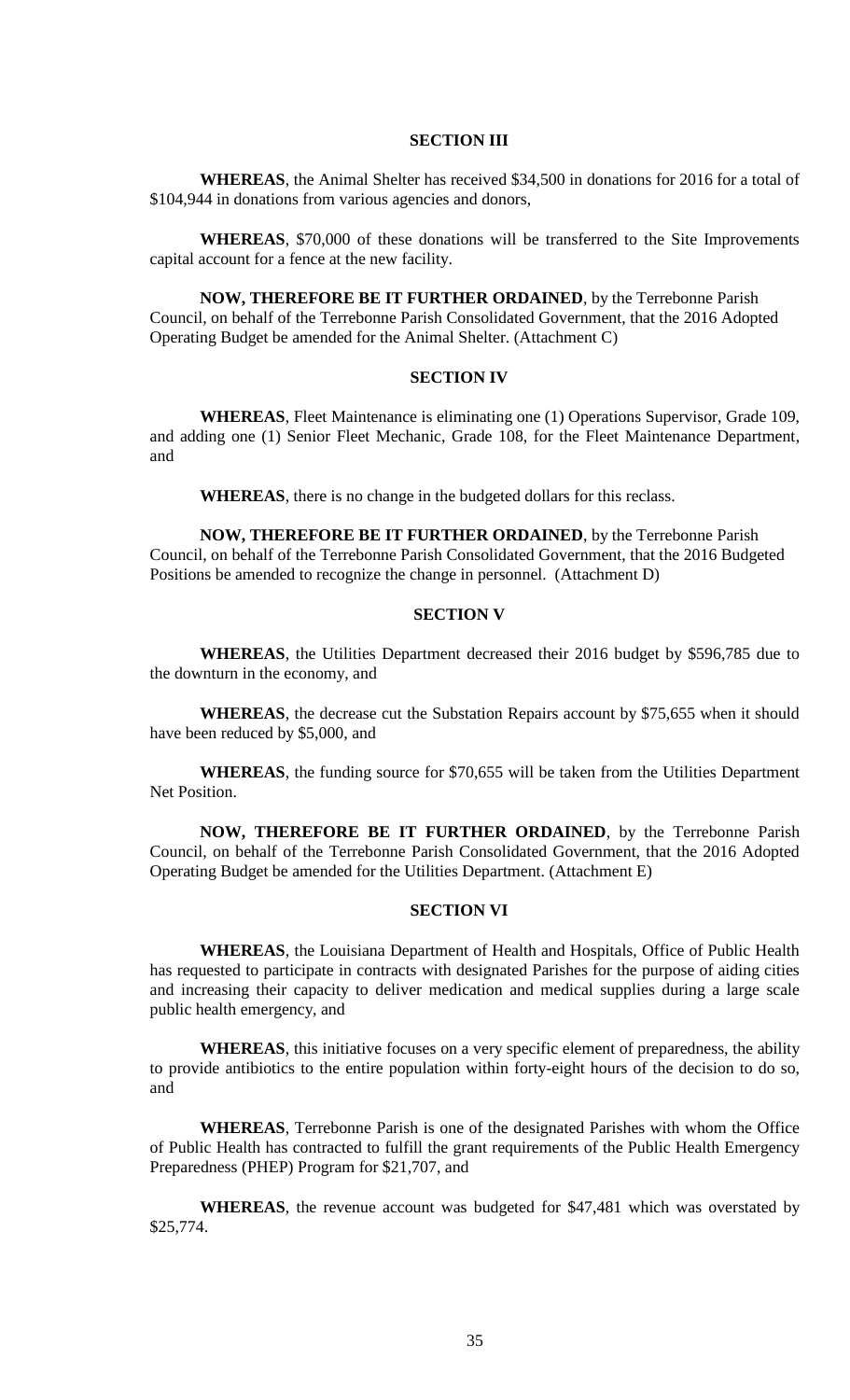**NOW, THEREFORE BE IT FURTHER ORDAINED**, by the Terrebonne Parish Council, on behalf of the Terrebonne Parish Consolidated Government, that the 2016 Adopted Operating Budget be amended to recognize the adjustment for the 2016 Cities Readiness Initiative Budget. (Attachment F)

# **SECTION VII**

**WHEREAS**, the Parish is required to recognize projected revenues which have an unfavorable variance of 5% or more over the current budget, and

**WHEREAS**, the Parish Prisoners Fund revenues from the Terrebonne Parish Sheriff's Office account requires a \$154,823 decrease.

**NOW, THEREFORE BE IT FURTHER ORDAINED**, by the Terrebonne Parish Council, on behalf of the Terrebonne Parish Consolidated Government, that the 2016 Adopted Operating Budget be amended to recognize the necessary adjustment for the Parish Prisoners Fund. (Attachment G)

#### **SECTION VIII**

**WHEREAS**, the Parish is required to recognize projected revenues which have an unfavorable variance of 5% or more over the current budget, and

**WHEREAS**, the Non-District Recreation Fund revenues from the Municipal Auditorium Rental Account requires an \$8,000 decrease.

**NOW, THEREFORE BE IT FURTHER ORDAINED**, by the Terrebonne Parish Council, on behalf of the Terrebonne Parish Consolidated Government, that the 2016 Adopted Operating Budget be amended to recognize the necessary adjustment for the Non-District Recreation Fund. (Attachment H)

# **SECTION IX**

**WHEREAS**, the Parish is required to recognize projected revenues which have an unfavorable variance of 5% or more over the current budget, and

**WHEREAS**, the City Marshal's Fund revenues from the Fines and Forfeitures Account requires a \$50,719 decrease.

**NOW, THEREFORE BE IT FURTHER ORDAINED**, by the Terrebonne Parish Council, on behalf of the Terrebonne Parish Consolidated Government, that the 2016 Adopted Operating Budget be amended to recognize the necessary adjustment for the City Marshal's Fund. (Attachment I)

#### **SECTION X**

**WHEREAS**, the Parish is required to recognize projected revenues and expenditures which have an unfavorable variance of 5% or more over the current budget, and

**WHEREAS**, the Road Lighting District #9 revenues from the Ad Valorem Taxes Account requires a \$8,868 decrease, and the expenditures from the Street Lights Account requires a \$7,898 increase for a total decrease to fund balance of \$970.

**NOW, THEREFORE BE IT FURTHER ORDAINED**, by the Terrebonne Parish Council, on behalf of the Terrebonne Parish Consolidated Government, that the 2016 Adopted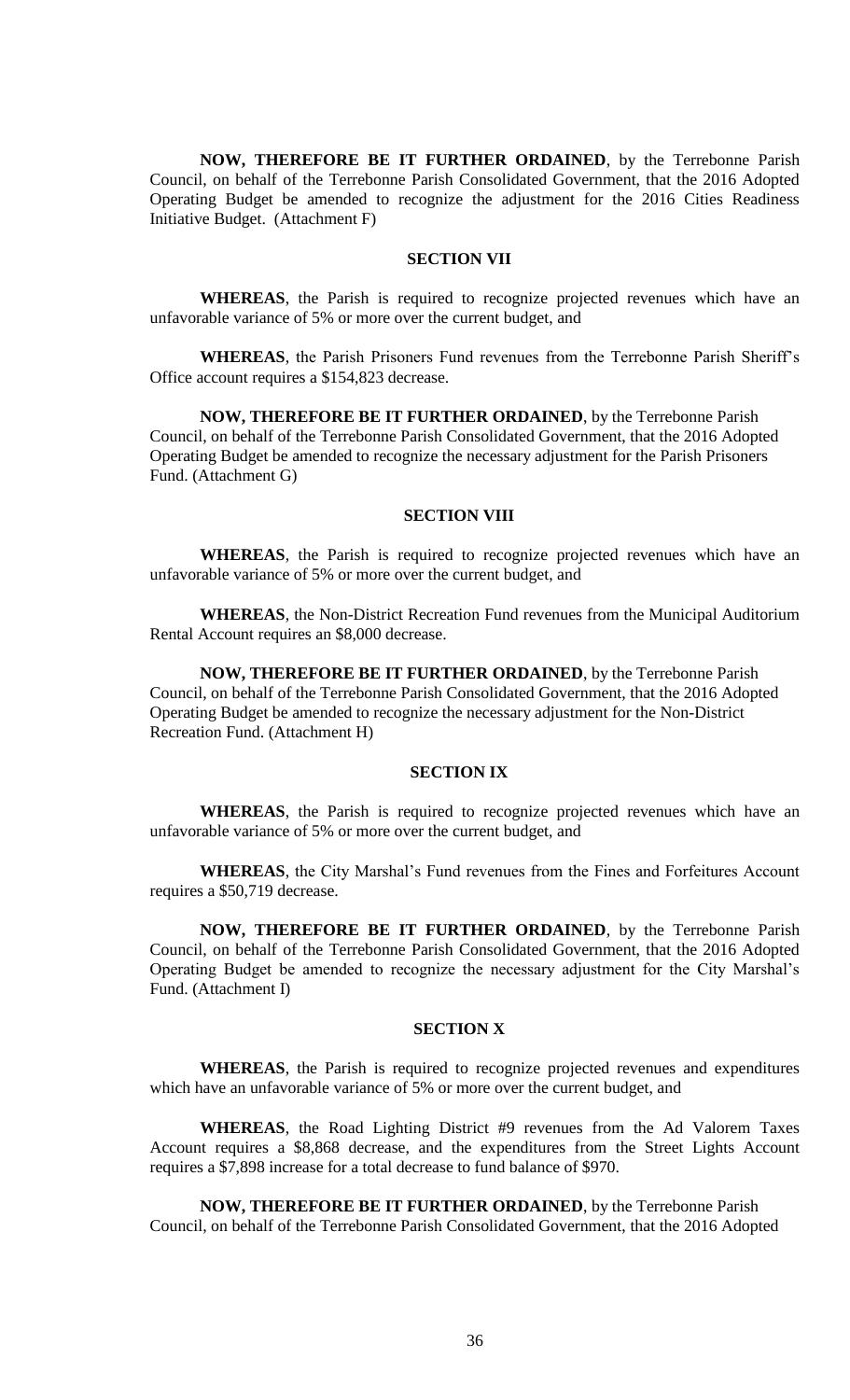Operating Budget be amended to recognize the necessary adjustment for the Road Lighting District #9. (Attachment J)

# **SECTION XI**

**WHEREAS**, Terrebonne Parish Consolidated Government entered into an Intergovernmental Agreement with Terrebonne Levee and Conservation District regarding the allocation of costs, reimbursements, and project duties concerning the flood risk with the 2016 Atchafalaya Floodway High Water Event, and

**WHEREAS**, funding is needed to cover the 2016 Bayou Black Barrier Levee Costs for an additional \$4,631,686, and

**WHEREAS**, the funding source will be from the Terrebonne Levee and Conservation District, and

**WHEREAS**, Terrebonne Levee and Conservation District shall reimburse Terrebonne Parish Consolidated Government up to 100% of all costs expended less any FEMA reimbursement.

**NOW, THEREFORE BE IT ORDAINED**, by the Terrebonne Parish Council, on behalf of the Terrebonne Parish Consolidated Government, that the 2016 Adopted Operating Budget be amended to recognize the funding for the 2016 Atchafalaya Floodway High Water Event. (Attachment K)

# **SECTION XII**

**WHEREAS**, the Council on Aging is a nonprofit organization chartered under the laws of Louisiana, organized primarily to provide assistance and services to the elderly in Terrebonne Parish, and

**WHEREAS**, Terrebonne Parish Consolidated Government collects the seven and one half mill property tax in a Special Revenue Fund, and

**WHEREAS**, a budget for 2016 needs to be setup in the Council on Aging Fund to recognize the revenues and expenses.

**NOW, THEREFORE BE IT FURTHER ORDAINED,** by the Terrebonne Parish Council, on behalf of the Terrebonne Parish Consolidated Government, that the 2016 Adopted Operating Budget be amended to recognize the 2016 budget for the Council on Aging. (Attachment L)

#### **SECTION XIII**

**WHEREAS**, the Parishwide Recreation Fund pays the payroll and other expenses for Recreation District #11 who then reimburses the Parishwide Recreation Fund, and

**WHEREAS**, a budget for 2016 needs to be setup in the Parishwide Recreation Fund to recognize the revenues and expenses related to Recreation District #11.

**NOW, THEREFORE BE IT FURTHER ORDAINED**, by the Terrebonne Parish Council, on behalf of the Terrebonne Parish Consolidated Government, that the 2016 Adopted Operating Budget be amended to recognize the 2016 budget for Recreation District #11. (Attachment M)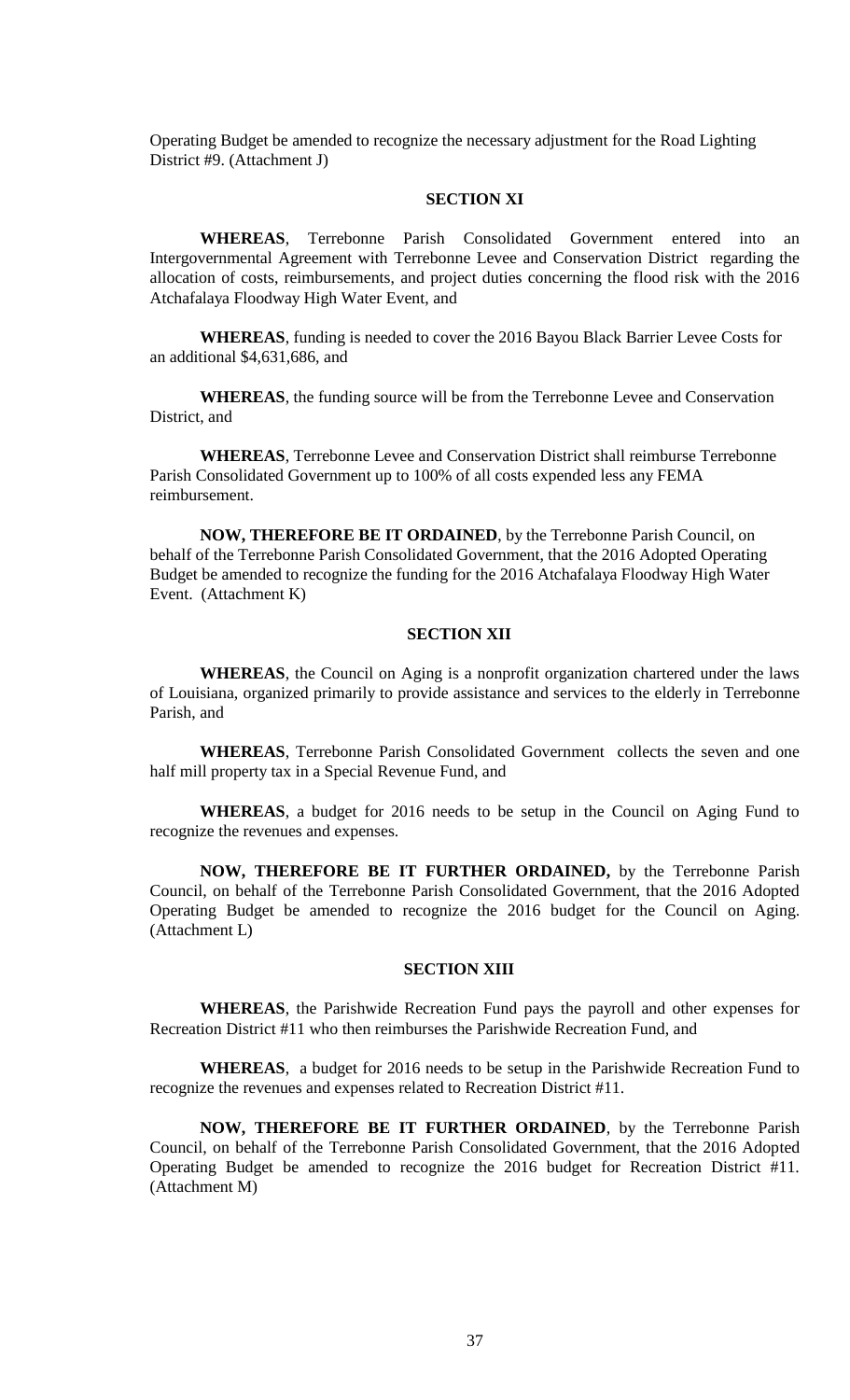#### **SECTION XIV**

**WHEREAS**, the District Attorney reimburses certain salaries, paid by Terrebonne Parish Consolidated Government, to the Criminal Court Fund, and

**WHEREAS**, the reimbursement was budgeted as a revenue when it should be a reimbursement expense, and

**WHEREAS**, the budget needs to be changed from the revenue account to the reimbursement expense account for \$1,277,964.

**NOW, THEREFORE BE IT FURTHER ORDAINED**, by the Terrebonne Parish Council, on behalf of the Terrebonne Parish Consolidated Government, that the 2016 Adopted Operating Budget be amended for the Criminal Court Fund. (Attachment N)

#### **SECTION XV**

If any word, clause, phrase, section or other portion of this ordinance shall be declared null, void, invalid, illegal, or unconstitutional, the remaining words, clauses, phrases, sections and other portions of this ordinance shall remain in full force and effect, the provisions of this ordinance hereby being declared to be severable.

#### **SECTION XVI**

This ordinance shall become effective upon approval by the Parish President or as otherwise provided in Section 2-13(b) of the Home Rule Charter for a Consolidated Government for Terrebonne Parish, whichever occurs sooner.

This ordinance, having been introduced and laid on the table for at least two weeks, was voted upon as follows:

#### **THERE WAS RECORDED:**

YEAS: G. Michel, S. Dryden, C. Duplantis-Prather, D.W. Guidry, Sr., A. Marmande, D. J. Guidry, S. Trosclair , J. Navy and A. Williams. NAYS: None. NOT VOTING: None. ABSTAINING: None. ABSENT: None. The Chairman declared the ordinance adopted on this the 2nd day November 2016.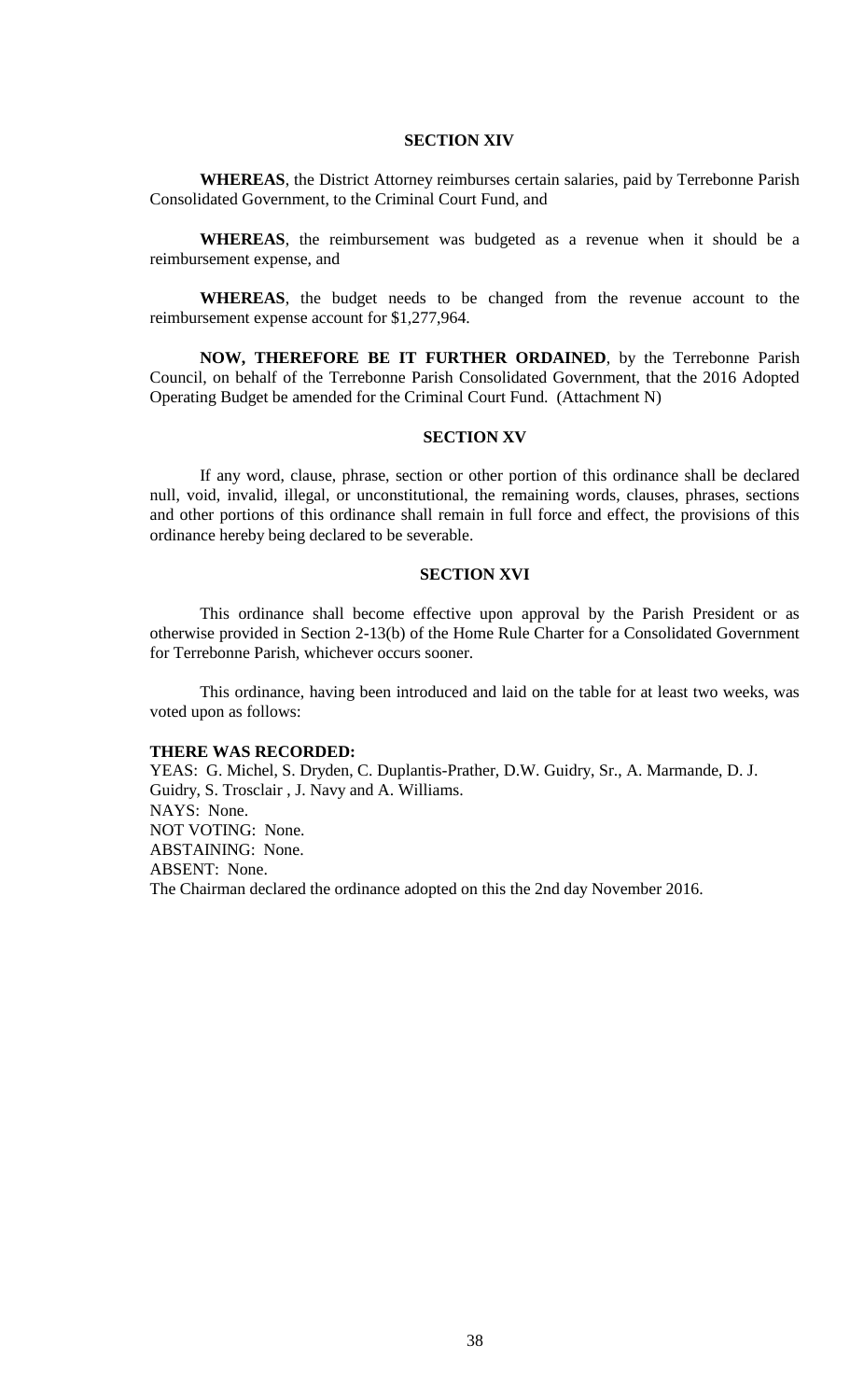# **ATTACHMENT A - Housing & Human Service**

|                             |                              | 2016    |         |
|-----------------------------|------------------------------|---------|---------|
|                             | <b>Adopted</b>               | Change  | Amended |
|                             |                              |         |         |
| Housing Rehab-ADA Compliant | 1,276                        | 5,000   | 6,276   |
| Handicap Mobility Program   | $\qquad \qquad \blacksquare$ | (5,000) | (5,000) |

# **ATTACHMENT B - Houma Police Department**

|                                     | 2016           |               |          |
|-------------------------------------|----------------|---------------|----------|
|                                     | <b>Adopted</b> | <b>Change</b> | Amended  |
| Juvenile Justice (Adult Women Bldg) | 651,781        | (70,000)      | 581,781  |
| Transfer to Public Safety Fund      |                | 70,000        | 70,000   |
| Transfer from Capital Projects Fund |                | (70,000)      | (70,000) |
| <b>Public Safety Supplies</b>       | 104,721        | 70,000        | 174,721  |

# **ATTACHMENT C - Animal Shelter**

|                                 |                | 2016          |          |
|---------------------------------|----------------|---------------|----------|
|                                 | <b>Adopted</b> | <b>Change</b> | Amended  |
|                                 |                |               |          |
| <b>Donations-Animal Shelter</b> |                | (34,500)      | (34,500) |
| Site Improvements               |                | 70,000        | 70,000   |
| Fund Balance (decrease)         | N/A            | (35,500)      | N/A      |

# **ATTACHMENT D - Fleet Maintenance**

|                              |         |    |                | 2016  |            |        |            |
|------------------------------|---------|----|----------------|-------|------------|--------|------------|
|                              | Adopted |    | Change Amended | Level | <b>MIN</b> | MID    | <b>MAX</b> |
|                              |         |    |                |       |            |        |            |
| <b>Operations Supervisor</b> |         | -1 |                | 109   | 35.974     | 44.967 | 53,960     |
| Senior Fleet Mechanic        | 3       |    | 4              | 108   | 32.703     | 40.879 | 49.055     |

# **ATTACHMENT E - Utilities**

|                           | 2016           |               |         |  |
|---------------------------|----------------|---------------|---------|--|
|                           | <b>Adopted</b> | <b>Change</b> | Amended |  |
| <b>Substation Repairs</b> | 18,345         | 70,655        | 89,000  |  |
| Net Position (decrease)   | N/A            | (70, 655)     | N/A     |  |

# **ATTACHMENT F - Cities Readiness Initiative**

|                         |                | 2016          |           |  |
|-------------------------|----------------|---------------|-----------|--|
|                         | <b>Adopted</b> | <b>Change</b> | Amended   |  |
| OPH - CRI (OEP)         | (47, 481)      | 25,774        | (21, 707) |  |
| Fund Balance (decrease) | N/A            | (25, 774)     | N/A       |  |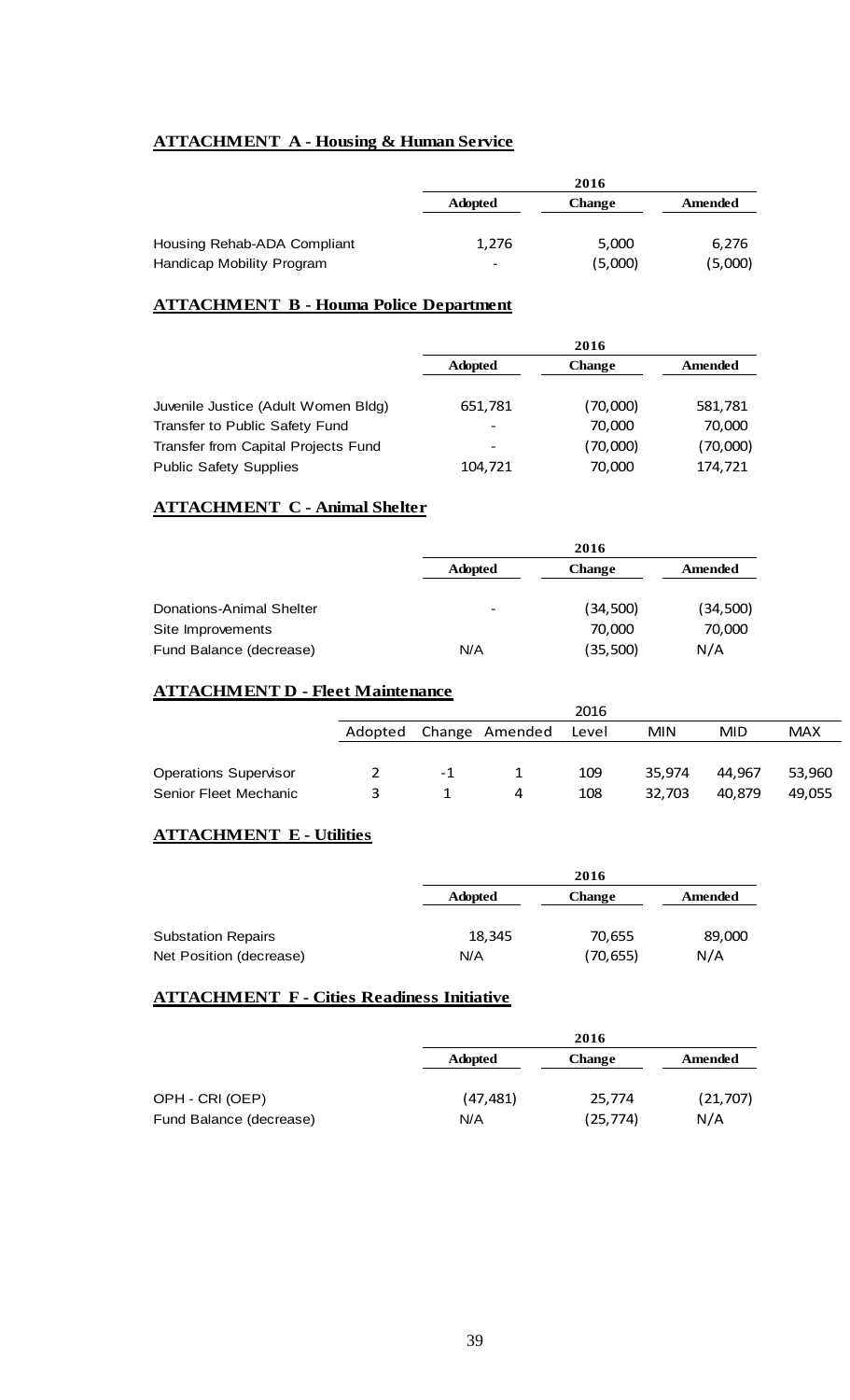# **ATTACHMENT G - Parish Prisoners**

|                           | 2016           |               |            |
|---------------------------|----------------|---------------|------------|
|                           | <b>Adopted</b> | <b>Change</b> | Amended    |
|                           |                |               |            |
| Terrebonne Parish Sheriff | (1,007,800)    | 154,823       | (852, 977) |
| Fund Balance (decrease)   | N/A            | (154, 823)    | N/A        |

# **ATTACHMENT H - Non-District Recreation**

|                             | 2016           |               |         |
|-----------------------------|----------------|---------------|---------|
|                             | <b>Adopted</b> | <b>Change</b> | Amended |
| Municipal Auditorium Rental | 35,000         | (8,000)       | 27,000  |
| Fund Balance (decrease)     | N/A            | 8,000         | N/A     |

# **ATTACHMENT I - Marshal's Office**

|                            |                | 2016          |            |  |
|----------------------------|----------------|---------------|------------|--|
|                            | <b>Adopted</b> | <b>Change</b> | Amended    |  |
|                            |                |               |            |  |
| <b>Criminal Court Cost</b> | (92,000)       | 11,054        | (80, 946)  |  |
| Civil Fees                 | (233,000)      | 39,665        | (193, 335) |  |
| Fund Balance (decrease)    | N/A            | (50,719)      | N/A        |  |

# **ATTACHMENT J - Road Lighting District #9**

|                         |                | 2016          |           |  |
|-------------------------|----------------|---------------|-----------|--|
|                         | <b>Adopted</b> | <b>Change</b> | Amended   |  |
|                         |                |               |           |  |
| Ad Valorem Taxes        | (104,243)      | 8,868         | (95, 375) |  |
| <b>Street Lights</b>    | 80,000         | 7,898         | 87,898    |  |
| Fund Balance (decrease) | N/A            | (16, 766)     | N/A       |  |

# **ATTACHMENT K - 2016 Atchafalaya Floodway High Water Event**

|                 | 2016           |               |                |
|-----------------|----------------|---------------|----------------|
|                 | <b>Adopted</b> | <b>Change</b> | Amended        |
| TLCD-Flood 2016 | (5,608,724)    | (4,631,686)   | (10, 240, 410) |
| Flood 2016      | 6,466,119      | 4,631,686     | 11,097,805     |

# **ATTACHMENT L - Council on Aging**

|                              | 2016           |               |             |
|------------------------------|----------------|---------------|-------------|
|                              | <b>Adopted</b> | <b>Change</b> | Amended     |
|                              |                |               |             |
| Ad Valorem Taxes             | 0              | (6,819,100)   | (6,819,100) |
| Penalties                    | 0              | (8,831)       | (8,831)     |
| <b>State Revenue Sharing</b> | 0              | (177,735)     | (177, 735)  |
| <b>GIS Mapping System</b>    | 0              | 17,685        | 17,685      |
| Ad Valorem Retirement        | 0              | 212,500       | 212,500     |
| <b>Other Commissions</b>     | 0              | (739)         | (739)       |
| Council on Aging             | 0              | 5,358,769     | 5,358,769   |
| Fund Balance (Increase)      | N/A            | 1.417.451     | N/A         |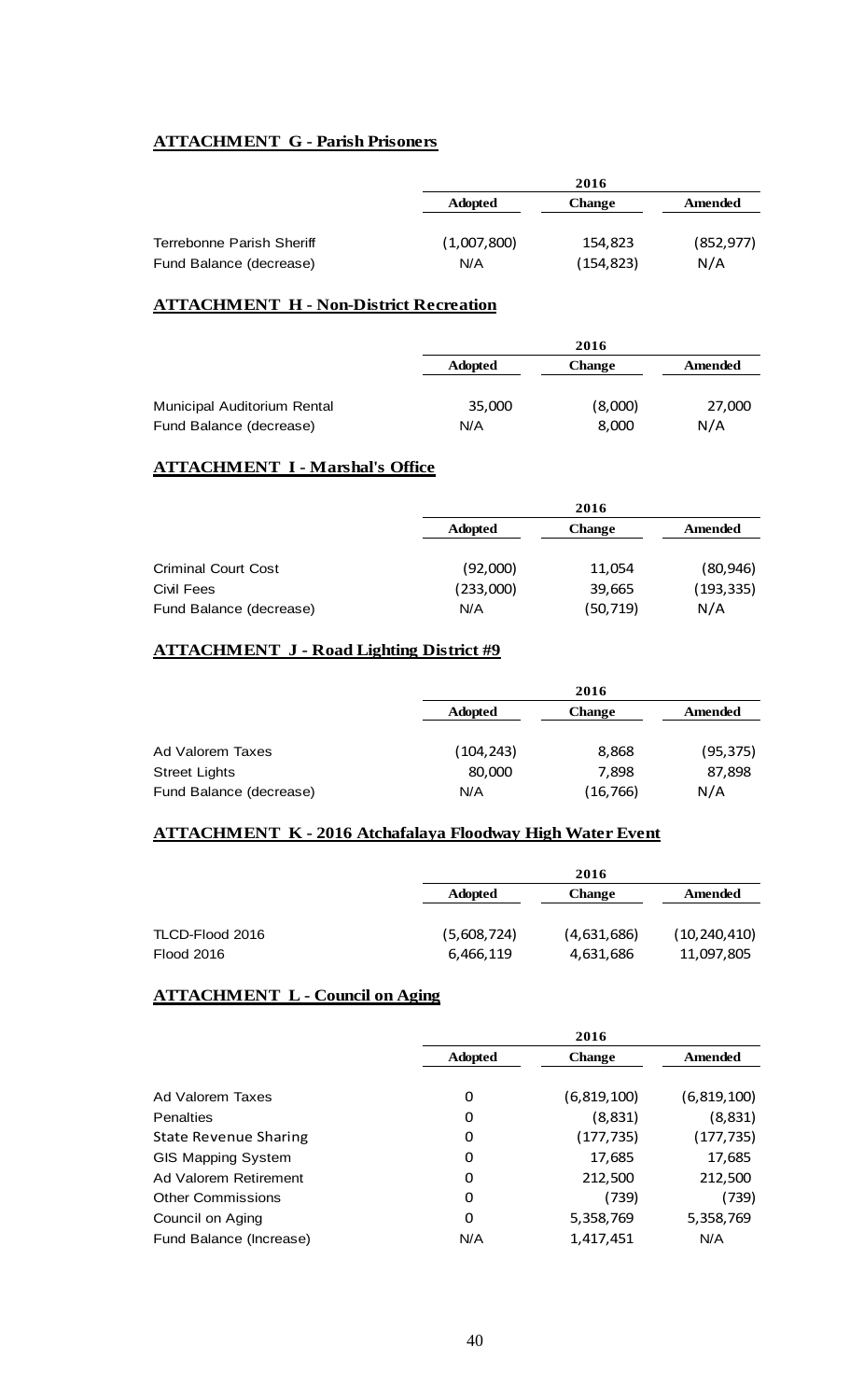# **ATTACHMENT M - Recreation District #11**

|                                     | 2016           |               |            |
|-------------------------------------|----------------|---------------|------------|
|                                     | <b>Adopted</b> | <b>Change</b> | Amended    |
|                                     |                |               |            |
| Recreation #11-Payroll Reimb        | 0              | (228, 101)    | (228, 101) |
| Salaries & Wages                    | 0              | 152,662       | 152,662    |
| Overtime Pay                        | 0              | 300           | 300        |
| <b>FICA</b>                         | 0              | 9,484         | 9,484      |
| Medicare                            | 0              | 2,218         | 2,218      |
| Pension                             | 0              | 5,977         | 5,977      |
| Group Insurance                     | Ω              | 37,400        | 37,400     |
| Unemployment Compensation           | O              | 1,912         | 1,912      |
| <b>Wokman's Compensation</b>        | 0              | 4,878         | 4,878      |
| <b>Employment Physical</b>          | 0              | 3,500         | 3,500      |
| <b>Other Employee Requirements</b>  | 0              | 250           | 250        |
| Gasoline & Oil                      | 0              | 3,560         | 3,560      |
| <b>Operating Supplies</b>           | 0              | 3,330         | 3,330      |
| <b>Communication Equip Services</b> | 0              | 1,830         | 1,830      |
| Auto & Truck Repairs                | O              | 800           | 800        |

# **ATTACHMENT N - Criminal Court Fund**

|                             | 2016           |               |               |
|-----------------------------|----------------|---------------|---------------|
|                             | <b>Adopted</b> | <b>Change</b> | Amended       |
|                             |                |               |               |
| District Atty-Payroll Reimb | (1, 277, 964)  | 1,277,964     | -             |
| <b>Salary Reimbursement</b> | -              | (1, 277, 964) | (1, 277, 964) |

The Chairman recognized the public for comments on the following:

C. A proposed ordinance establishing a "No Through Truck Traffic Zone" on Broadway Avenue in Schriever.

There were no comments from the public on the proposed ordinance.

Mr. S. Dryden moved, seconded by Ms. A. Williams, "THAT, the Council close the aforementioned public hearing."

The Chairman called for a vote on the motion offered by Mr. S. Dryden. **THERE WAS RECORDED:** YEAS: G. Michel, S. Dryden, C. Duplantis-Prather, D. W. Guidry, Sr., A. Marmande, D. J. Guidry, S. Trosclair, J. Navy and A. Williams. NAYS: None. ABSENT: None. The Chairman declared the motion adopted.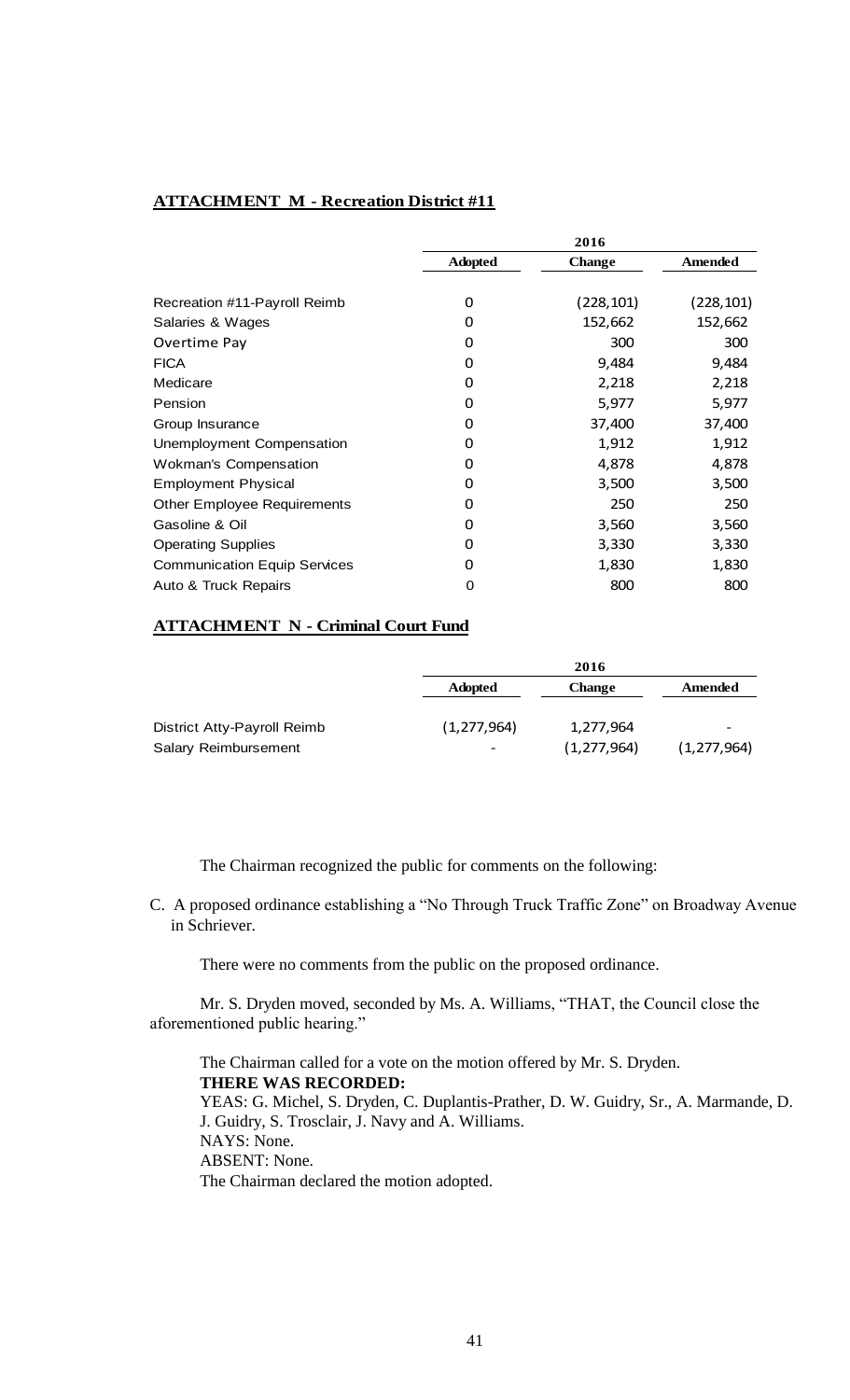OFFERED BY: MR. S. DRYDEN SECONDED BY: MS. A. WILLIAMS

#### **ORDINANCE NO. 8789**

AN ORDINANCE AMENDING THE PARISH CODE OF TERREBONNE PARISH, CHAPTER 18, SECTION 18-93 TO CREATE A "NO THROUGH TRUCK TRAFFIC ZONE" ON BROADWAY AVENUE IN SCHRIEVER.

#### **SECTION I**

**BE IT ORDAINED** by the Terrebonne Parish Council, in regular session convened, acting pursuant to the authority invested in it by the Constitution and laws of the State of Louisiana , the Home Rule Charter for a Consolidated Government for Terrebonne Parish, and including, but not limited to, LSA R.S. 33:1368 and other statutes of the State of Louisiana, to amend the Parish Code of Terrebonne Parish, Chapter 18, Section 18-93 to create a "No Through Truck Traffic Zone" on Broadway Avenue in Schriever.

#### **SECTION II**

If any word, clause, phrase, section or other portion of this ordinance shall be declared null, void, invalid, illegal, or unconstitutional, the remaining words, clauses, phrases, sections or other portions of this ordinance shall remain in full force and effect, the provisions of this section hereby being declared to be severable.

#### **SECTION III**

Any ordinance or part thereof in conflict herewith is hereby repealed.

## **SECTION IV**

This ordinance shall become effective upon approval by the Parish President or as otherwise provided in Section 2-13 (b) of the Home Rule Charter for a Consolidated Government for Terrebonne Parish, whichever occurs sooner.

This ordinance, having been introduced and laid on the table for at least two weeks, was voted upon as follows:

#### **THERE WAS RECORDED:**

YEAS: G. Michel, S. Dryden, C. Duplantis-Prather, D.W. Guidry, Sr., A. Marmande, D. J. Guidry, S. Trosclair , J. Navy and A. Williams. NAYS: None. NOT VOTING: None. ABSTAINING: None. ABSENT: None. The Chairman declared the ordinance adopted on this the 2nd day November 2016.

The Chairman recognized the public for comments on the following:

D. A proposed ordinance establishing a "No Parking Zone" along the south side of Woodwind Drive as depicted on the attached map, beginning at the intersection of Valhi Lagoon Crossing and continuing approximately 215' along the south side of Woodwind Drive, and to provide for installation of said signs and pavement and curb markings.

There were no comments from the public on the proposed ordinance.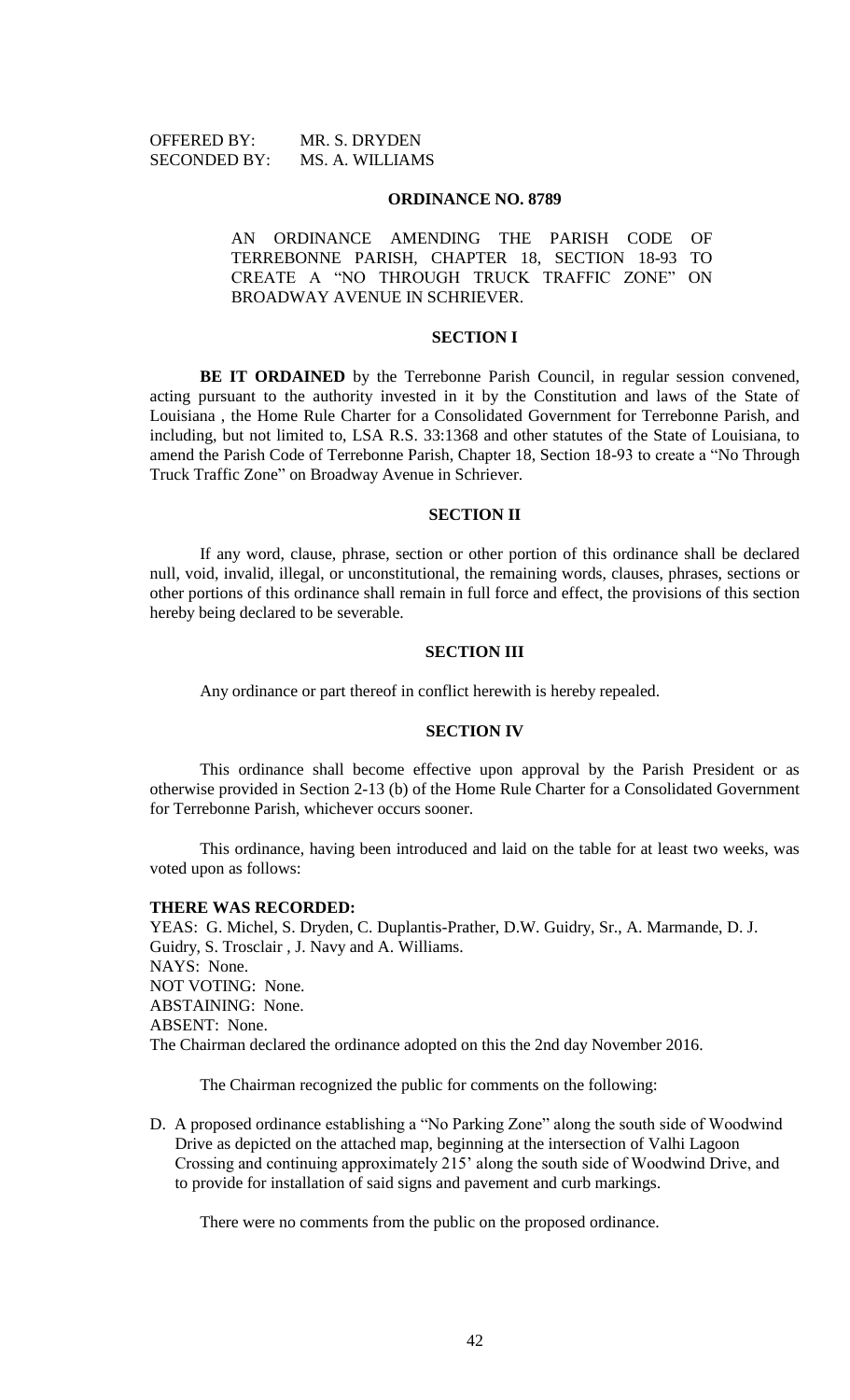Mr. D. W. Guidry, Sr. moved, seconded by Ms. A. Williams, "THAT, the Council close the aforementioned public hearing."

The Chairman called for a vote on the motion offered by Mr. D. W. Guidry, Sr. THERE WAS RECORDED: YEAS: G. Michel, S. Dryden, C. Duplantis-Prather, D. W. Guidry, Sr., A. Marmande, D. J. Guidry, S. Trosclair, J. Navy and A. Williams. NAYS: None. ABSENT: None. The Chairman declared the motion adopted.

OFFERED BY: MR. D.W. GUIDRY, SR. SECONDED BY: MR. S. TROSCLAIR

# **ORDINANCE NO. 8790**

AN ORDINANCE AMENDING THE PARISH CODE OF TERREBONNE PARISH, CHAPTER 18. MOTOR VEHICLES AND TRAFFIC, ARTICLE V. STOPPING, STANDING AND PARKING, DIVISION 2. PARISH, SECTION 18-223. NO PARKING ZONES, TO ESTABLISH A NO PARKING ZONE ALONG THE SOUTH SIDE OF WOODWIND DRIVE AS DEPICTED ON THE ATTACHED MAP, BEGINNING AT THE INTERSECTION OF VALHI LAGOON CROSSING AND CONTINUING APPROXIMATELY 215' ALONG THE SOUTH SIDE OF WOODWIND DRIVE; TO PROVIDE FOR THE INSTALLATION OF SAID SIGNS AND PAVEMENT AND CURB MARKINGS, AND TO ADDRESS OTHER MATTERS RELATIVE THERETO.

# **SECTION I**

**BE IT ORDAINED** by the Terrebonne Parish Council, in regular session convened, acting pursuant to the authority invested in it by the Constitution and laws of the State of Louisiana, the Home Rule Charter for a Consolidated Government for Terrebonne Parish, and including, but not limited to, LSA R.S. 33:1368 and other statutes of the State of Louisiana, to amend the Parish Code of Terrebonne Parish, Chapter 18, Article V, Division 2, Section 18-223 to establish a "No Parking Zone" along the south side of Woodwind Drive as depicted on the attached map, beginning at the intersection of Valhi Lagoon Crossing and continuing approximately 215' along the south side of Woodwind Drive, and to provide for the installation of said signs and pavement and curb markings.

# **SECTION II**

If any word, clause, phrase, section or other portion of this ordinance shall be declared null, void, invalid, illegal, or unconstitutional, the remaining words, clauses, phrases, sections or other portions of this ordinance shall remain in full force and effect, the provisions of this section hereby being declared to be severable.

## **SECTION III**

Any ordinance or part thereof in conflict herewith is hereby repealed.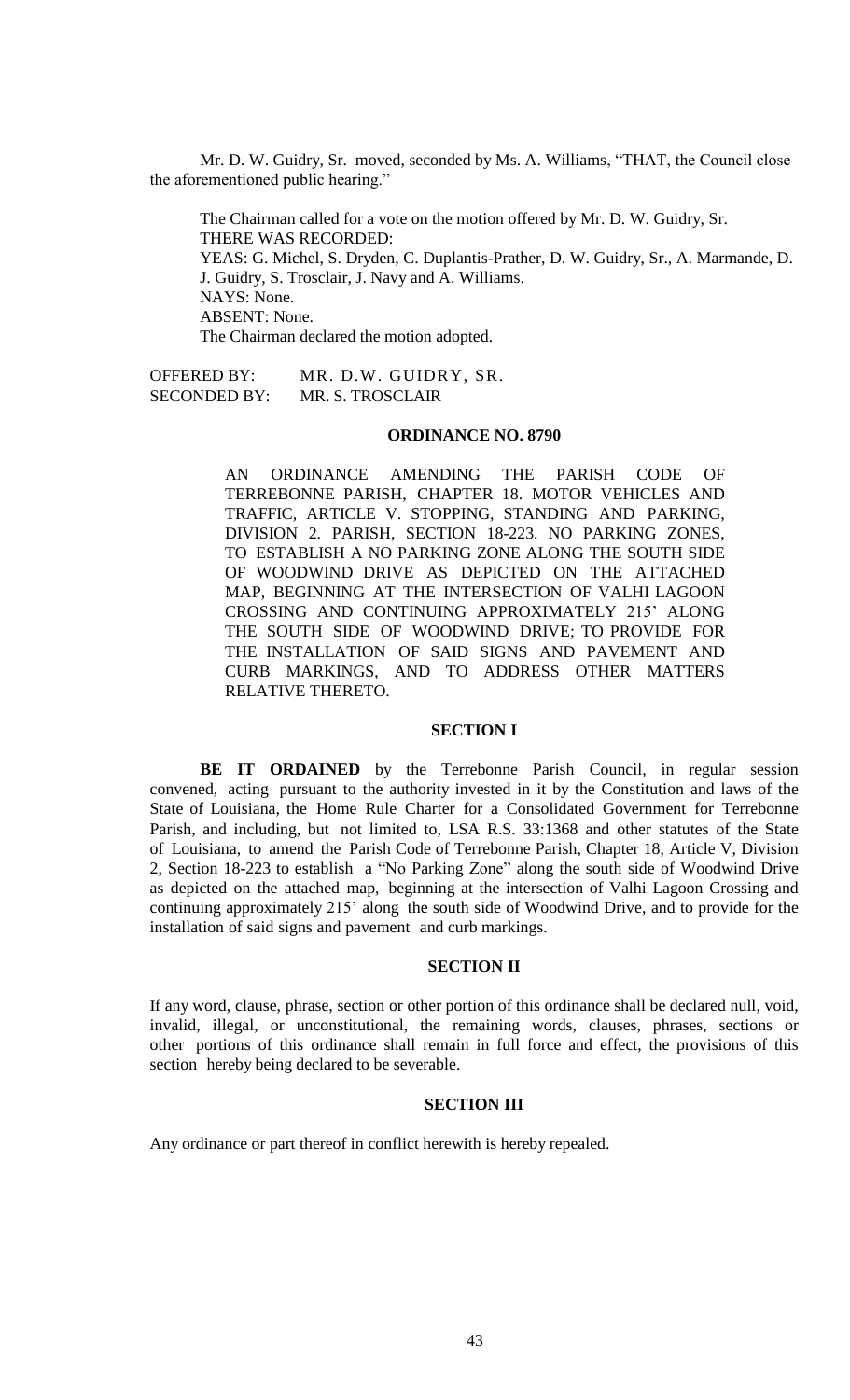# **SECTION IV**

This ordinance shall become effective upon approval by the Parish President or as otherwise provided in Section 2-13 (b) of the Home Rule Charter for Consolidated Government for Terrebonne Parish, whichever occurs sooner.

This ordinance, having been introduced and laid on the table for at least two weeks, was voted upon as follows:

#### **THERE WAS RECORDED:**

YEAS: G. Michel, S. Dryden, C. Duplantis-Prather, D.W. Guidry, Sr., A. Marmande, D. J. Guidry, S. Trosclair , J. Navy and A. Williams. NAYS: None. NOT VOTING: None. ABSTAINING: None. ABSENT: None. The Chairman declared the ordinance adopted on this the 2nd day November 2016.

The Chairman recognized the public for comments on the following:

E. A proposed 2017 Parish Budget and Five Year Capital Outlay Budget presented by the Parish President.

There were no comments from the public on the proposed ordinance.

Ms. A. Williams moved, seconded by Ms. C. Duplantis-Prather, "THAT, the Council continue the aforementioned public hearing until the next Council meeting."

The Chairman called for a vote on the motion offered by Ms. A. Williams. **THERE WAS RECORDED:**

YEAS: G. Michel, S. Dryden, C. Duplantis-Prather, D. W. Guidry, Sr., A. Marmande, D. J. Guidry, S. Trosclair, J. Navy and A. Williams. NAYS: None. ABSENT: None. The Chairman declared the motion adopted.

The Council approve the following Monthly Engineering Reports:

A. T. Baker Smith

Ms. C. Duplantis-Prather moved, seconded by Ms. A. Williams, "THAT, there being no further business to come before the Council the meeting be adjourned."

The Chairman called for a vote on the motion offered by Ms. C. Duplantis-Prather. **THERE WAS RECORDED:**

YEAS: G. Michel, S. Dryden, C. Duplantis-Prather, D. W. Guidry, Sr., A. Marmande, D. J. Guidry, S. Trosclair, J. Navy and A. Williams. NAYS: None. ABSENT: None.

The Chairman declared the motion adopted and the meeting adjourned at 6:50 p.m.

# TAMMY E. TRIGGS, MINUTE CLERK